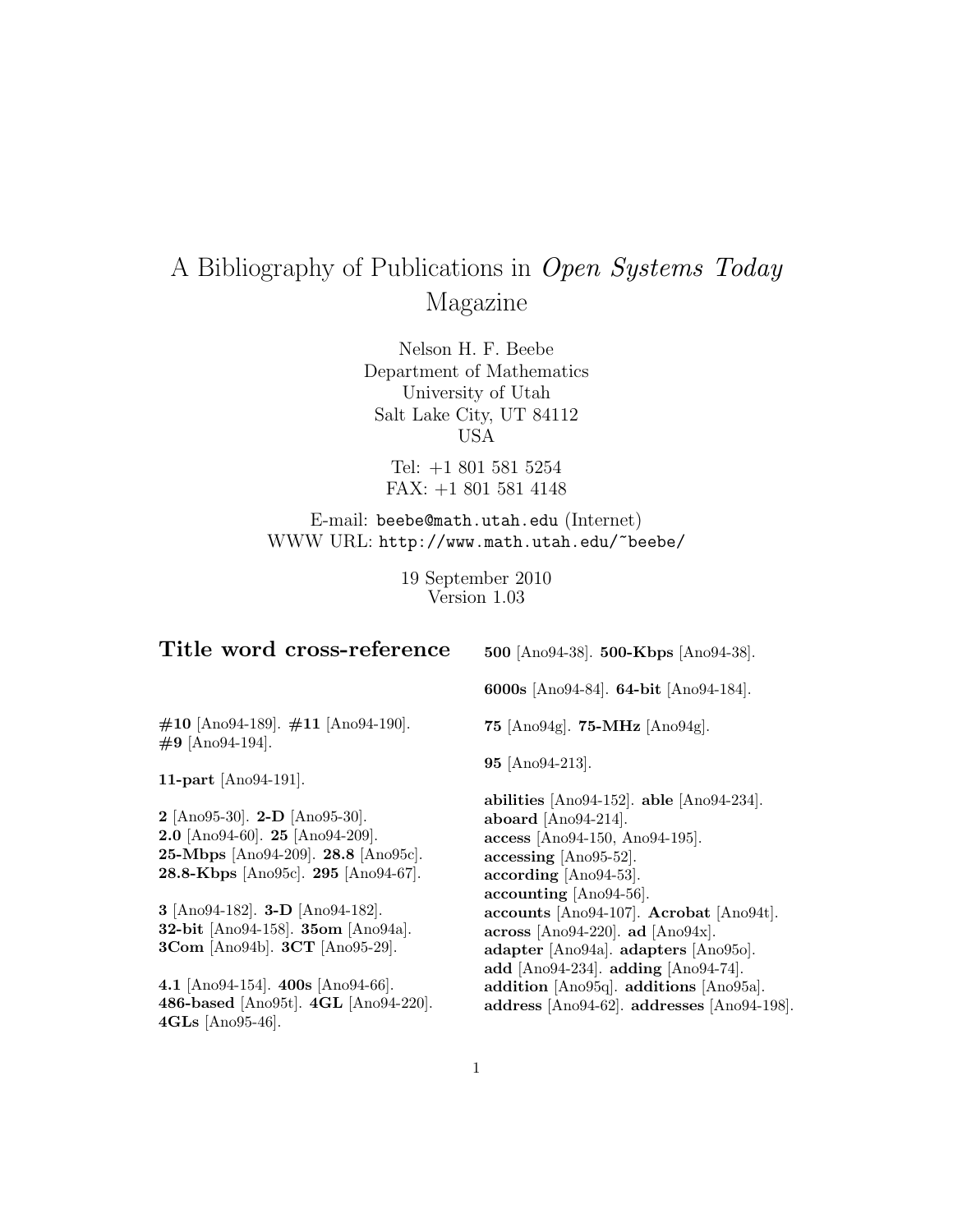**adds** [Ano94-115]. **adhere** [Ano94-83]. **Admin** [Ano94-198]. **Administration** [Hun94a]. **administrative** [Ano95f]. **administrator** [Ano95-60]. **Adobe** [Ano94t]. **advantages** [Ano94-232]. **advertisement** [Ano94x]. **advertising** [Ano95-45]. **advice** [Ano95-45]. **Advisor** [Lyt94a]. **advocate** [Ano94-176]. **against** [Ano94-203]. **agent** [Ano94-112]. **agent-based** [Ano94-112]. **aggressively** [Ano94-234]. **aim** [Ano94-225]. **aimed** [Ano94-146]. **AIX** [Ano94-73]. **alerts** [Ano94-30]. **allocated** [Ano94-198]. **allow** [Ano95l]. **allowing** [Ano94-221]. **allows** [Ano94-74]. **allure** [Ano94u]. **alpha** [Ano94-160]. **ALR** [Ano94-148]. **also** [Ano94u]. **alternative** [Ano94-213]. **alternatives** [Ano94-36]. **Although** [Ano94u]. **among** [Ano94-179, Ano95l]. **amount** [Ano94-114]. **analysis** [Ano94-178]. **analytical** [Ano95d]. **analyzing** [Ano95-49]. **announce** [Ano94-77]. **announced** [Ano94-73]. **announcement** [Ano94-234]. **announcements** [Ano95l]. **announcing** [Ano94-164]. **ANSI** [Ano95-61]. **ANSI-** [Ano95-61]. **antique** [Ano94-109]. **anymore** [Ano94-43]. **AnyNet** [Ano94-74]. **API** [Ano95-50]. **APIs** [Ano94-101]. **aplomb** [Ano94-47]. **app** [Ano94-183]. **apparently** [Ano94-48]. **appears** [Ano94-106]. **applaud** [Ano94-29]. **Apple** [Ano94-168, Ano94y]. **application** [Ano94-234, Ano95-66]. **application-suite** [Ano94-234]. **applications** [Ano94-168, Ano94-35]. **approach** [Ano94-229]. **apps** [Ano94-234, Ano94-228]. **April** [Ano95m]. **Architecture** [Ano94-138, Ano94-140]. **archiving** [Ano94-43, Ano94-223]. **area** [Ano94-192]. **array** [Ano95g]. **AS/**

[Ano94-66]. **ASIC** [Ano94b]. **ASIC-based** [Ano94b]. **AST** [Ano94-144]. **Athena** [Ano94-47]. **ATM** [Ano94-33]. **attendees** [Ano94-168]. **audio** [Ano94-71]. **automate** [Ano95f]. **automated** [Ano95-43]. **available** [Ano94-157, Ano95-61]. **Avalon** [Ano94-162]. **AViiON** [Ano94-42]. **Avistar** [Ano94k]. **awaited** [Ano94t]. **awaits** [Ano94-189]. **AXP** [Ano94c]. **back** [Ano95-54, Ano94-87]. **backbone** [Ano94-119]. **backed** [Ano94-33]. **bag** [Ano94-132]. **bandwidth** [Ano94-192]. **Bank** [Ano94-33]. **banker** [Ano94-68]. **Banyan** [Ano94-28]. **barristers** [Ano94-205]. **base** [Ano94o]. **based** [Ano94-168, Ano94-86, Ano94-172]. **basing** [Ano95w]. **Bay** [Ano94-31]. **BBN** [Ano95k]. **be** [Ano94-234]. **Bear** [Ano94-68]. **beat** [Ano94-173]. **because** [Ano94-224]. **been** [Ano94-168]. **before** [Ano94-199]. **began** [Ano95-68]. **begins** [Ano95b]. **being** [Ano94-114]. **benchmark** [Ano94c]. **benchmarks** [Ano95-64]. **benefits** [Ano94m]. **best** [Ano94-166]. **beta** [Ano94-207, Ano94-29]. **better** [Ano94-53]. **between** [Ano94-111]. **Beverages** [Ano95s]. **beyond** [Ano94-140]. **bid** [Ano94-176]. **big** [Ano94-49]. **billing** [Ano94-78]. **bit** [Ano94-184]. **Blue** [Ano95q, Ano95q]. **Blyth** [Ano94-174]. **Bob** [Ano94-32]. **body** [Ano94x]. **book** [Ano95-45]. **boost** [Ano94-169]. **Borland** [Ano94-52]. **both** [Ano94-228, Ano94-232]. **bottlenecks** [Ano94-188]. **box** [Ano94-109, Ano94-61]. **brain** [Ano95-67]. **brain-weary** [Ano95-67]. **branding** [Ano94-221]. **break** [Ano95-67]. **briefing** [Ano94-153]. **bring** [Ano94-215]. **bringing** [Ano94s]. **brings** [Ano95h]. **British** [Ano94x]. **broadly** [Ano94-83].

**Broker** [Ano94-138]. **browser** [Ano94-36].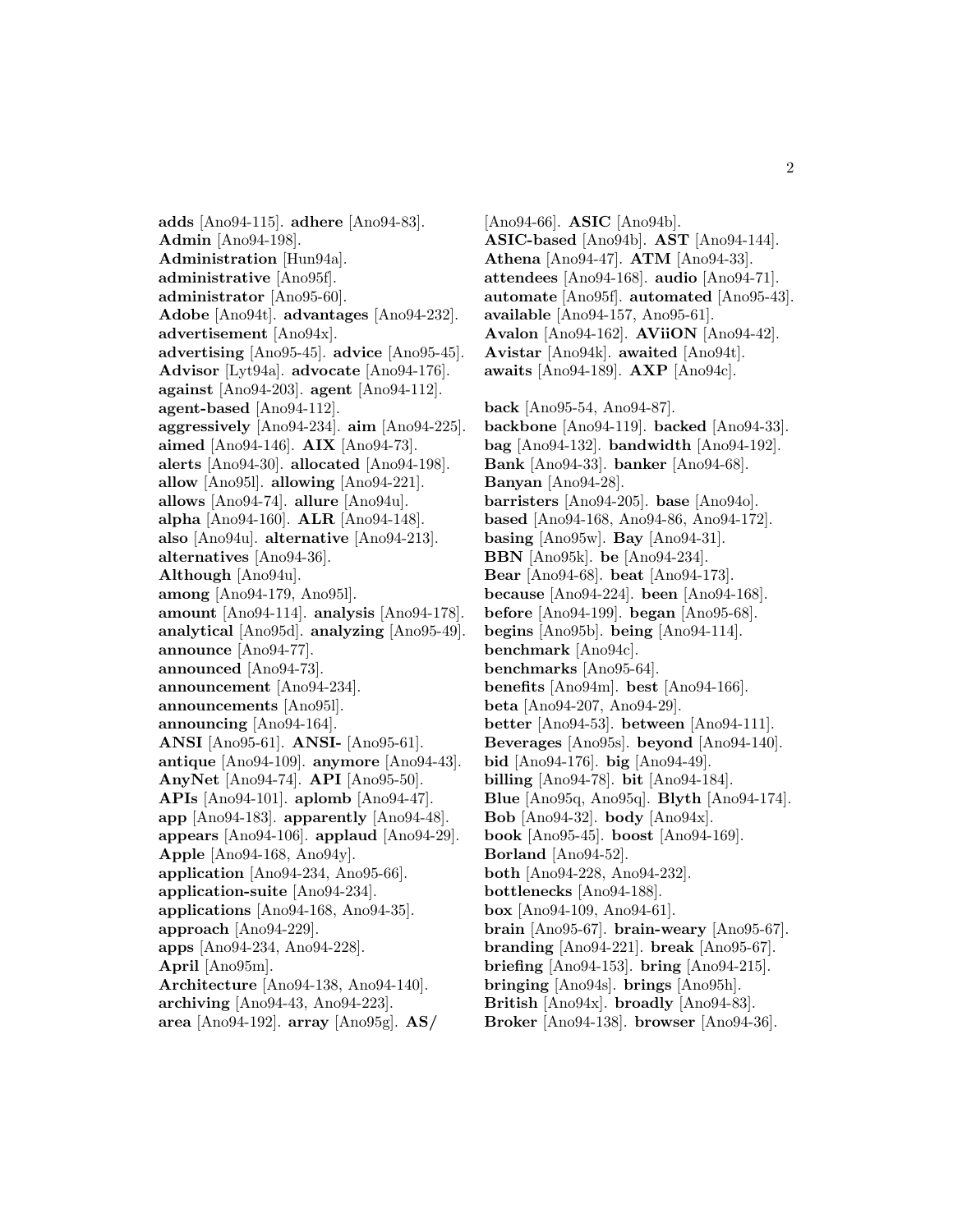**bugs** [Ano94-216]. **build** [Ano94-57]. **Builder** [Ano94-101]. **builders** [Ano94-157]. **building** [Ano94-174]. **builds** [Ano94-170]. **built** [Ano94-37]. **built-in** [Ano94-37]. **Bull** [Ano94-63]. **bundling** [Ano94-167]. **Burlington** [Ano94w]. **business** [Ano94-178, Ano94-30]. **buying** [Ano94-224].

**C** [Ano94-85]. **Cabletron** [Ano95r]. **cache** [Ano95n]. **Cadbury** [Ano95s]. **call** [Ano94-107]. **Calluna** [Ano94-169]. **came** [Ano94-153]. **can** [Ano94-201]. **Canon** [Ano95t]. **capabilities** [Ano94-70, Ano94-37]. **capability** [Ano94-58]. **capacity** [Ano94-169]. **card** [Ano94-168, Ano94j]. **cards** [Ano94-197]. **catch** [Ano94-31]. **cc** [Ano94-116]. **CD** [Ano94-42]. **CDPD** [Ano94-179]. **CDs** [Ano94-223]. **cellular** [Ano94-179, Ano94-31]. **center** [Ano95a]. **CEO** [Ano94-32]. **challenge** [Ano94z]. **challenges** [Ano95e]. **change** [Ano95-64]. **characters** [Ano94-116]. **Chase** [Ano94-33]. **chassis** [Ano94a]. **checkbooks** [Ano94-168]. **chip** [Ano94-217, Ano94-233]. **chips** [Ano94-184]. **choice** [Ano94-208]. **choose** [Ano94-108]. **chose** [Ano94-55]. **Cisco** [Ano94-34]. **citing** [Ano94-29]. **Clarify** [Ano94-35]. **clearly** [Ano95b]. **click** [Ano94-102]. **client** [Ano94-101]. **client-server** [Ano94-187]. **clients** [Ano95-69, Ano95-69]. **clock** [Ano94-69]. **closely** [Ano95-62]. **closer** [Ano94-27]. **coalition** [Ano94v]. **Coat** [Ano94w]. **COBOL** [Ano95-46]. **code** [Ano94-201]. **collaborative** [Ano94-80]. **Collabra** [Ano94-28, Ano95u]. **collectively** [Ano95-60]. **color** [Ano94-67]. **combine** [Ano94-222]. **come** [Ano94y]. **comes** [Ano94l]. **comet** [Ano95-68].

**commands** [Ano95r]. **Commerce** [Ano94-189]. **commercial** [Ano94-146, Ano94-36]. **Common** [Ano94-138]. **Communication** [Ano94-139]. **communications** [Ano94-117]. **companie** [Ano94-137]. **companies** [Ano94-137]. **company** [Ano94-170]. **Compaq** [Ano94-148, Ano94-37]. **Comparative** [Ano95v]. **compares** [Ano94-166]. **comparison** [Ano94o]. **compatibility** [Ano94y]. **compatible** [Ano94-168]. **compete** [Ano94-36]. **competition** [Ano95-47, Ano94c]. **competitive** [Ano94-43]. **complex** [Ano94-166]. **compound** [Ano94-134]. **comprehensive** [Ano94-174]. **computer** [Ano94-137]. **computers** [Ano94-40, Ano94g]. **Computing** [Ano94r, Ano94-50]. **concern** [Ano94-105]. **concerns** [Ano94-212]. **concludes** [Ano94-190]. **conference** [Ano94-105, Ano95-67]. **conference-goers** [Ano95-67]. **conferencing** [Ano94-104]. **configuration** [Ano94-114]. **configured** [Ano95r]. **connect** [Ano94i]. **connection** [Ano94m]. **connections** [Ano94-175]. **connectivity** [Ano94-101, Ano94-38]. **considering** [Ano94o]. **considers** [Ano94-191]. **consist** [Ano94-156]. **console** [Ano94-207]. **consoles** [Ano94-112]. **consulting** [Ano94-140]. **Control** [Ano94-216]. **converts** [Ano95-31]. **cool** [Ano94g]. **cooler** [Ano94-233]. **COPD** [Ano94-39]. **coprocessor** [Ano94j]. **CORBA** [Ano94-60]. **core** [Ano94-32]. **Cornerstone** [Ano95k].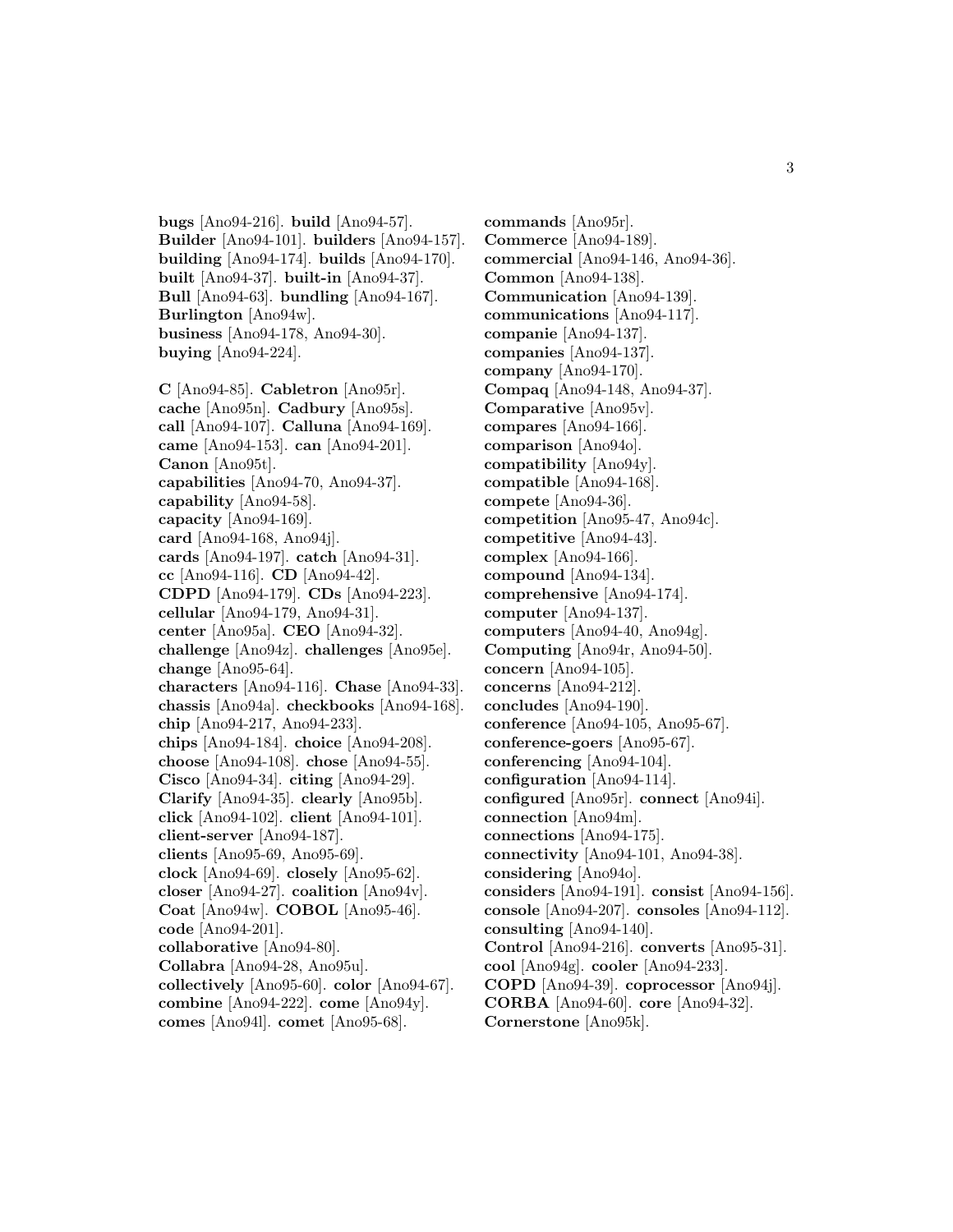**cornerstones** [Ano94-158]. **corporate** [Ano94-86]. **cost** [Ano94-192]. **counters** [Ano94-66]. **country** [Ano94p]. **country-and-western** [Ano94p]. **course** [Ano94-230]. **cozy** [Ano94-108]. **crafts** [Ano94-109]. **created** [Ano95-66]. **creating** [Ano94u]. **cross** [Ano94-228]. **cross-platform** [Ano94-228]. **Cruz** [Ano94-215]. **custom** [Ano94q]. **customer** [Ano94-35]. **customer-service** [Ano95q]. **customers** [Ano94-62]. **customize** [Ano94-167]. **cut** [Ano94-226]. **cuts** [Ano94-66]. **Cyberleaf** [Ano95-31]. **D** [Ano94-182]. **dams** [Ano94-230]. **Data** [Ano94-179, Ano94-42]. **data-analysis** [Ano95k]. **data-staging** [Ano94-171]. **database** [Ano94-166, Ano94-170]. **databases** [Ano94-111, Ano94-86]. **datacom** [Ano94-39]. **Dawn** [Ano94-44]. **days** [Ano94-137]. **DB2** [Ano94-77]. **dBase** [Ano94-52]. **DBMS** [Ano94-64]. **DBs** [Ano94-167]. **DCA** [Ano94-45]. **DCE** [Ano94-103]. **deadbeat** [Ano94-107]. **debate** [Ano94-232]. **debuts** [Ano94-46]. **DEC** [Ano94c, Ano94-46]. **DECathena** [Ano94-47]. **decision** [Ano94z]. **decisions** [Ano94-224]. **DECpc** [Ano94-208]. **Defect** [Ano94-216]. **defensive** [Ano94z]. **define** [Ano95-46]. **deliver** [Ano94-79]. **Dell** [Ano94-148]. **demonstration** [Ano94-168]. **Department** [Ano94-55]. **depend** [Ano94-217]. **deployment** [Ano95-51]. **depth** [Ano94-229, Ano95-32].

**design** [Ano94-155]. **designed** [Ano94-145].

**designs** [Ano94-184].

**desktop** [Ano94-151, Ano94-144].

**desktops** [Ano94-149].

**desperate** [Ano94-107]. **despite** [Ano94-52]. **destinations** [Ano94-193].

**developed** [Ano94-114]. **developers** [Ano94-228]. **developing** [Ano95t]. **development** [Ano94-102]. **development-tool** [Ano94-65]. **device** [Ano94-38]. **devices** [Ano94-76]. **DHCP** [Ano94-198]. **diagnosis** [Ano94-45]. **dial** [Ano94-186]. **dial-up** [Ano94-186]. **did** [Ano94-153]. **different** [Ano94-225]. **Digital** [Ano94-179, Ano94-48]. **Digitalk** [Ano95v]. **directory** [Ano94-119]. **disappear** [Ano95-64]. **discontinue** [Ano94-183]. **disk** [Ano94-169]. **disk-drive** [Ano94-169]. **DiskShare** [Ano94-175]. **disparate** [Ano94-111]. **distribute** [Ano94-220]. **Distributed** [Ano94r, Ano94-50]. **distribution** [Ano94-45]. **diverse** [Ano94-136]. **divining** [Ano94-137]. **DMBS** [Ano94-49]. **DMI** [Ano94-105]. **do** [Ano94-191]. **document** [Ano94t]. **documents** [Ano95-31]. **Documentum** [Ano94-51]. **doesn't** [Ano94k]. **dog** [Ano94-106]. **doing** [Ano95-45]. **don't** [Ano94-40]. **DOS-** [Ano94-168]. **Dow** [Ano94-170]. **down** [Ano94-177]. **drive** [Ano94-169]. **drives** [Ano95n]. **dropping** [Ano94-134]. **dual** [Ano94-149]. **dual-processor** [Ano94-149]. **dubbed** [Ano94-78]. **due** [Ano94-81]. **duty** [Ano94-145]. **dynamic** [Ano94-114]. **dynamically** [Ano94-198]. **E-mail** [Ano94-180, Ano95-48]. **each** [Ano94-35]. **early** [Ano94-161, Ano94-52]. **eases** [Ano95-61]. **easier** [Ano94-113]. **easily** [Ano95-48, Ano94-167].

**easy** [Ano94-195, Ano94-40].

**easy-to-build** [Ano95-44].

**eclipse** [Ano94-211]. **EDA** [Ano94-101].

**EDA/** [Ano94-101]. **Edge** [Ano94-216].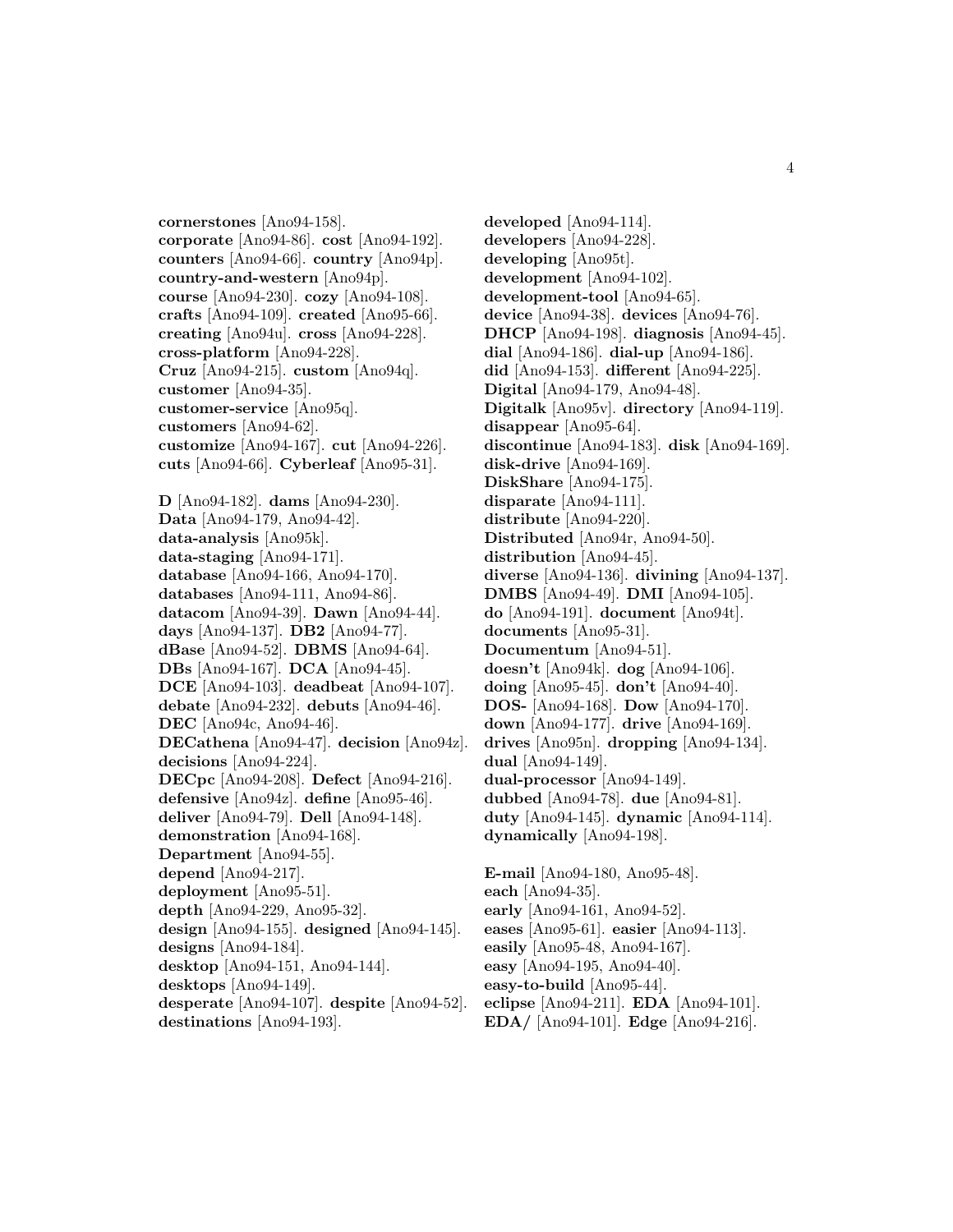**edged** [Ano94c]. **editor** [Ano95-54]. **education** [Ano95d]. **effective** [Ano94-192]. **efficiently** [Ano94-111]. **eight** [Ano94v]. **eight-member** [Ano94v]. **electronic** [Ano94-180]. **Electronics** [Ano95w]. **eliminate** [Ano94-188]. **embrace** [Ano94-202]. **emerging** [Ano94-198]. **empower** [Ano94-205]. **emulation** [Ano94-151]. **EMX** [Ano94-119]. **Encore** [Ano95g]. **encounters** [Ano94-87]. **encouraging** [Ano94-146]. **encryption** [Ano95-53]. **end** [Ano94-27]. **ends** [Ano94-180]. **Energy** [Ano94-55]. **engine** [Ano94-117, Ano94-135]. **engineers'** [Ano94l]. **engineers'-get-together** [Ano94l]. **enhanced** [Ano94-101]. **enhancements** [Ano94-215]. **enhances** [Ano94q]. **enough** [Ano94g]. **enter** [Ano94-207]. **enterprise** [Ano94-57, Ano95-62]. **enterprise-wide** [Ano94-57]. **entice** [Ano94-66]. **entry** [Ano94-208, Ano94-53]. **entry-level** [Ano94-208, Ano94-53]. **environment** [Ano94-216, Ano94-234]. **environments** [Ano94-226]. **Equipment** [Ano94-48]. **equivalents** [Ano95-31]. **era** [Ano94-44]. **Escala** [Ano94-63]. **Eskimo** [Ano94-218]. **especially** [Ano94-224]. **Ethernet** [Ano94-197]. **even** [Ano94-172]. **Ever** [Ano94-54]. **examined** [Ano94-229]. **Exchange** [Ano94-135]. **exhibited** [Ano94-64]. **existing** [Ano94-83]. **expands** [Ano94-73]. **expected** [Ano94-209]. **experience** [Ano94e]. **experts** [Ano94-190]. **Explorations** [Bea94a]. **Expo** [Ano94-85, Ano94-181]. **eye** [Ano95-68]. **Eye2eye** [Ano95-57].

**F** [Ano94-114]. **F-22** [Ano94-114].

**Faced** [Ano94-55]. **Factory** [Ano94w]. **failover** [Ano94-58]. **fall** [Ano94-103]. **far** [Ano94-222]. **fast** [Ano94-224]. **faster** [Ano95n]. **fault** [Ano94-69, Ano95x]. **fault-resilient** [Ano94-69, Ano95x]. **faxing** [Ano94-68]. **FDDI** [Ano94-58]. **feature** [Ano94-144]. **featured** [Ano95-58]. **features** [Ano94-101, Ano94y]. **few** [Ano94-233]. **Fidelity** [Ano94-57]. **field** [Ano95-32]. **fighter** [Ano94-114]. **financial** [Ano94-162, Ano94-57]. **find** [Ano94-62]. **finding** [Ano94-235]. **Firefox** [Ano94-58]. **FirePower** [Ano94-149]. **firewall** [Ano94d]. **firm** [Ano94-205]. **first** [Ano94-81]. **five** [Ano95-54]. **flexibility** [Ano94-196]. **floating** [Ano95-29]. **floating-point** [Ano95-29]. **flood** [Ano94-172]. **flurry** [Ano95l]. **focus** [Ano94n, Ano94-46]. **following** [Ano95-62]. **form** [Ano94-160]. **formed** [Ano94-59]. **forms** [Ano94-231]. **forthcoming** [Ano94-80]. **Forum** [Ano94-179]. **founded** [Ano94-179]. **four** [Ano94-111, Ano94-60]. **four-module** [Ano94-111]. **framework** [Ano94-65]. **Francisco** [Ano94-31]. **Frankenberg** [Ano94-32]. **free** [Ano95-52]. **freedom** [Ano94-108]. **freely** [Ano94-217]. **freeware** [Ano94-139, Ano94-36]. **French** [Ano94-87]. **fret** [Ano94-54]. **friends** [Ano94-54]. **frills** [Ano95c]. **front** [Ano94-234]. **ftp** [Ano95p]. **Fujitsu** [Ano94-61]. **full** [Ano94m]. **functions** [Ano94-222]. **fundamental** [Ano95b]. **future** [Ano94-212, Ano94-190]. **gain** [Ano94-43]. **gaining** [Ano95-62].

**Galaxy** [Ano94-228]. **gateway** [Ano94-58, Ano94-55]. **GE** [Ano94-62]. **General** [Ano94-42]. **generation** [Ano94-76]. **get** [Ano94l].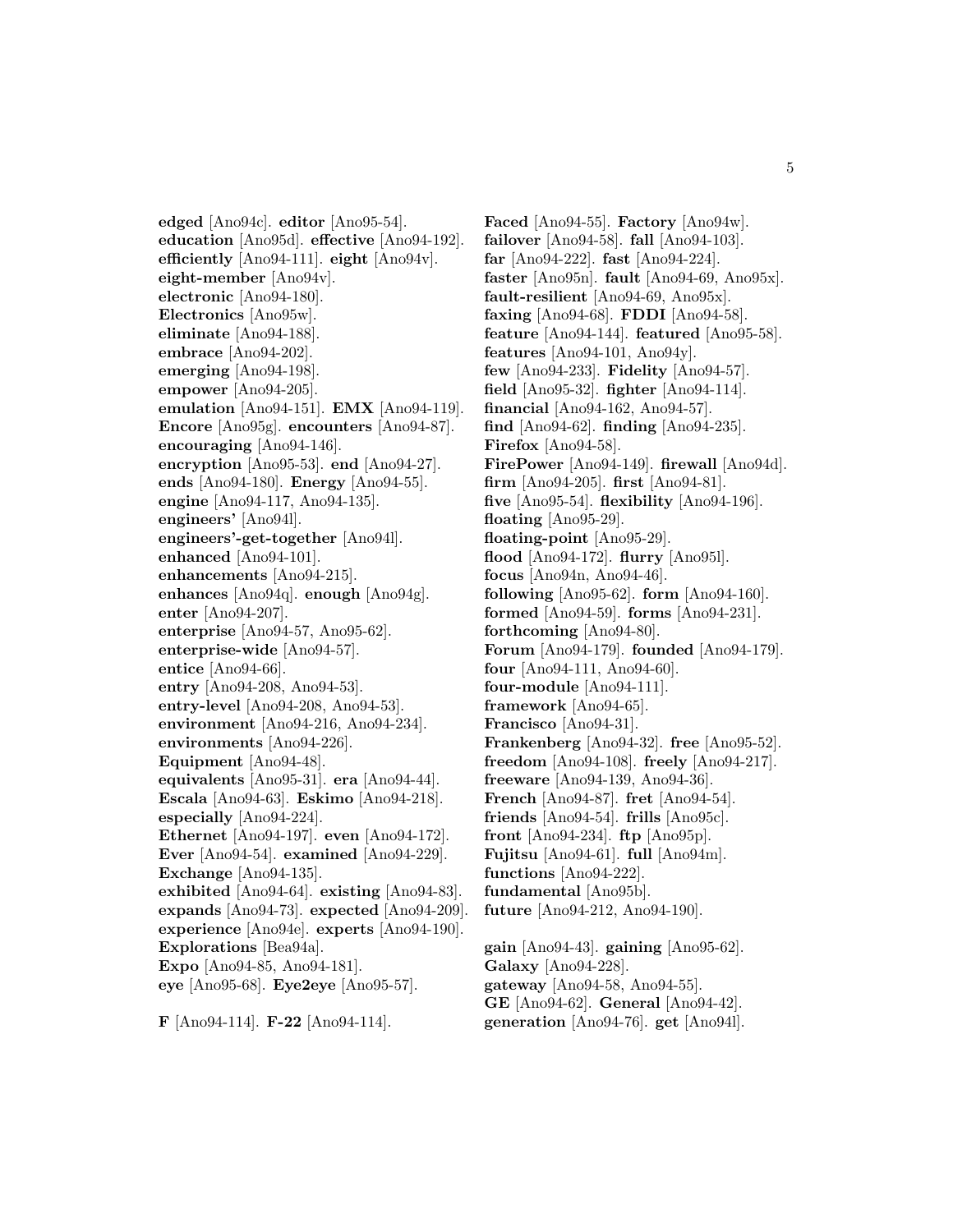**gets** [Ano94-107]. **giant** [Ano94-57]. **GIS** [Ano94-37]. **give** [Ano94-52]. **gives** [Ano94h]. **giving** [Ano94m]. **Global** [Ano95c]. **go** [Ano94-106]. **God** [Ano94-153]. **goers** [Ano95-67]. **goes** [Ano94-212]. **going** [Ano95-53]. **Good** [Ano94-176]. **got** [Ano94-68]. **government** [Ano94-176]. **Graphics** [Ano94-182]. **great** [Ano94-82]. **groped** [Ano94-168]. **Group** [Ano94-214]. **group-conferencing** [Ano95u]. **Groupe** [Ano94-63]. **groups** [Ano95-60]. **growing** [Ano94-37]. **grows** [Ano94-200, Ano95q]. **GUI** [Ano94-174]. **guide** [Ano94-157]. **GUIs** [Ano95-46]. **hair** [Ano94-177]. **handle** [Ano94-68]. **happen** [Ano94-165]. **happens** [Ano94-193]. **hard** [Ano94-235]. **hardware** [Ano94-217, Ano94-208]. **harmony** [Ano94-132]. **having** [Ano94-105]. **head** [Ano94-176, Ano95v]. **head-to-head** [Ano95v]. **held** [Ano94-153]. **help** [Ano94d]. **here** [Ano94-213, Ano94-64]. **heterogeneous** [Ano94-50]. **Hewlett** [Ano94-65]. **high** [Ano94-52]. **high-performance** [Ano94-72]. **high-tech** [Ano94e]. **hold** [Ano94-224]. **home** [Ano94-62]. **Honeywell** [Ano94d]. **HP** [Ano94-66, Ano94-70]. **HP-UX** [Ano95y]. **HTML** [Ano95-31]. **hub** [Ano94a]. **Hubble** [Ano95-68]. **hubs** [Ano94-211]. **huge** [Ano94-47]. **Human** [Ano94-71]. **hydroelectric** [Ano94-230]. **hyped** [Ano94-31].

**I/O** [Ano95y]. **IBM** [Ano94-160, Ano94-74]. **Icon** [Ano94-86]. **Icon-based** [Ano94-86]. **ideal** [Ano94-222]. **identify** [Ano94d]. **Illustrator** [Ano94s]. **Ilog** [Ano95-30]. **impact** [Ano94-231]. **implementation** [Ano94-209, Ano94-29].

**implementations** [Ano94-60]. **important** [Ano94-201]. **Improv** [Ano94-183]. **improved** [Ano94-115]. **in-depth** [Ano94-229, Ano95-32]. **include** [Ano94-135]. **includes** [Ano94-198]. **including** [Ano94-164]. **incorporate** [Ano94-71]. **incorporated** [Ano94-185]. **incorporation** [Ano95m]. **increased** [Ano95-69]. **increases** [Ano95-47]. **increasing** [Ano94-146]. **independence** [Ano94-103]. **independent** [Ano94-48]. **indexing** [Ano94-203]. **industry** [Ano94-63, Ano94-88]. **Information** [Ano94-150, Ano94-101]. **Informix** [Ano94-102]. **InForms** [Ano95-48]. **infrastructure** [Ano94v]. **initiative** [Ano94-214]. **inroads** [Ano94-133]. **Institute** [Ano94-178]. **Instruments** [Ano95w]. **integraph** [Ano94-175]. **integrate** [Ano94-194]. **integrated** [Ano94-210]. **integrates** [Ano94-61]. **integrating** [Ano94-59]. **integration** [Ano94t]. **Intel** [Ano95-47, Ano94-104]. **Interactive** [Ano94-197]. **interchangeable** [Ano95-51]. **interface** [Ano94h, Ano94-51]. **interfere** [Ano94k]. **Intergraph** [Ano94-144]. **Interleaf** [Ano95-31]. **Internet** [Ano94-135, Ano94w]. **Interop** [Ano94-164]. **interoperability** [Ano94-179, Ano94-151]. **interoperate** [Ano95-66]. **InterPPP** [Ano94-219]. **introduce** [Ano94-181]. **introduced** [Ano94-111]. **introduces** [Ano94-65].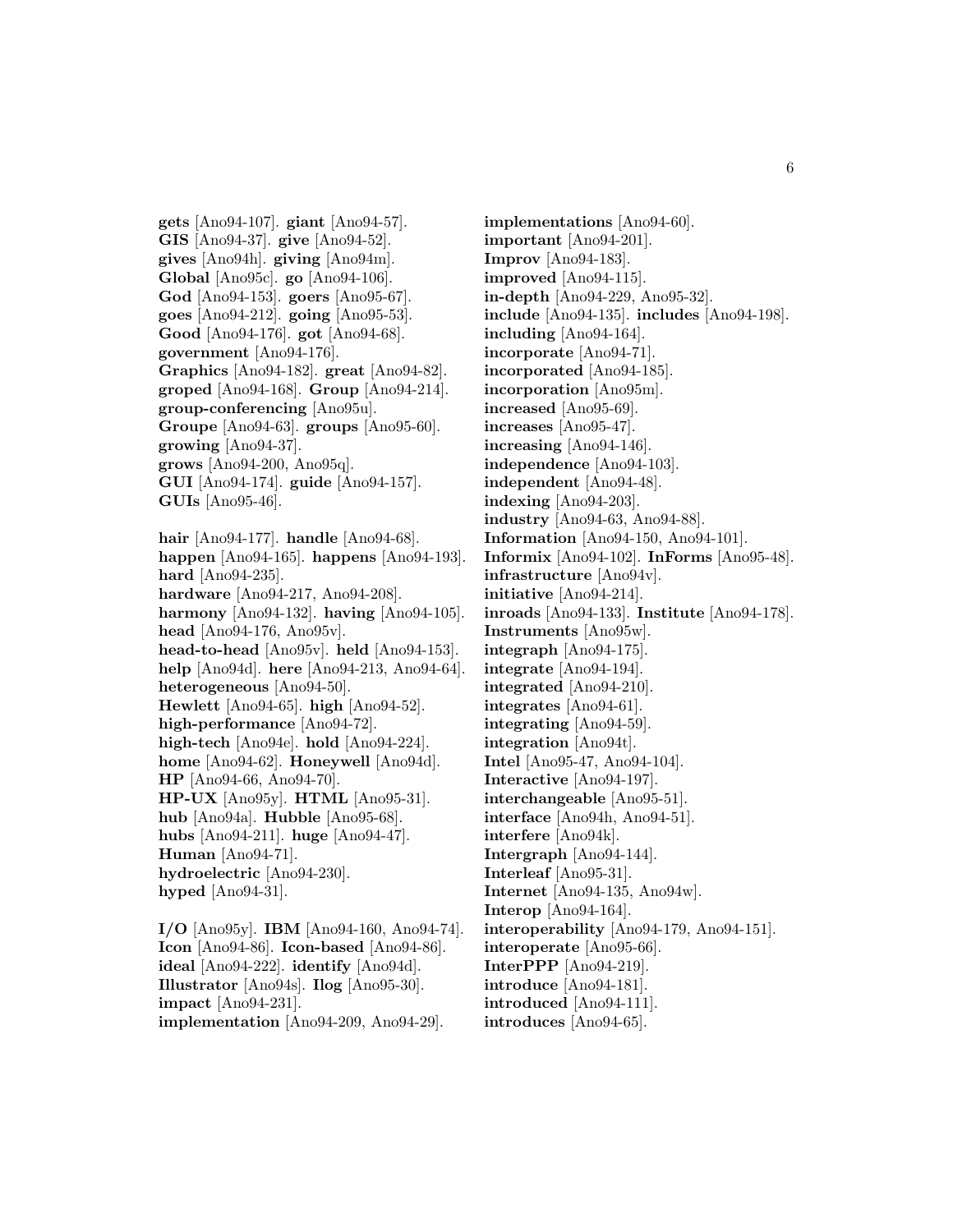**introducing** [Ano94-140]. **intruders** [Ano94d]. **investigate** [Ano95x]. **investment** [Ano94-68]. **Investments** [Ano94-57]. **IP** [Ano94h]. **ISDN** [Ano94-115]. **isn't** [Ano94-43]. **issues** [Ano94-189]. **itself** [Ano94-235]. **IXI** [Ano95-57].

**JAM** [Ano94f]. **jazzing** [Ano94-131]. **job** [Ano94-166]. **join** [Ano94-37]. **jousting** [Ano94-156]. **juke** [Ano94-42]. **juke-box** [Ano94-42]. **Jupiter** [Ano95-68]. **just** [Ano94-201]. **JYACC** [Ano94f].

**Karl** [Ano94-54, Ano94-109]. **Kbps** [Ano94-38]. **keep** [Ano94-131]. **kernel** [Ano95y]. **key** [Ano94-41]. **kind** [Ano95-67]. **know** [Ano94-40].

**Labs** [Ano94-231]. **lack** [Ano94-55]. **Lakes** [Ano94-80]. **LAN** [Ano94-191, Ano94-110]. **lances** [Ano94-156]. **lands** [Ano94p]. **languages** [Ano94-210]. **LANPlex** [Ano95a]. **LANs** [Ano95c]. **laptop** [Ano95h]. **larger** [Ano95n]. **laser** [Ano94-67]. **last** [Ano95-68]. **late** [Ano94-54]. **latest** [Ano94c]. **law** [Ano94-205]. **leaders** [Ano94-59]. **leading** [Ano94-202]. **leading-edge** [Ano94-202]. **leads** [Ano94-85]. **least** [Ano94-33]. **legacy** [Ano94-147]. **Legent** [Ano95f, Ano94-111]. **less** [Ano94-69]. **let** [Ano94-180]. **lets** [Ano94-226]. **letting** [Ano94-116]. **level** [Ano94-208, Ano94-53]. **leverages** [Ano94-107]. **Liant** [Ano94-113]. **license** [Ano94n]. **licensed** [Ano94-217]. **lighter** [Ano95e]. **like** [Ano94-49]. **line** [Ano94-101, Ano95c]. **lines** [Ano94-182]. **link** [Ano94-60, Ano94-38]. **linking** [Ano94-147]. **links** [Ano95-57].

**Lisp** [Ano94-210]. **little** [Ano94z].

**Live** [Ano95-37]. **loaded** [Ano94-53]. **local** [Ano94-167]. **locker** [Ano94-218]. **Lockheed** [Ano94-114]. **Locus** [Ano94-226]. **lode** [Ano94-215]. **logic** [Ano95-46]. **long** [Ano94t, Ano94-116]. **long-awaited** [Ano94t]. **look** [Ano94-192]. **looked** [Ano94-33]. **looking** [Ano94-222, Ano94-115]. **looks** [Ano94-231]. **lot** [Ano94-69]. **lots** [Ano94-64]. **Lotu** [Ano94-118]. **Lotus** [Ano94-183, Ano94-116]. **love** [Ano94-54]. **low** [Ano94-192]. **low-cost** [Ano94-192]. **low-end** [Ano94-75]. **low-voltage** [Ano94g]. **lower** [Ano95t]. **lower-cost** [Ano95t].

**Mac** [Ano94-168]. **machines** [Ano94-144]. **Macintosh** [Ano94-219]. **MacPPP** [Ano94-219]. **Macs** [Ano94-224]. **made** [Ano94-202]. **mail** [Ano94-135, Ano94-120]. **mainframe** [Ano94c, Ano94-200]. **mainframe-to-LAN** [Ano94-200]. **mainframes** [Ano94-194, Ano94-76]. **maintains** [Ano94x]. **major** [Ano94-137, Ano94-131]. **make** [Ano94-187]. **Maker** [Ano95-50]. **makes** [Ano94-175]. **making** [Ano94-133, Ano94-132]. **man** [Ano94p]. **manage** [Ano94-112]. **management** [Ano94-222]. **management-system** [Ano94-51]. **managers** [Ano94-194]. **manages** [Ano94-216]. **managing** [Ano94-170]. **Manhattan** [Ano94-33]. **manipulation** [Ano94-101]. **manuals** [Ano94-54]. **manufacturing** [Ano94-162]. **Many** [Ano94-233]. **MAPI** [Ano94-117]. **mapping** [Ano95-31]. **Marion** [Ano94-170]. **market** [Ano94-156]. **market-leading** [Ano94-67]. **marketing** [Ano94-66].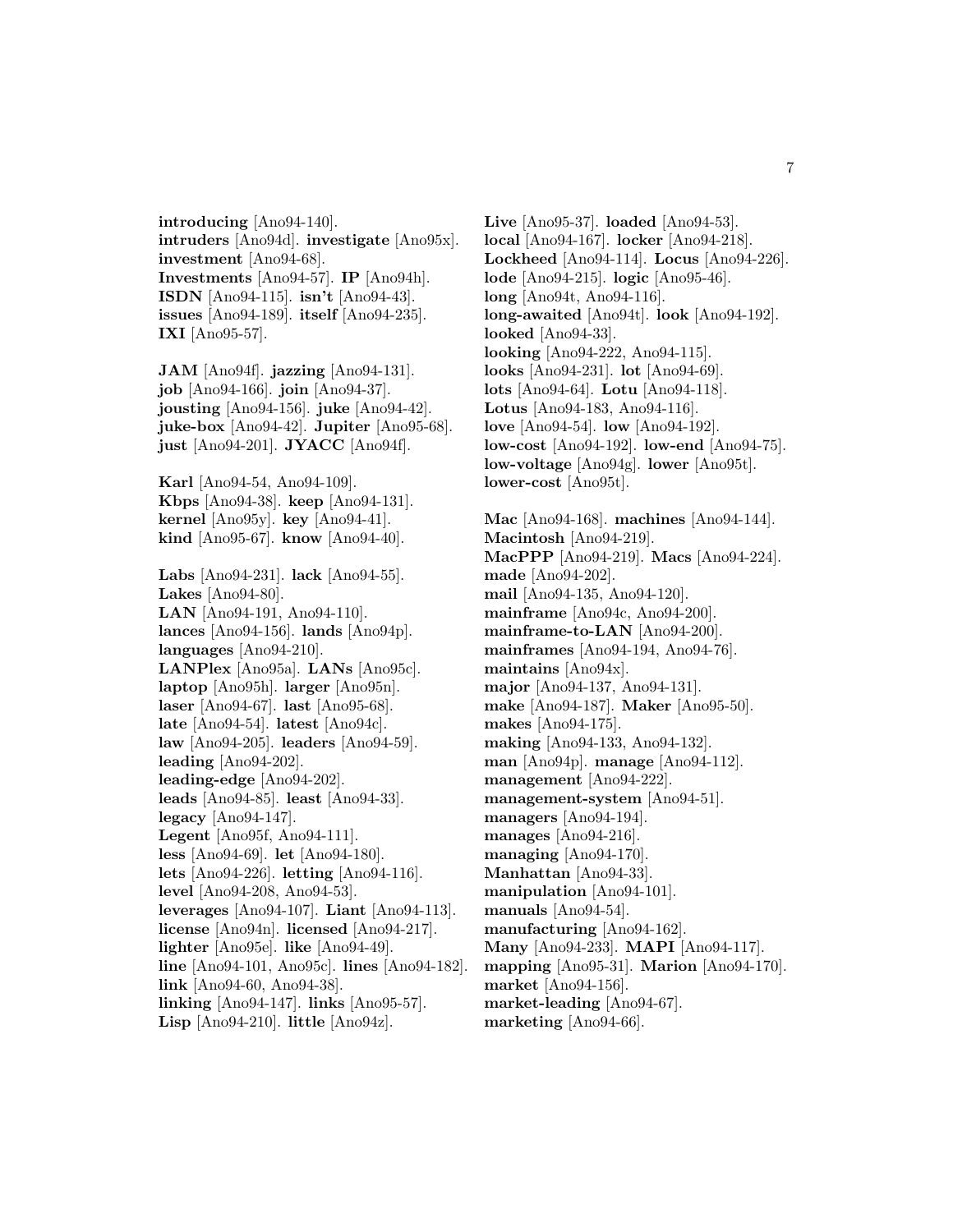**marketplace** [Ano95-47]. **marks** [Ano94-52]. **MasPar** [Ano94-72]. **Massively** [Ano94-133]. **master** [Ano94n]. **matching** [Ano94-66]. **materializing** [Ano94-224]. **matures** [Ano94-196]. **may** [Ano94z]. **Mbps** [Ano94-209]. **means** [Ano94-137]. **meat** [Ano94-218]. **meet** [Ano94-138]. **Meeting** [Ano95-50]. **melded** [Ano95s]. **member** [Ano94v]. **memory** [Ano95n]. **Mercury** [Ano95-43, Ano95-43]. **Merge** [Ano94-226]. **Merrell** [Ano94-170]. **message** [Ano94-193]. **messages** [Ano94-116]. **messaging** [Ano94-135, Ano94-232]. **metering** [Ano94-45]. **MHz** [Ano94g]. **microkernels** [Ano94-158]. **Microsoft** [Ano94-106, Ano94-135]. **middle** [Ano94-70]. **middleware** [Ano94-101, Ano94-136]. **midrange** [Ano94b, Ano94-110]. **migrate** [Ano94-66]. **Mike** [Azz94a]. **MIME** [Ano95m]. **MiniStor** [Ano94-169]. **misleading** [Ano94x]. **mobile** [Ano94h]. **Model** [Ano95-29, Ano94-159]. **models** [Ano94-75, Ano94-83]. **modem** [Ano95c]. **modular** [Ano95q]. **modularity** [Ano94-158]. **module** [Ano94-111]. **modules** [Ano94b]. **money** [Ano94-69]. **monitor** [Ano94-227]. **month** [Ano94-181, Ano94-73]. **Mosaic** [Ano94n, Ano94-139]. **most** [Ano94-187]. **mostly** [Ano94-156]. **mother** [Ano94-215]. **move** [Ano94z]. **moved** [Ano94-234]. **mover** [Ano94-111]. **moving** [Ano94-27, Ano94-140]. **much** [Ano94u]. **multidatabase** [Ano95-51]. **multilevel** [Ano94-30]. **multimedia** [Ano94-135, Ano94-131]. **multiplatform** [Ano94-35]. **multiple** [Ano94-228]. **multiple-** [Ano94-228]. **multiply** [Ano94-192]. **multiprocessing** [Ano94-81].

**multiprocessor** [Ano94a, Ano94-141]. **multitasking** [Ano94-144]. **multithreaded** [Ano94-141]. **must** [Ano94-136]. **MVS** [Ano94-85]. **My** [Azz94e].

**name** [Ano95-60, Ano94-221]. **names** [Ano94-201]. **native** [Ano94-135]. **NCSA** [Ano94-36, Ano94n]. **NDS** [Ano94-29]. **nearly** [Ano94-69]. **NEC** [Ano94-144]. **need** [Ano94-199]. **needs** [Ano94o]. **neighbor** [Ano94-109]. **net** [Ano94-165, Ano94-142]. **NetBIOS** [Ano94-74]. **NetManaged** [Ano94-115]. **NeTpower** [Ano94-149]. **nets** [Ano94i, Ano94-194]. **Netscape** [Ano94-212]. **NetView** [Ano94-73]. **NetViews** [Ano94-143]. **NetWare** [Ano94-197, Ano94-48]. **network** [Ano94-191, Ano94-104]. **network-in-a-box** [Ano94-109]. **networking** [Ano94y, Gas94a]. **networks** [Ano94-74, Ano94-34]. **NetWorld** [Ano94-164]. **NetWorld-Interop** [Ano94-164]. **NewEra** [Ano94-102]. **newly** [Ano95y]. **news** [Ano94-85]. **next** [Ano94l]. **next-generation** [Ano94l]. **NextStep** [Ano95t]. **NFS** [Ano94-61]. **no** [Ano94-168]. **no-frills** [Ano95c]. **non** [Ano95-53]. **non-Oracle** [Ano95-53]. **Northern** [Ano94-151]. **Note** [Ano94-152]. **notebook** [Ano94g]. **notebooks** [Ano94-233]. **Notes** [Ano94-150]. **Novell** [Ano94-32, Ano94-153]. **November** [Ano94s]. **NOV'IX** [Ano94-58]. **NT** [Ano94-148, Ano95l]. **NT-NFS** [Ano94-175]. **number** [Ano94-37]. **numbers** [Ano95-29].

**object** [Ano94-102, Ano94-157]. **object-based** [Ano95-44].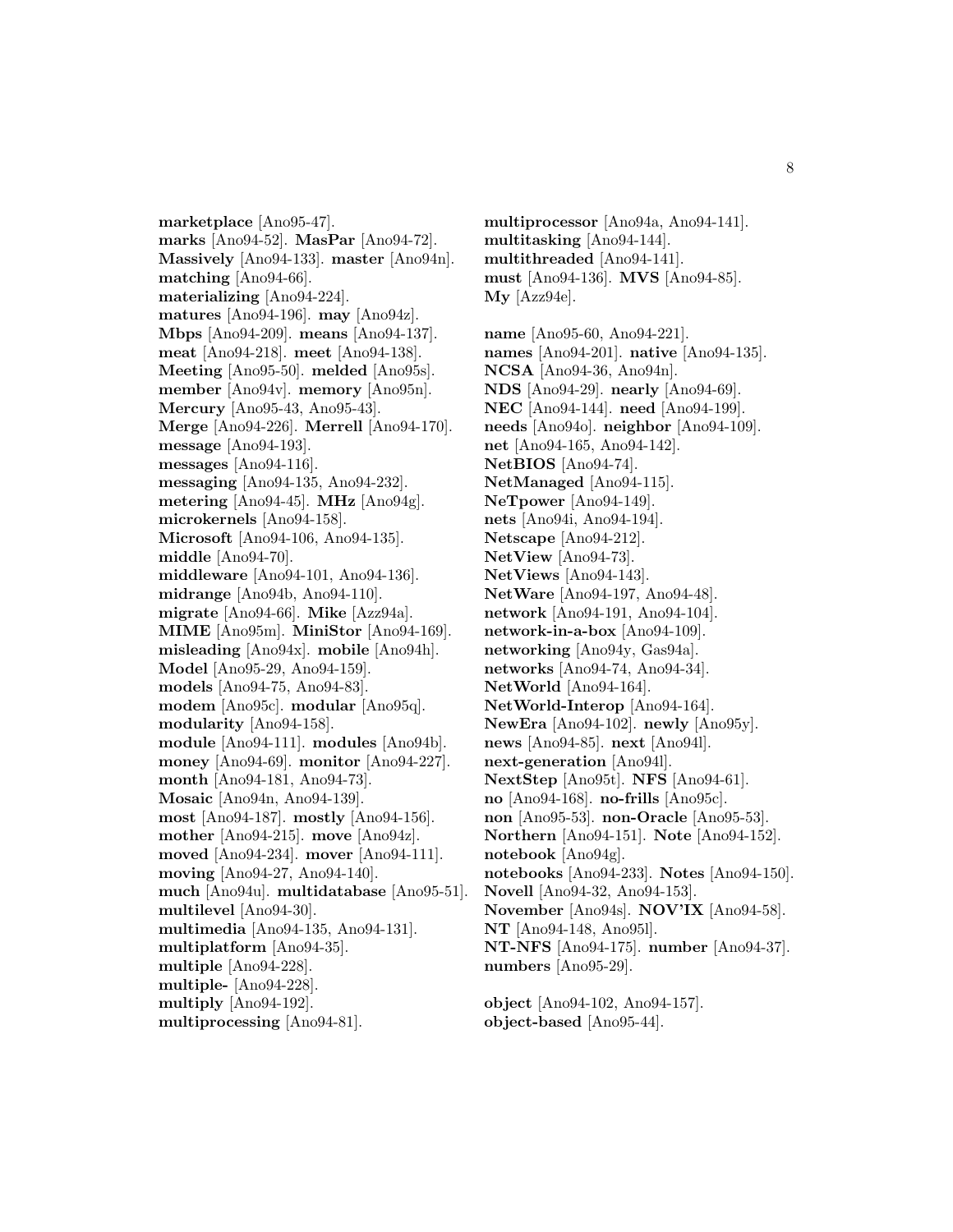**object-oriented** [Ano94-102, Ano94-157]. **Object.station** [Ano95t]. **Objectivity** [Ano95-66]. **Objectivity/ DB** [Ano95-66]. **objects** [Ano94u, Ano94-158]. **obtains** [Ano94n]. **ODBC** [Ano94-56]. **Odyssey** [Atk94g]. **off** [Ano94-33]. **off-line** [Ano94-30]. **offenses** [Ano94x]. **offer** [Ano94-104]. **offered** [Ano95-37]. **offering** [Ano94-138]. **offers** [Ano94r]. **office** [Ano94-224]. **often** [Ano94-132]. **OLE** [Ano94o, Ano94-134]. **Omnis** [Ano94-174]. **on-line** [Ano94-27, Ano95-49]. **once** [Ano94-31]. **once-hyped** [Ano94-31]. **one** [Ano94-222]. **one-man** [Ano94p]. **only** [Ano94-168]. **Ontos** [Ano94-159]. **OOPSLA** [Ano94-155]. **Open** [Lyt94a]. **OpenDoc** [Ano94o, Ano94-160]. **OpenLink** [Ano95-51]. **openness** [Ano94-82]. **opens** [Ano94-150]. **OpenStep** [Ano94-161]. **OpenView** [Ano94-70]. **operating** [Ano94-197]. **Operation** [Ano94-215, Ano94-30]. **operations** [Ano95f]. **optimized** [Ano95-43]. **options** [Ano94-101]. **Oracle** [Ano94-49, Ano94-164]. **Oracle7** [Ano95h]. **Ordering** [Ano94-165]. **Oregon** [Ano95q]. **organizational** [Ano94-46]. **organizations** [Ano94-136]. **oriented** [Ano94-102, Ano94-157]. **OS/** [Ano94-160]. **OSecs** [Ano95-51]. **OSes** [Ano94-158]. **OST** [Ano94-192, Ano94-166]. **OSTs** [Ano94-191]. **other** [Ano94-52]. **our** [Ano94-166, Ano95-54]. **outlines** [Ano94-154]. **overhaul** [Ano95-64]. **overhauled** [Ano94-101]. **own** [Ano94-80].

**Pacer** [Ano95-55]. **package** [Ano94h, Ano94f]. **packaged** [Ano94-140]. **packages** [Ano94-219, Ano94-231]. **Packard** [Ano94-65]. **Packet** [Ano94-179]. **pager** [Ano94-116]. **pages** [Ano94-62]. **paperless** [Ano94-231]. **parallel** [Ano94-133]. **ParcPlace** [Ano95-66]. **part** [Ano94-191]. **partition** [Ano94-220]. **partnerships** [Ano94-137]. **parts** [Ano94-220]. **party** [Ano94-234, Ano95-63]. **passes** [Ano94-111]. **past** [Ano95-54]. **paste** [Ano94-226]. **paths** [Ano95y]. **PC** [Ano94y, Ano94-216]. **PC-Admin** [Ano94-198]. **PC-based** [Ano95-46]. **PC-NFS** [Ano94-175]. **PCExpo** [Ano94-168]. **PCMCIA** [Ano94-197, Ano94-169]. **PCs** [Ano94-37]. **PeerLogic** [Ano95-28]. [Ano94-101, Ano95-62]. **DB** [Ano95-66]. **O** [Ano95y]. **performance** [Ano95-29]. **Pentium** [Ano94-233, Ano94-184]. **Pentiums** [Ano95n]. **people** [Ano94-40]. **PerfectOffice** [Ano94-234]. **performance** [Ano94-182]. **performing** [Ano94-46]. **personal** [Ano95-27]. **Pharmaceutical** [Ano94-170]. **picture** [Ano94n, Ano95b]. **piece** [Ano94n]. **Pipes** [Ano95-28]. **pits** [Ano95n]. **pizza** [Ano94-165]. **PL** [Ano94-113]. **PL/** [Ano94-113]. **place** [Ano95m]. **plan** [Ano94-176]. **plane** [Ano94-114]. **planning** [Ano94u]. **plans** [Ano94-70, Ano95-63]. **Plastics** [Ano94-62]. **platform** [Ano94-228, Ano94-152]. **platforms** [Ano94-225, Ano94-111]. **Platinum** [Ano94-171]. **play** [Ano95-44]. **playtime** [Ano95-67]. **please** [Ano94-228]. **plug** [Ano95-44]. **plug-and-play** [Ano95-44]. **plus** [Ano94a]. **point** [Ano94-102].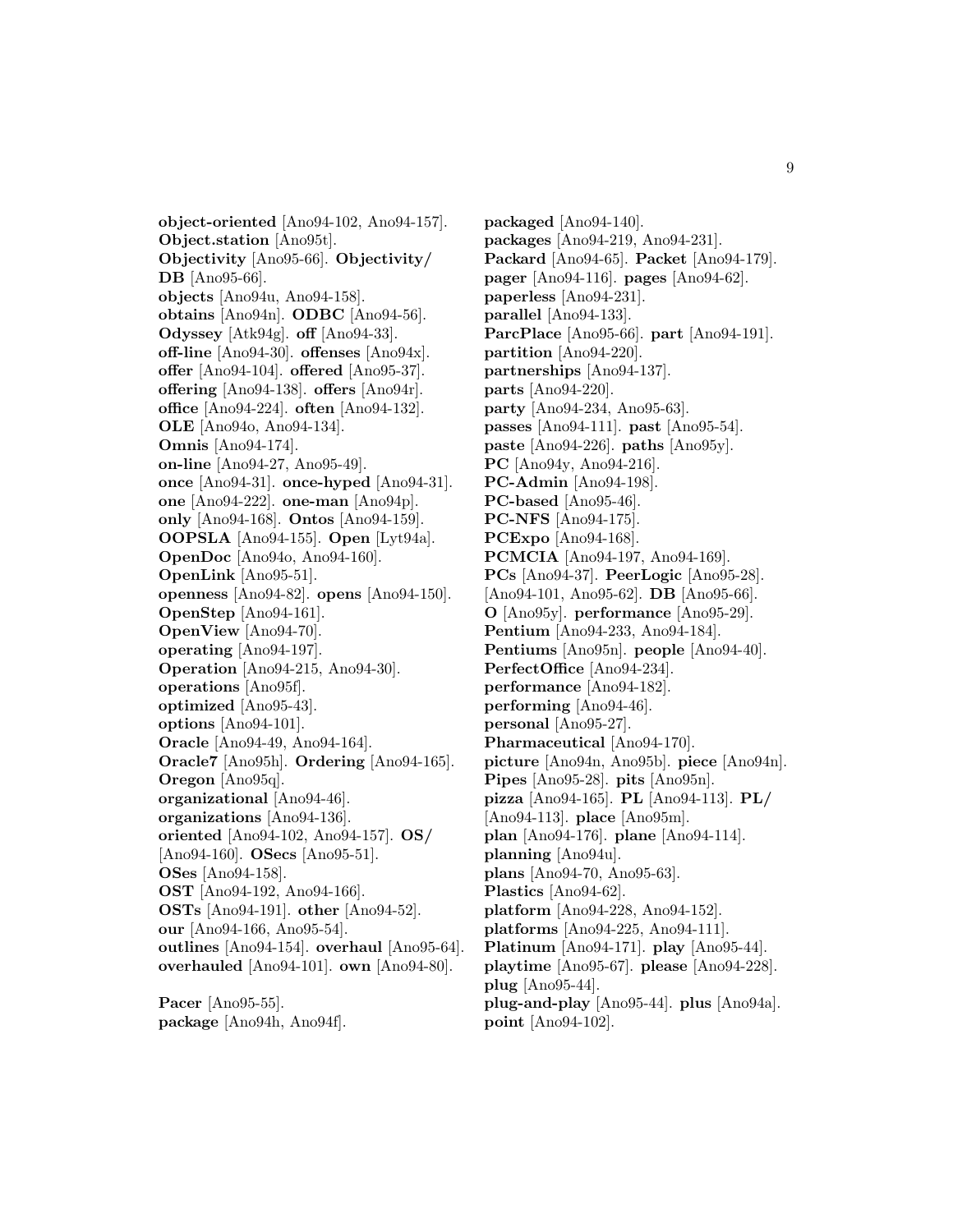**point-and-click** [Ano94-102]. **Pooh** [Ano94-87]. **popular** [Ano94s]. **port** [Ano94-113, Ano95i]. **portability** [Ano94-229]. **portable** [Ano95-61]. **Porting** [Ano95-56]. **position** [Ano94-108]. **positioned** [Ano94-213]. **positive** [Ano94e]. **possible** [Ano94-232]. **potential** [Ano94-39]. **Power** [Ano94-168]. **PowerBuilder** [Ano94-187]. **powerful** [Ano95e]. **PowerPC** [Ano94-84, Ano94-63]. **PowerPC-based** [Ano94-84, Ano94-172]. **PPP** [Ano94-219]. **presentation** [Ano94t]. **preserve** [Ano94-147]. **Pretty** [Ano94-176]. **previous** [Ano95n]. **price** [Ano94-66]. **price/performance** [Ano95-29]. **pricing** [Ano95-47]. **primacy** [Ano94-156]. **printer** [Ano94-67]. **printers** [Ano94-145]. **Privacy** [Ano94-176]. **problems** [Ano94-136]. **process** [Ano94-114]. **processing** [Ano94c, Ano95d]. **processor** [Ano94-48]. **processor-independent** [Ano94-48]. **processors** [Ano94-144]. **product** [Ano94-168, Ano94-183]. **productivity** [Ano94-224]. **products** [Ano94-179, Ano94-41]. **professionals** [Ano94-40]. **program** [Ano94-221]. **programming** [Ano94-86, Ano94-187]. **programs** [Ano95h]. **progress** [Ano94-82, Fei94a]. **Project** [Ano94-47]. **proliferating** [Ano94-141]. **promised** [Ano94-168]. **promote** [Ano94-179]. **prompted** [Ano94-183]. **proof** [Ano94-218]. **proper** [Ano94o]. **prosecution** [Ano94d]. **protocol** [Ano94l]. **provide** [Ano94-136]. **providers** [Ano94-179]. **provides** [Ano94q]. **providing** [Ano94-101]. **purchase** [Ano94-49]. **purpose** [Ano95-56].

**push** [Ano95b]. **put** [Ano94-224]. **QMS** [Ano94-145]. **quality** [Ano94k]. **quarter** [Ano95-64]. **queries** [Ano94-203]. **query** [Ano94-30]. **questions** [Ano94-166]. **quick** [Ano94-195]. **quite** [Ano94-106]. **rages** [Ano94-232]. **RAID** [Ano95g]. **raising** [Ano94-212]. **ran** [Ano94-168]. **range** [Ano95-29]. **Rap** [Lev94a]. **rather** [Ano95-46]. **RDI** [Ano95e]. **reached** [Ano94-150]. **reaches** [Ano94-193]. **read** [Ano94-180]. **readies** [Ano94t]. **real** [Ano94-109]. **receivable** [Ano94-107]. **receive** [Ano94-116]. **receiving** [Ano94-210]. **recognition** [Ano94-166]. **recordable** [Ano94-223]. **redefining** [Ano94-46]. **redesigned** [Ano94a]. **redundancy** [Ano94-69]. **redundant** [Ano94-76]. **refrigerator** [Ano94-218]. **regulatory** [Ano94x]. **relate** [Ano94o]. **relational** [Ano94-147]. **Release** [Ano94f]. **released** [Ano94-35]. **reliability** [Ano94-189]. **remains** [Ano94-141]. **remote** [Ano94-164]. **remote-access** [Ano94-164]. **remote-connectivity** [Ano94-204]. **replaced** [Ano94-191]. **replacement** [Ano94-134]. **reporting** [Ano94q]. **represents** [Ano94u]. **Request** [Ano94-138]. **requires** [Ano94u]. **resilient** [Ano94-69, Ano95x]. **resolution** [Ano94-189]. **resource** [Ano95w]. **respectively** [Ano94-160]. **results** [Ano95-64, Ano94-53]. **rethinking** [Ano94-48]. **retool** [Ano94-117]. **reusable** [Ano94u]. **reversal** [Ano94-177]. **review** [Ano94-174, Ano94-229]. **revs** [Ano94-182]. **right** [Ano94-186]. **Ring** [Ano95a]. **RISC** [Ano94-184].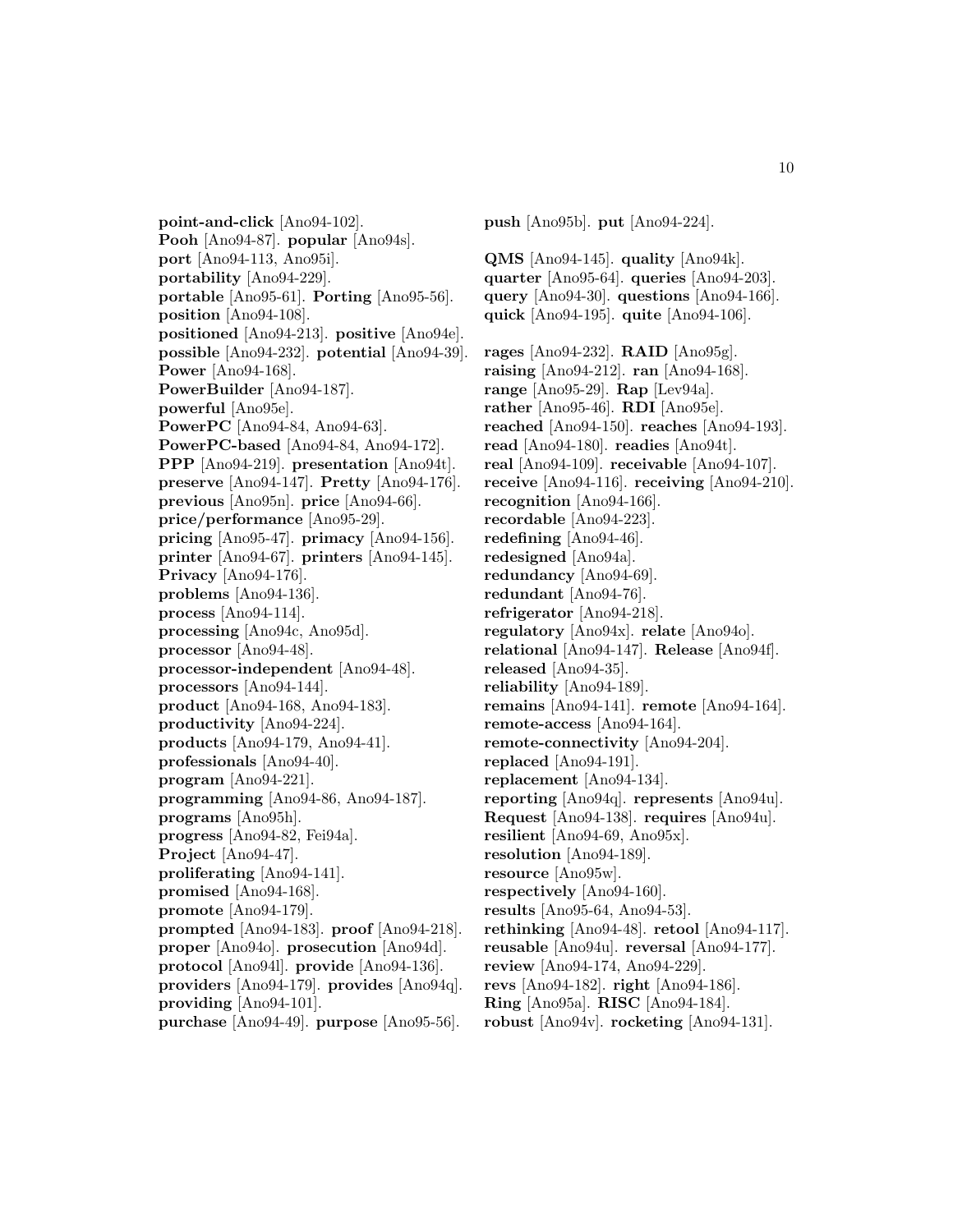**role** [Ano94p, Ano94-177]. **roll** [Ano94-184]. **rolling** [Ano94-225]. **rolls** [Ano94a]. **round** [Ano94-69]. **round-the-clock** [Ano94-69]. **rounds** [Ano95-64]. **route** [Ano94-151]. **router** [Ano94-75, Ano94-75]. **routers** [Ano94-191, Ano94-211]. **routing** [Ano94-34]. **RPC** [Ano94-232]. **RPC-vs.-messaging** [Ano94-232]. **RS** [Ano94-84]. **RS/** [Ano94-84]. **ruled** [Ano94x]. **run** [Ano94-74]. **running** [Ano94-77, Ano95x]. **runs** [Ano94j]. **rushing** [Ano94-211]. **sales** [Ano94-183]. **same** [Ano94h]. **San** [Ano94-31]. **Santa** [Ano94-215]. **SAS** [Ano94-178]. **says** [Ano94-32]. **scheduled** [Ano94-64]. **scheduling** [Ano94-28]. **Science** [Ano95-68]. **scripting** [Ano94-167]. **SCSI** [Ano94-132]. **second** [Ano95x]. **Secure** [Ano95-58]. **secures** [Ano94-47]. **securing** [Ano95-53]. **security** [Ano94-146]. **seek** [Ano94-43]. **seen** [Ano94z]. **sees** [Ano94-151]. **self** [Ano94-170]. **self-managing** [Ano94-170]. **sell** [Ano94-53]. **send** [Ano94-180]. **senior** [Ano95-54]. **series** [Ano95x]. **server** [Ano94c]. **server-based** [Ano95-55]. **servers** [Ano94-63, Ano94-180]. **service** [Ano94-179]. **services** [Ano94-57, Ano94-179]. **set** [Ano94-112]. **sets** [Ano95-49]. **seven** [Ano95-38, Ano94-179]. **several** [Ano94-178, Ano94-180]. **share** [Ano95g]. **sharing** [Ano94-158]. **shell** [Ano94m]. **Shield** [Ano95q]. **shift** [Ano95b]. **shine** [Ano94-223]. **ship** [Ano94-188]. **shipped** [Ano94-160]. **shipping** [Ano94-78]. **shortage** [Ano94-39]. **should** [Ano94-232]. **show** [Ano95-64, Ano94p]. **shows** [Ano94-102]. **Shrink** [Lev94a].

**side** [Ano95x]. **sidelined** [Ano94-39].

**sight** [Ano94l]. **Silicon** [Ano94-182]. **simple** [Ano94-186]. **simultaneous** [Ano94-64]. **single** [Ano94-228]. **single-** [Ano94-149]. **single-platform** [Ano94-228]. **sit** [Ano95-64]. **sites** [Ano95l]. **slammed** [Ano95-68]. **SLIP** [Ano94m]. **slots** [Ano94-206]. **slow** [Ano94-39, Ano94-183]. **small** [Ano94i]. **smaller** [Ano94-113]. **Smalltalk** [Ano94-210]. **Smalltalks** [Ano95v]. **SMS** [Ano95w]. **SNA** [Ano94-74]. **SNMP** [Ano94-112, Ano94-105]. **snoop** [Ano94-176]. **SoftBench** [Ano94-65]. **software** [Ano94-74, Ano94-115]. **Solaris** [Ano94-161]. **SolarNet** [Ano94-198]. **solution** [Ano95s]. **solutions** [Ano95-44]. **solving** [Ano94-136]. **some** [Ano94-46]. **soon** [Ano94-207]. **sort** [Ano94-87]. **sounds** [Ano94-186]. **sources** [Ano94-150]. **Space** [Ano95-68]. **SPARC** [Ano94-61]. **SPARC-based** [Ano94-61]. **special** [Ano94o]. **specifically** [Ano94-145]. **specification** [Ano94-172, Ano94-138]. **speed** [Ano94-34, Ano94-184]. **spinoff** [Ano94d]. **spoke** [Ano94-153]. **spotlight** [Ano94-155]. **spreadsheet** [Ano94-183]. **spring** [Ano94-172]. **Spry** [Ano94-185]. **Spyglass** [Ano94n]. **SQL** [Ano94-101, Ano94-150]. **SQL\*Net** [Ano95-53]. **SQLWindows** [Ano94-187]. **staff** [Ano94-108]. **stage** [Ano95-47]. **stagestruck** [Ano94p]. **staging** [Ano94-171]. **standalone** [Ano94-216]. **standard** [Ano94-101, Ano95m]. **standards** [Ano94-83, Fei94a]. **Stantards** [Fei94m]. **start** [Ano94-39, Ano94-188]. **Start-up** [Ano94-188]. **stealing** [Ano94-110]. **Stealth** [Ano94-114].

**Stearns** [Ano94-68]. **sticks** [Ano94-230].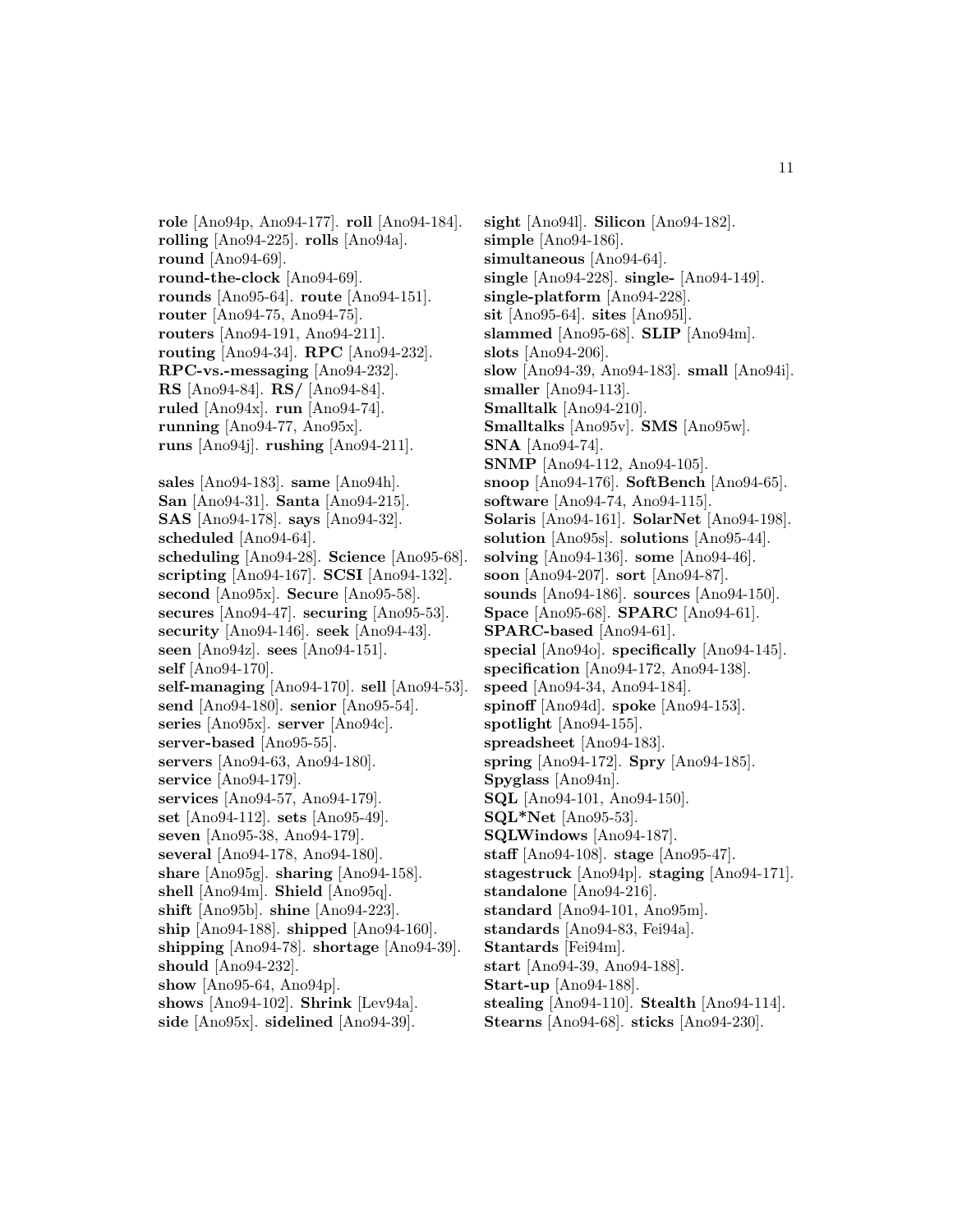**stiffens** [Ano94-177]. **STL** [Ano95-61]. **Stop** [Ano94-27, Ano94-191]. **storage** [Ano94-76]. **store** [Ano94-231]. **strange** [Ano94-87]. **strategic** [Ano94-208]. **strategies** [Ano94-137]. **strategy** [Ano95w]. **strengthen** [Ano94-103]. **styles** [Ano95-31]. **success** [Ano94-41]. **suite** [Ano94-234]. **suited** [Ano94-223]. **summer** [Ano94-203]. **Sun** [Ano94s, Ano94-195]. **SunPC** [Ano95j]. **SunSoft** [Ano95j, Ano94-197]. **SuperStack** [Ano95a]. **support** [Ano94-101, Ano94-210]. **supporting** [Ano94p]. **supports** [Ano94-178]. **sure** [Ano94-228, Ano94-201]. **survey** [Ano94-53]. **Swiss** [Ano94-202]. **switch** [Ano95i, Ano94-119]. **switches** [Ano95r, Ano94-191]. **switching** [Ano94-211]. **Sybase** [Ano94-77, Ano94-203]. **Symantec** [Ano94-204]. **symmetric** [Ano94-81]. **symmetrical** [Ano94-84]. **system** [Ano94-222, Ano95-28]. **Systems** [Hun94a].

**T** [Ano94-104]. **T/** [Ano94-37]. **tackles** [Ano95w]. **take** [Ano94-155]. **takes** [Ano94-229]. **taking** [Ano94-223]. **talk** [Ano94-230]. **talks** [Ano94e]. **TCP** [Ano94h, Ano95-62]. **TCP/** [Ano94h, Ano95-62]. **team** [Ano94-104]. **teams** [Ano94-28]. **tech** [Ano94e]. **technical** [Ano94-191]. **technologies** [Ano94o, Ano94-32]. **technology** [Ano94-211, Ano94-39]. **Teknekron** [Ano94-140]. **Tektronix** [Ano94-206]. **Telecom** [Ano94-151]. **telecommunications** [Ano94-104]. **telephones** [Ano94-59]. **telephony** [Ano94-37]. **Telescope** [Ano95-68, Ano95-68]. **terminals** [Ano94-206, Ano94-71].

**testing** [Ano94-161]. **tests** [Ano94-207]. **Texaco** [Ano94-152]. **Texas** [Ano95w]. **thanks** [Ano94j]. **their** [Ano94-168]. **them** [Ano95n, Ano94-141]. **there** [Ano94-141, Ano94-106]. **these** [Ano94-137]. **they're** [Ano94-53]. **things** [Ano94d]. **third** [Ano94-234, Ano95-63]. **third-party** [Ano94-234, Ano95-63]. **though** [Ano94-172]. **threatens** [Ano94-211]. **three** [Ano94-208]. **throughput** [Ano94-115]. **thunder** [Ano94-110]. **ticketing** [Ano95z]. **time** [Ano95j]. **tips** [Ano94r]. **today** [Ano94-157]. **together** [Ano94l]. **Token** [Ano95a]. **tons** [Ano95-68]. **too** [Ano94z]. **tool** [Ano94-65, Ano94-102]. **toolkit** [Ano94-228]. **tools** [Ano94-222, Ano94t]. **toolset** [Ano94q]. **toolsets** [Ano95-49]. **Toolst** [Ano94-229]. **top** [Ano94-46]. **top-performing** [Ano94-46]. **tour** [Ano94-191]. **TPC** [Ano95-64]. **track** [Ano94-186]. **trade** [Ano94-64]. **traffic** [Ano94-34]. **transaction** [Ano94c]. **transaction-processing** [Ano94c]. **transforms** [Ano94-205]. **translation** [Ano94-196]. **translations** [Ano94-87]. **transmissions** [Ano95-58]. **transports** [Ano94-180]. **tricks** [Ano94-132]. **Trinzic** [Ano95-65]. **trivial** [Ano94x]. **trouble** [Ano95z]. **trying** [Ano94-131]. **tuned** [Ano95y]. **turned** [Ano95q]. **turnkey** [Ano94-195]. **turns** [Ano94m]. **Tuxedo** [Ano94-227]. **TV** [Ano94k]. **TV-quality** [Ano94k]. **twice** [Ano94-184]. **two** [Ano94-226, Ano94-219]. **two-part** [Ano95x]. **types** [Ano94-166]. **understand** [Ano94-232].

**understanding** [Ano94-137]. **Uniface** [Ano94-187]. **Unify** [Ano94-220]. **unique** [Ano95-32]. **Universal** [Ano94-208].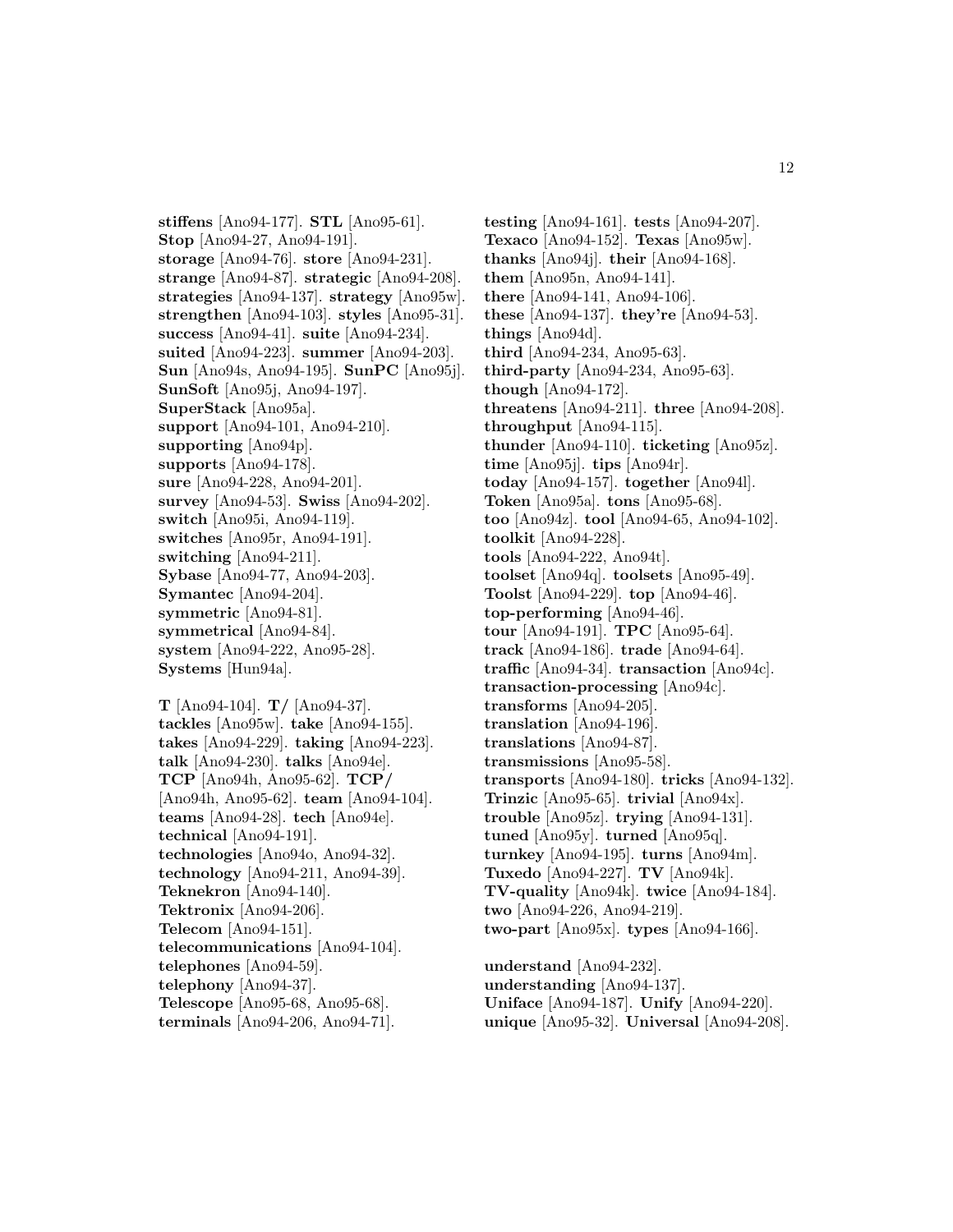**Unix** [Ano94-197]. **Unix-based** [Ano95o]. **Unix-on-Intel** [Ano95-47]. **UnixWare** [Ano95-47, Ano94-221]. **until** [Ano94-70]. **unveil** [Ano94-195]. **unveiled** [Ano94-76]. **unveils** [Ano94y]. **upcoming** [Ano94-118]. **updates** [Ano94-171]. **upgrade** [Ano94s]. **upgraded** [Ano95-50]. **upgrades** [Ano94-197]. **uptime** [Ano94-69]. **US\$35** [Ano95-29]. **US\$50** [Ano95-29]. **US\$7** [Ano94-67]. **use** [Ano94-221, Ano94-146]. **used** [Ano94-36]. **user** [Ano94r, Atk94g]. **users** [Ano94-234, Ano94-222]. **uses** [Ano94-57]. **using** [Ano94-63]. **utilities** [Ano94-197]. **UX** [Ano95y]. **V.3** [Ano94-174]. **vague** [Ano94-54]. **value** [Ano94-48]. **ValuePoint** [Ano94-83]. **Vantive** [Ano94-35]. **variety** [Ano95-65]. **vast** [Ano94-114]. **vastly** [Ano94-115]. **VBXs** [Ano94-134]. **vendor** [Ano94-180]. **vendors** [Ano94-166, Ano94-225]. **version** [Ano94-233, Ano94-226]. **versions** [Ano94-160]. **vertical** [Ano94-235]. **via** [Ano94-112]. **video** [Ano94-104]. **video-conferencing** [Ano94-104]. **videoconferencing** [Ano94k]. **view** [Ano94-114, Azz94e]. **views** [Ano94q, Ano94-142]. **Village** [Ano95c]. **Vines** [Ano95p]. **virtual** [Ano95r]. **Visix** [Ano94-228]. **visual** [Ano94-220, Ano94-229]. **VisualWorks** [Ano95-43]. **vital** [Ano94-50, Ano94-201]. **voice** [Ano94-166]. **voiced** [Ano94-105]. **voltage** [Ano94g]. **Voyager** [Ano95e].

**Wabi** [Ano94-199]. **wacky** [Ano95-38, Ano95-67]. **waiting** [Ano94-233]. **wants** [Ano94-106]. **warehouses** [Ano94-203]. **warehousing** [Ano94-41, Ano94-101].

**vs** [Ano94-232].

**wares** [Ano94-164]. **warm** [Ano94-58]. **Warp** [Ano94-78]. **was** [Ano94-168]. **Washington** [Ano94-205]. **Watch** [Ano94-88]. **watching** [Ano95-68]. **way** [Ano94-106, Ano94-230]. **ways** [Ano94-192]. **weary** [Ano95-67]. **weather** [Ano94-230]. **Web** [Ano94-36, Ano95-52]. **week** [Ano94-164]. **well** [Ano94-223]. **were** [Ano94x]. **western** [Ano94p]. **where** [Ano94-192]. **whether** [Ano94-191]. **which** [Ano94y]. **while** [Ano94-46, Ano94-232]. **Whitetree** [Ano95i]. **who** [Ano94-40]. **wide** [Ano94-192]. **wide-area** [Ano94-192]. **widely** [Ano94-36]. **widgets** [Ano95-30]. **wild** [Ano95-38]. **will** [Ano94-234]. **win** [Ano94-152]. **Windows** [Ano94-168, Ano94z]. **Windows-based** [Ano94-168]. **Windows-to-Unix** [Ano94-226]. **winners** [Ano94-49]. **Winsock** [Ano95-50]. **wireless** [Ano94-39]. **withdrawn** [Ano94x]. **within** [Ano94-216]. **wolf** [Ano94-218]. **wolf-proof** [Ano94-218]. **word** [Ano94-184]. **word-** [Ano95-31]. **WordPerfect** [Ano94-160, Ano94-234]. **words** [Ano94-156]. **work** [Ano94-132]. **workflow** [Ano94-51, Ano94-235]. **workgroup** [Ano94-152]. **workgroup-computing** [Ano94-152]. **working** [Ano94r]. **Workshop** [Ano95-32]. **workstation** [Ano94-182]. **workstations** [Ano94-53]. **World** [Ano94-36]. **would** [Ano94-166]. **writing** [Ano94-201].

**X** [Ano94-206]. **X.400** [Ano94-55]. **X.500** [Ano94-119]. **XP** [Ano95-50].

**year** [Ano95-68, Ano94-70]. **years** [Ano95-54]. **You'll** [Ano94-54].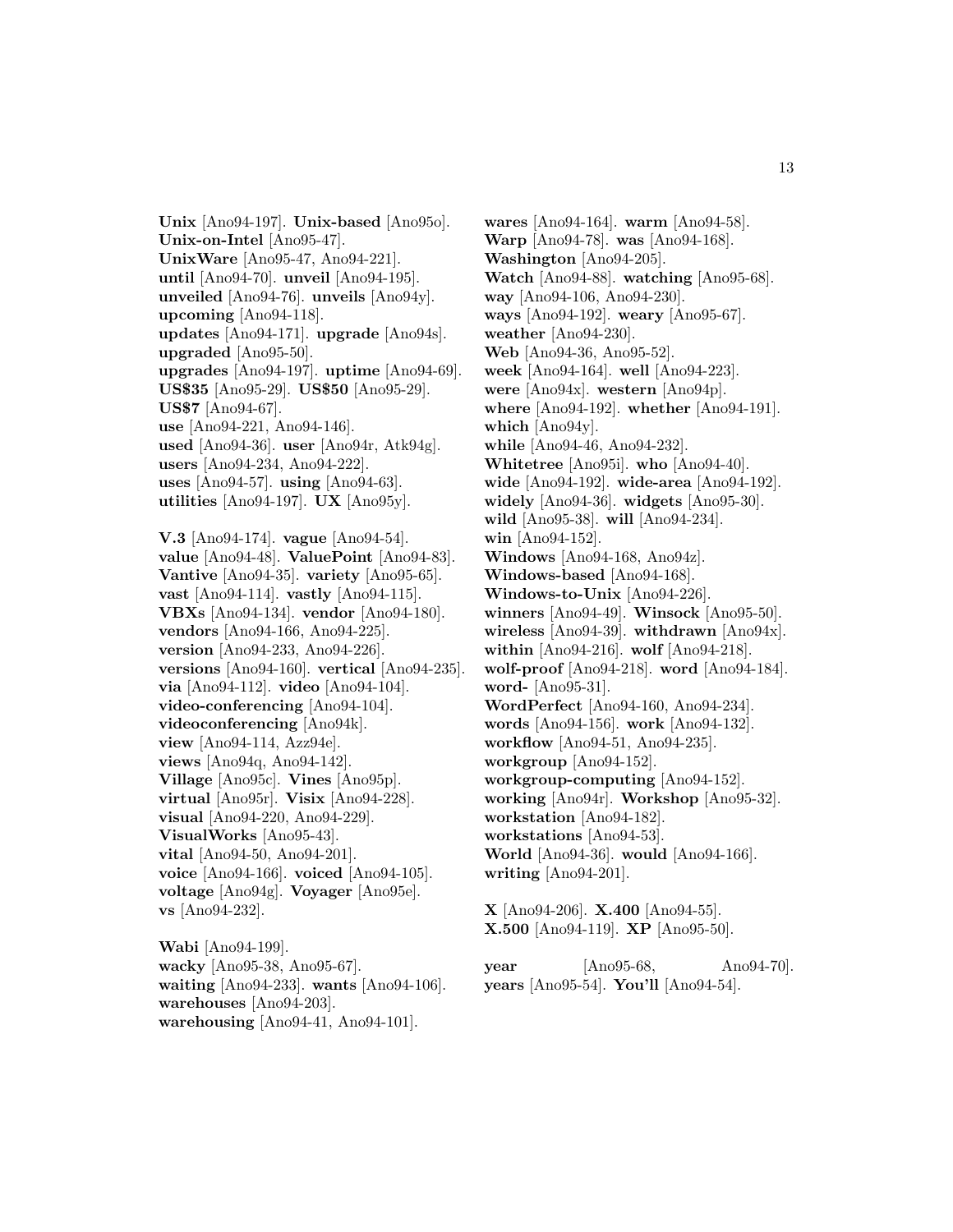# **References**

### **Anonymous:1994:RRH**

[Ano94a] Anonymous. 35om rolls out a redesigned hub chassis, plus a multiprocessor Ethernet adapter. Open Systems Today, 155:32–??, August 1994. ISSN 1061-0839.

#### **Anonymous:1994:ATA**

[Ano94b] Anonymous. 3Com adds two ASIC-based midrange switching hub modules for Ethernet environments. Open Systems Today, 165:12–??, December 1994. ISSN 1061-0839.

### **Anonymous:1994:DAA**

[Ano94c] Anonymous. A DEC Alpha AXP server has edged out an IBM mainframe in the latest transaction-processing benchmark competition. Open Systems Today, 153:46–??, July 1994. ISSN 1061-0839.

### **Anonymous:1994:HSP**

[Ano94d] Anonymous. A Honeywell spinoff plans to unveil an Internet firewall server that, among other things, can help identify intruders for prosecution. Open Systems Today, 161:4–??, October 1994. ISSN 1061-0839.

### **Anonymous:1994:LFR**

[Ano94e] Anonymous. A law firm that represents high-tech companies talks about its positive Internet experience. Open Systems Today, 164:64–??, November 1994. ISSN 1061-0839.

### **Anonymous:1994:LAR**

[Ano94f] Anonymous. A look at Release 6 of JYACC's JAM multiplatform development package. Open Systems Today, 154:61–??, July 1994. ISSN 1061-0839.

#### **Anonymous:1994:LPW**

[Ano94g] Anonymous. A low-voltage 75- MHz Pentium will run cool enough to be used in notebook computers. Open Systems Today, 161:6–??, October 1994. ISSN 1061-0839.

#### **Anonymous:1994:NIM**

[Ano94h] Anonymous. A new Internet mail package gives mobile users the same TCP/ IP interface as LAN users. Open Systems Today, 154: 32–??, July 1994. ISSN 1061- 0839.

### **Anonymous:1994:NLR**

[Ano94i] Anonymous. A new low-end router is designed to connect small companies' Ethernet nets to the Internet. Open Systems Today, 160:46–??, October 1994. ISSN 1061-0839.

#### **Anonymous:1994:NPM**

[Ano94j] Anonymous. A new Power Macintosh runs DOS and Windows apps, thanks to a 486 coprocessor card. Open Systems Today, 164:8–??, November 1994. ISSN 1061-0839.

### **Anonymous:1994:NTV**

[Ano94k] Anonymous. A new TV-quality videoconferencing system from Avistar runs on its own network and doesn't interfere with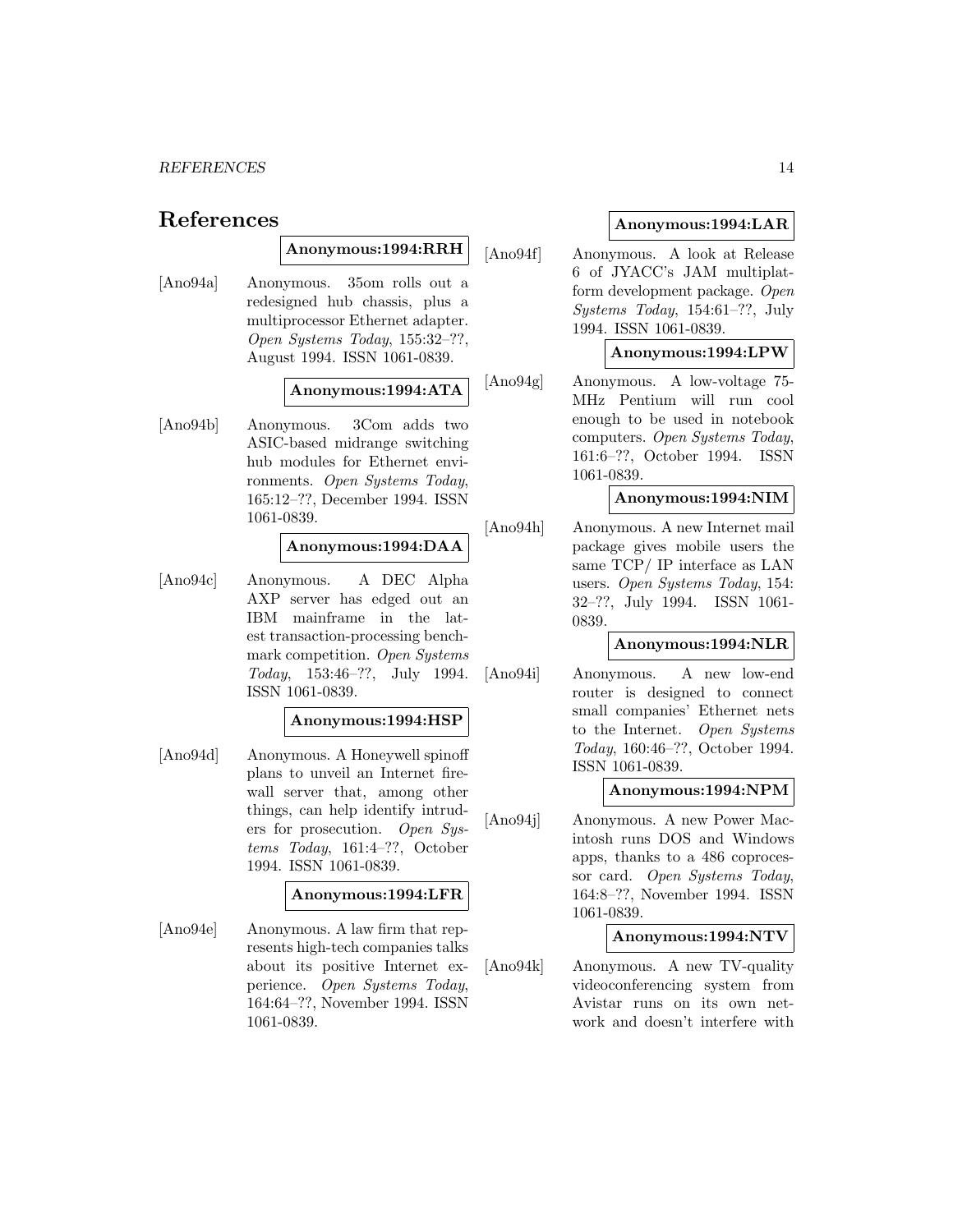the corporate LAN. Open Systems Today, 165:30–??, December 1994. ISSN 1061-0839.

### **Anonymous:1994:NIP**

[Ano94l] Anonymous. A next-generation Internet protocol comes into sight at an engineers'-gettogether. Open Systems Today, 155:4–??, August 1994. ISSN 1061-0839.

### **Anonymous:1994:PPM**

[Ano94m] Anonymous. A package for PCs and Macs turns Internet shell accounts into SLIP, giving users the full benefits of Net connection. Open Systems Today, 162: 58–??, October 1994. ISSN 1061- 0839.

### **Anonymous:1994:PMP**

[Ano94n] Anonymous. A piece of the Mosaic picture comes into focus as Spyglass obtains a master license to the code from NCSA. Open Systems Today, 157:8–??, September 1994. ISSN 1061-0839.

### **Anonymous:1994:PCO**

[Ano94o] Anonymous. A proper comparison of OpenDoc and OLE means considering not just the base technologies, but how these technologies relate to a user's special needs. Open Systems Today, 155: 28–??, August 1994. ISSN 1061- 0839.

### **Anonymous:1994:SKL**

[Ano94p] Anonymous. A stagestruck Karl lands a supporting role in a oneman country-and-western show. Open Systems Today, 158:90–??,

September 1994. ISSN 1061- 0839.

### **Anonymous:1994:TTE**

[Ano94q] Anonymous. A third-party toolset that enhances OpenView provides reporting capabilities, custom network views, and more. Open Systems Today, 157:52–??, September 1994. ISSN 1061- 0839.

### **Anonymous:1994:UOT**

[Ano94r] Anonymous. A user offers tips on working with the Distributed Computing Environment. Open Systems Today, 153:52–??, July 1994. ISSN 1061-0839.

### **Anonymous:1994:APR**

[Ano94s] Anonymous. Adobe plans to release Illustrator 5.5 for Sun in November, bringing users a major upgrade for the popular graphics package. Open Systems Today, 158:34–??, September 1994. ISSN 1061-0839.

### **Anonymous:1994:ARA**

[Ano94t] Anonymous. Adobe readies Acrobat 2.0, a long-awaited version of its document presentation software with enhanced integration tools. Open Systems Today, 158:5–??, September 1994. ISSN 1061-0839.

### **Anonymous:1994:AIR**

[Ano94u] Anonymous. Although it represents much of the allure of objects, creating reusable code also requires some planning. Open Systems Today, 155:60–??, August 1994. ISSN 1061-0839.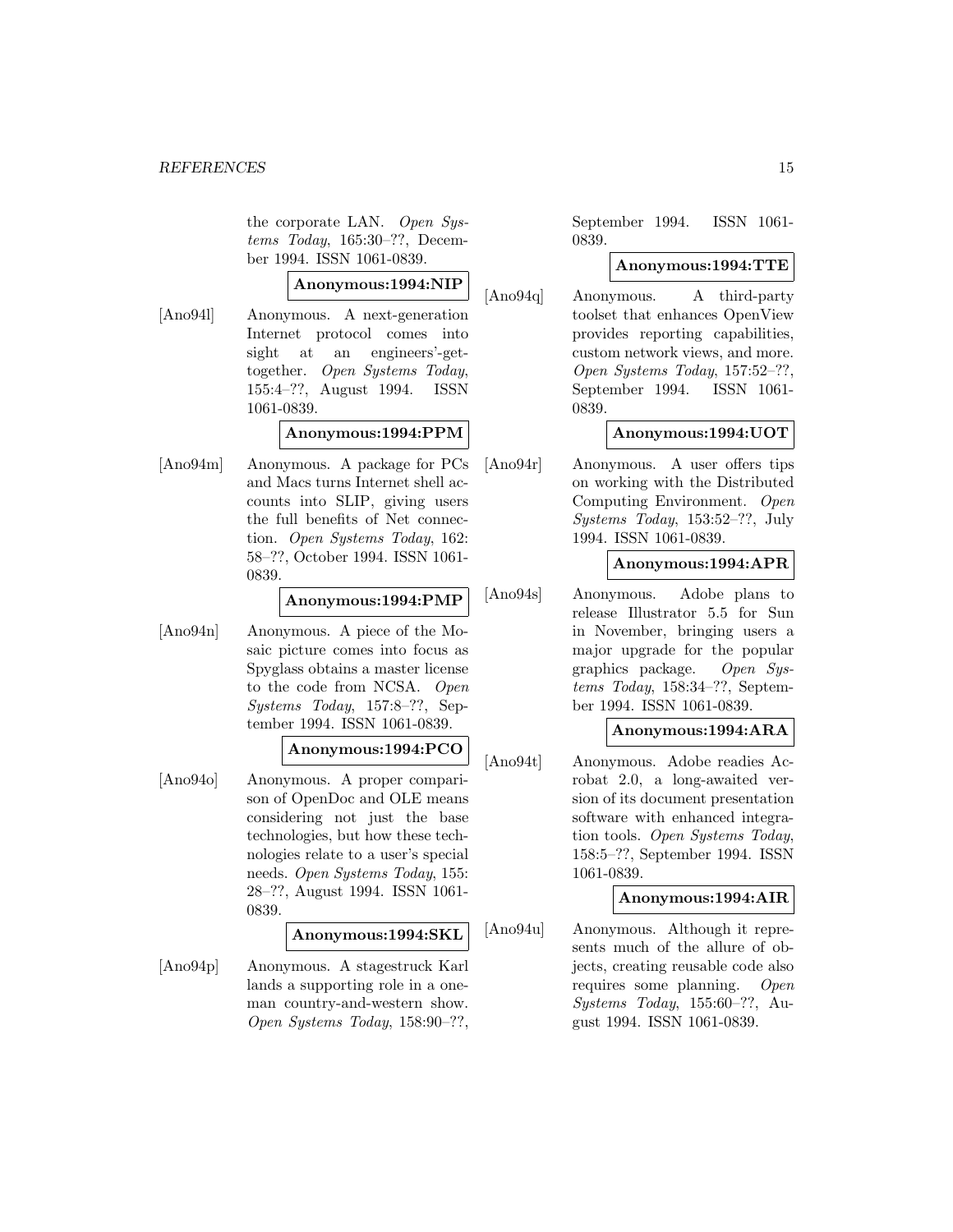### **Anonymous:1994:EVC**

[Ano94v] Anonymous. An eight-member vendor coalition is offering a new, robust messaging infrastructure. Open Systems Today, 165:4–??, December 1994. ISSN 1061-0839.

### **Anonymous:1994:ILA**

[Ano94w] Anonymous. An inside look at how Burlington Coat Factory plans to market its products on the Internet. Open Systems Today, 156:66–??, August 1994. ISSN 1061-0839.

#### **Anonymous:1994:OAW**

[Ano94x] Anonymous. An Oracle advertisement was ruled misleading by a British regulatory body; the ad was withdrawn, but Oracle maintains that the offenses were trivial. Open Systems Today, 162: 8–??, October 1994. ISSN 1061- 0839.

### **Anonymous:1994:AUM**

[Ano94y] Anonymous. Apple unveils the Mac System 7.5 OS, which will come with new PC compatibility and networking features. Open Systems Today, 154:6–??, July 1994. ISSN 1061-0839.

#### **Anonymous:1994:ADL**

[Ano94z] Anonymous. Apple's decision to license its System 7 operating system is seen as a defensive move that may be too little, too late to challenge Windows. Open Systems Today, 159:5–??, September 1994. ISSN 1061-0839.

#### **Anonymous:1994:ASO**

[Ano94-27] Anonymous. At Stop 8, OST's 11-part technical tour looks at on-line transaction processing, and how it is moving closer to end users. Open Systems Today, 158:48–??, September 1994. ISSN 1061-0839.

#### **Anonymous:1994:BTC**

[Ano94-28] Anonymous. Banyan teams with Collabra to add conferencing and scheduling to its mail platforms. Open Systems Today, 161:24–??, October 1994. ISSN 1061-0839.

### **Anonymous:1994:BUA**

[Ano94-29] Anonymous. Beta users applaud NetWare 4.1, citing enhanced NDS and new TCP/ IP implementation. Open Systems Today, 163:5–??, November 1994. ISSN 1061-0839.

### **Anonymous:1994:BOU**

[Ano94-30] Anonymous. Business Objects unveiled an upgrade of its query tool with improved reporting, multilevel alerts, and off-line operation. Open Systems Today, 165:8–??, December 1994. ISSN 1061-0839.

#### **Anonymous:1994:CDP**

[Ano94-31] Anonymous. Cellular Digital Packet Data service comes to the San Francisco Bay area, but the once-hyped technology has been slow to catch on. Open Systems Today, 162:36–??, October 1994. ISSN 1061-0839.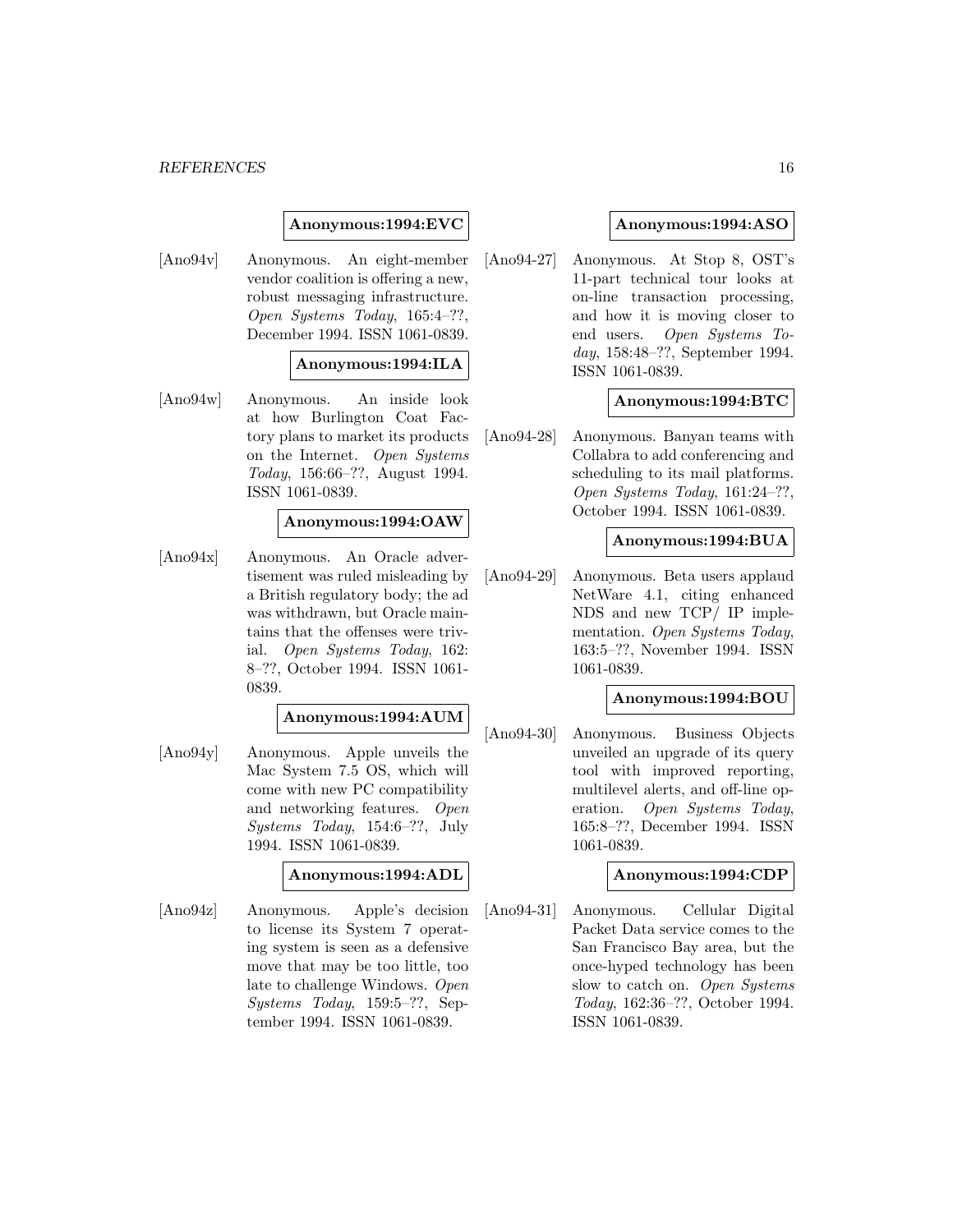### **Anonymous:1994:CBF**

[Ano94-32] Anonymous. CEO Bob Frankenberg says Novell will focus on its core technologies. Open Systems Today, 161:30–??, October 1994. ISSN 1061-0839.

#### **Anonymous:1994:CMB**

[Ano94-33] Anonymous. Chase Manhattan Bank looked at ATM, but has backed off, at least for now. Open Systems Today, 154:1–??, July 1994. ISSN 1061-0839.

### **Anonymous:1994:CII**

[Ano94-34] Anonymous. Cisco is introducing routing software products that speed SNA traffic on TCP/ IP networks. Open Systems Today, 163:4–??, November 1994. ISSN 1061-0839.

#### **Anonymous:1994:CVE**

[Ano94-35] Anonymous. Clarify and Vantive have each released multiplatform versions of their customer service applications. Open Systems Today, 153:24–??, July 1994. ISSN 1061-0839.

#### **Anonymous:1994:CAN**

[Ano94-36] Anonymous. Commercial alternatives to NCSA's Mosaic World Wide Web browser compete with the widely used freeware. Open Systems Today, 158:68–??, September 1994. ISSN 1061-0839.

#### **Anonymous:1994:CAG**

[Ano94-37] Anonymous. Compaq, AT and T/ GIS, and IBM join a growing number of vendors that are offering PCs with built-in telephony

capabilities. Open Systems Today, 159:42–??, September 1994. ISSN 1061-0839.

### **Anonymous:1994:CDG**

[Ano94-38] Anonymous. Connectivity device gives PC and Mac users low-cost, 500-Kbps Internet link. Open Systems Today, 163:51–??, November 1994. ISSN 1061-0839.

### **Anonymous:1994:CIS**

[Ano94-39] Anonymous. COPD is off to a slow start, as a shortage of apps has sidelined many potential users of the wireless datacom technology. Open Systems Today, 158:40–??, September 1994. ISSN 1061-0839.

### **Anonymous:1994:DAD**

[Ano94-40] Anonymous. Data access from the desktop is more and more the job of people who don't know much about computers, so the job of IS professionals is to make that access easy. Open Systems Today, 159:48–??, September 1994. ISSN 1061-0839.

#### **Anonymous:1994:DAI**

[Ano94-41] Anonymous. Data access is the key to success as OST looks at data warehousing products. Open Systems Today, 160:58–??, October 1994. ISSN 1061-0839.

#### **Anonymous:1994:DGE**

[Ano94-42] Anonymous. Data General expands its AViiON line of storage products with a CD jukebox, management software, and more. Open Systems Today, 159: 44–??, September 1994. ISSN 1061-0839.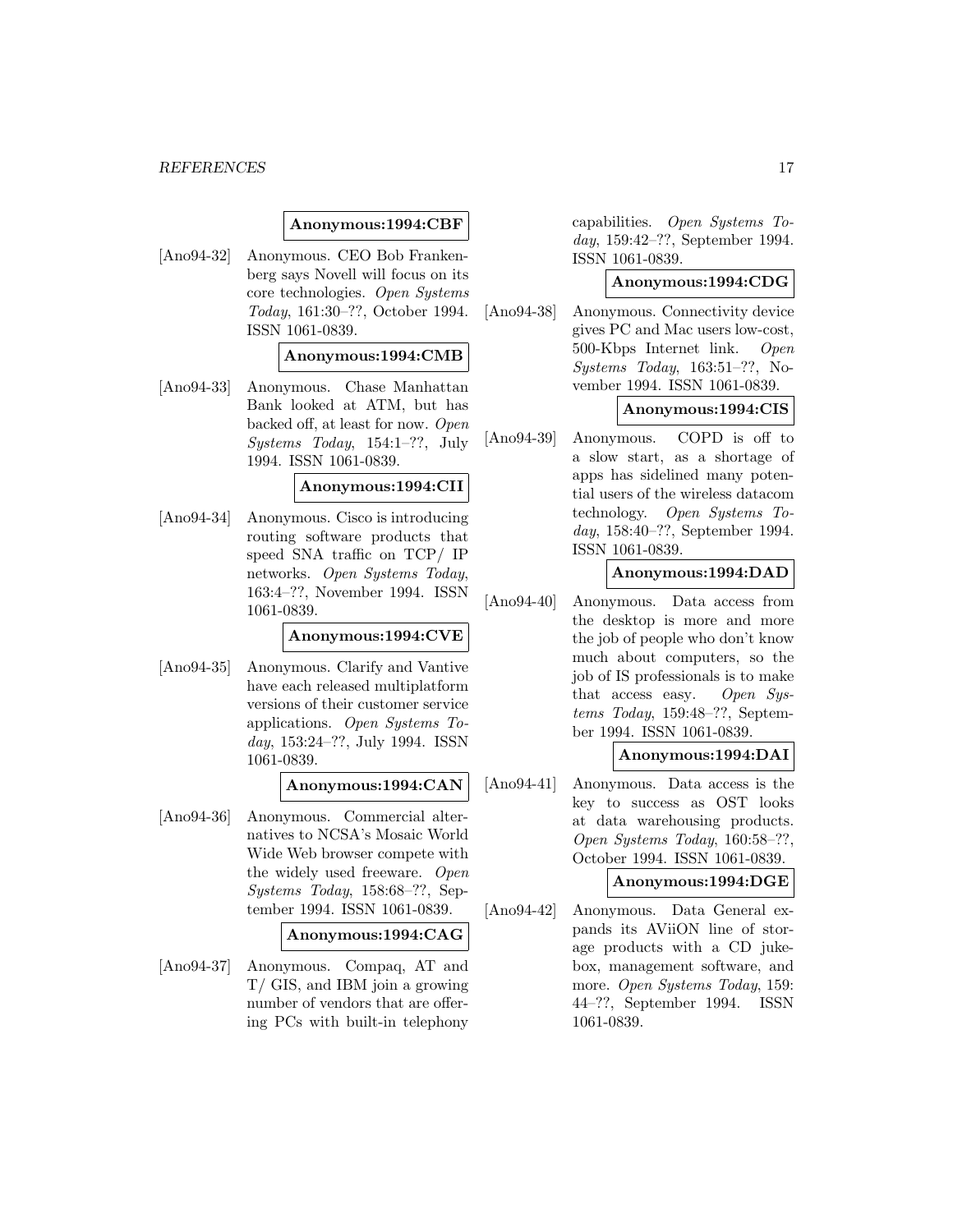#### **Anonymous:1994:DWIa**

[Ano94-43] Anonymous. Data warehousing isn't just for archiving anymore, as users seek to gain a competitive edge from the technology. Open Systems Today, 160:82–??, October 1994. ISSN 1061-0839.

#### **Anonymous:1994:DNE**

[Ano94-44] Anonymous. Dawn of a new era? Open Systems Today, 155:1–??, August 1994. ISSN 1061-0839.

#### **Anonymous:1994:DRN**

[Ano94-45] Anonymous. DCA rolls out a new enterprise software tool that manages software distribution, application metering, and remote diagnosis. Open Systems Today, 158:56–??, September 1994. ISSN 1061-0839.

### **Anonymous:1994:DDS**

[Ano94-46] Anonymous. DEC debuts some top-performing machines while redefining its organizational focus. Open Systems Today, 155: 44–??, August 1994. ISSN 1061- 0839.

### **Anonymous:1994:DDE**

[Ano94-47] Anonymous. DECathena, Digital Equipment's version of MIT's Project Athena, managers and secures huge networks with aplomb. Open Systems Today, 160:76–??, October 1994. ISSN 1061-0839.

#### **Anonymous:1994:DEA**

[Ano94-48] Anonymous. Digital Equipment apparently is rethinking the value of processor-independent

NetWare. Open Systems Today, 157:5–??, September 1994. ISSN 1061-0839.

#### **Anonymous:1994:DEU**

[Ano94-49] Anonymous. Digital Equipment users look like the big winners in Oracle's purchase of DEC's DMBS lines. Open Systems Today, 159:35–??, September 1994. ISSN 1061-0839.

#### **Anonymous:1994:DJS**

[Ano94-50] Anonymous. Distributed job scheduling tools are vital to today's heterogeneous computing. Open Systems Today, 165:56–??, December 1994. ISSN 1061-0839.

#### **Anonymous:1994:DWIb**

[Ano94-51] Anonymous. Documentum 2.0 will include workflow features and a better management-system interface. Open Systems Today, 164:20–??, November 1994. ISSN 1061-0839.

### **Anonymous:1994:EUB**

[Ano94-52] Anonymous. Early users of Borland's dBase for Windows give it high marks, despite its lack of interoperability with other database environments. Open Systems Today, 159:4–??, September 1994. ISSN 1061-0839.

#### **Anonymous:1994:EWS**

[Ano94-53] Anonymous. Entry-level workstations sell better when they're loaded with options, according to recent survey results. Open Systems Today, 158:62–??, September 1994. ISSN 1061-0839.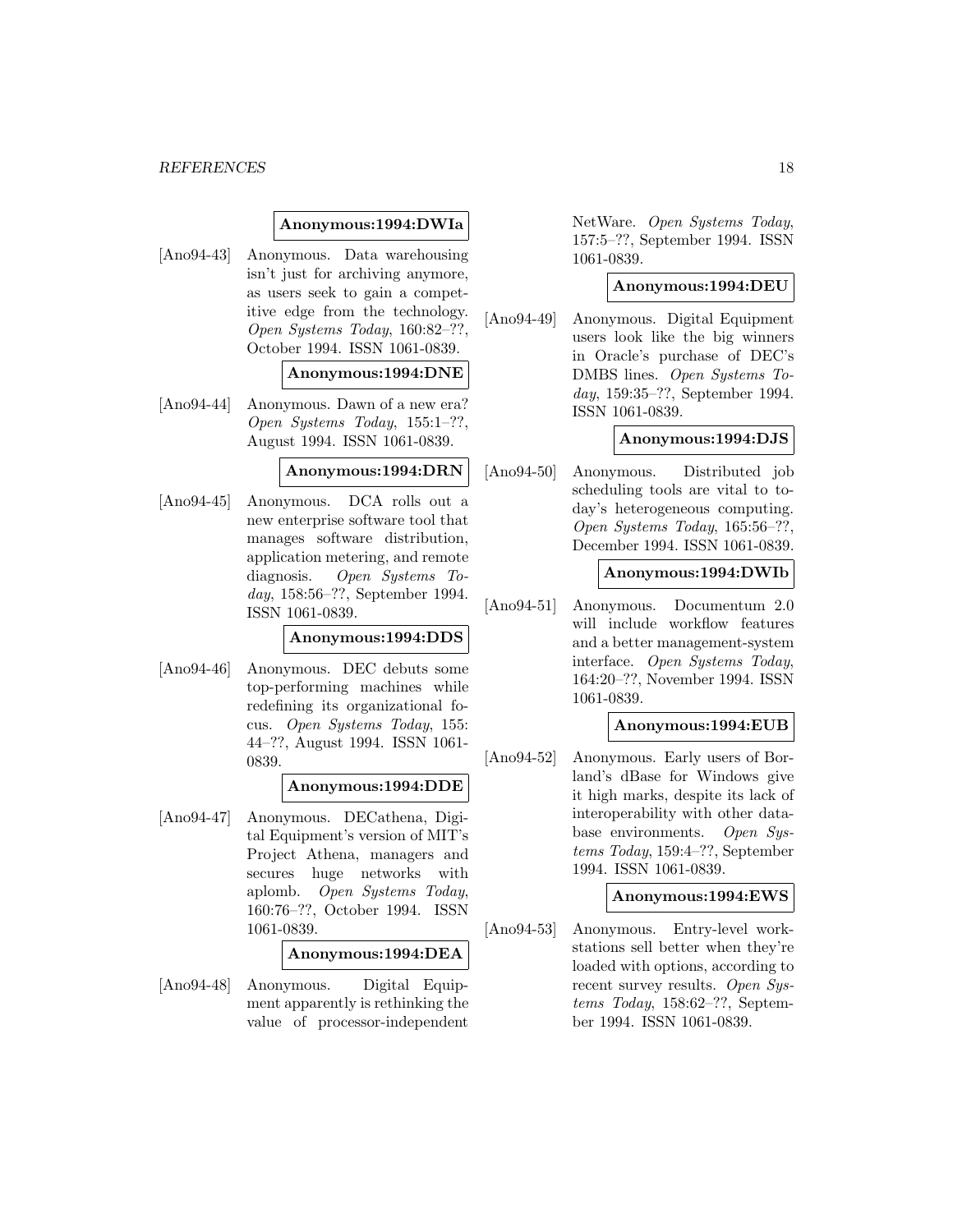#### **Anonymous:1994:EFA**

[Ano94-54] Anonymous. Ever fret about late software or vague manuals? You'll love Karl's new friends. Open Systems Today, 154:96–??, July 1994. ISSN 1061-0839.

#### **Anonymous:1994:FLE**

[Ano94-55] Anonymous. Faced with a lack of E-mail connectivity, the Energy Department chose an X.400 gateway. Open Systems Today, 156: 1–??, August 1994. ISSN 1061- 0839.

#### **Anonymous:1994:FAA**

[Ano94-56] Anonymous. Financial and accounting applications add ODBC support as a way to access SQL databases. Open Systems Today, 162:28–??, October 1994. ISSN 1061-0839.

### **Anonymous:1994:FSG**

[Ano94-57] Anonymous. Financial services giant Fidelity Investments uses distributed object architecture to build an enterprise-wide open environment. Open Systems Today, 155:62–??, August 1994. ISSN 1061-0839.

### **Anonymous:1994:FNN**

[Ano94-58] Anonymous. Firefox's NOV'IX NetWare gateway Version 2.2 will be released this week, adding FDDI support and warm failover capability. Open Systems Today, 165:47–??, December 1994. ISSN 1061-0839.

#### **Anonymous:1994:FIL**

[Ano94-59] Anonymous. Four industry leaders have formed a group to promote interoperability standards for integrating computers and telephones. Open Systems Today, 165:38–??, December 1994. ISSN 1061-0839.

#### **Anonymous:1994:FVW**

[Ano94-60] Anonymous. Four vendors will link their CORBA implementations to Windows OLE 2.0. Open Systems Today, 156:43–??, August 1994. ISSN 1061-0839.

#### **Anonymous:1994:FSN**

[Ano94-61] Anonymous. Fujitsu's SPARCbased NFS server integrates several storage devices in one box. Open Systems Today, 161:39–??, October 1994. ISSN 1061-0839.

#### **Anonymous:1994:GPC**

[Ano94-62] Anonymous. GE Plastics customers find a home on the Net: a World Wide Web address where they can access 1,500 pages of technical data. Open Systems Today, 165:72–??, December 1994. ISSN 1061-0839.

#### **Anonymous:1994:GBI**

[Ano94-63] Anonymous. Groupe Bull has introduced its Escala servers, which are the industry's first symmetric multiprocessor systems using the PowerPC. Open Systems Today, 159:6–??, September 1994. ISSN 1061-0839.

#### **Anonymous:1994:HCL**

[Ano94-64] Anonymous. Here come lots of new DBMS technology, to be exhibited at two simultaneous trade shows scheduled for next month. Open Systems Today,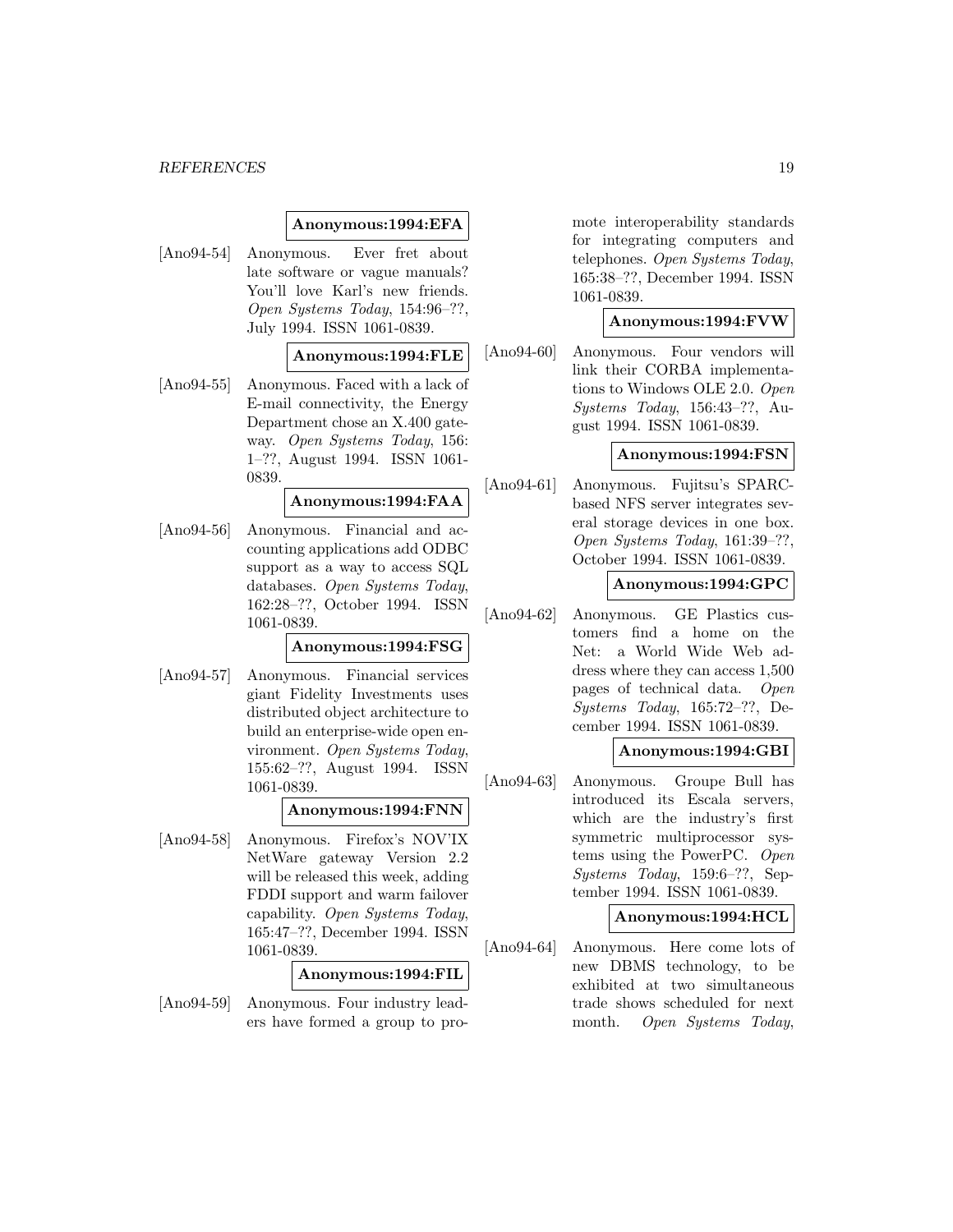164:5–??, November 1994. ISSN 1061-0839.

### **Anonymous:1994:HID**

[Ano94-65] Anonymous. Hewlett–Packard introduces distributed versions of SoftBench development-tool framework. Open Systems Today, 158:54–??, September 1994. ISSN 1061-0839.

### **Anonymous:1994:HOH**

[Ano94-66] Anonymous. Hewlett–Packard offers HP 9000 price cuts to entice users to migrate from AS/ 400s; IBM counters with marketing, price matching. Open Systems Today, 160:5–??, October 1994. ISSN 1061-0839.

#### **Anonymous:1994:HUC**

[Ano94-67] Anonymous. Hewlett–Packard unveils a color laser printer at a market-leading price of US\$7,295. Open Systems Today, 160:87–??, October 1994. ISSN 1061-0839.

#### **Anonymous:1994:HIB**

[Ano94-68] Anonymous. How investment banker Bear Stearns got a handle on power faxing. Open Systems Today, 154:71–??, July 1994. ISSN 1061-0839.

### **Anonymous:1994:HDF**

[Ano94-69] Anonymous. How to design fault-resilient systems, which offer nearly the same round-theclock system uptime as hardware redundancy — for a lot less money. Open Systems Today, 165:62–??, December 1994. ISSN 1061-0839.

### **Anonymous:1994:HPD**

[Ano94-70] Anonymous. HP plans distributed capabilities for Open-View, but not until the middle of next year. Open Systems Today, 156:4–??, August 1994. ISSN 1061-0839.

### **Anonymous:1994:HDS**

[Ano94-71] Anonymous. Human Designed Systems is one of the first companies to incorporate audio and video in a line of X terminals. Open Systems Today, 161:42–??, October 1994. ISSN 1061-0839.

### **Anonymous:1994:IMAb**

[Ano94-72] Anonymous. IBM and Mas-Par announced high-performance data warehousing packages. Open Systems Today, 165:6–??, December 1994. ISSN 1061-0839.

#### **Anonymous:1994:IED**

[Ano94-73] Anonymous. IBM expands database support in an AIX NetView release to be announced next month. Open Systems Today, 156:6–??, August 1994. ISSN 1061-0839.

### **Anonymous:1994:IEA**

[Ano94-74] Anonymous. IBM has enhanced its AnyNet products, adding software that allows NetBIOS apps to run over SNA networks, and more. Open Systems Today, 153:26–??, July 1994. ISSN 1061- 0839.

### **Anonymous:1994:IIR**

[Ano94-75] Anonymous. IBM has improved its 6611 router models, and will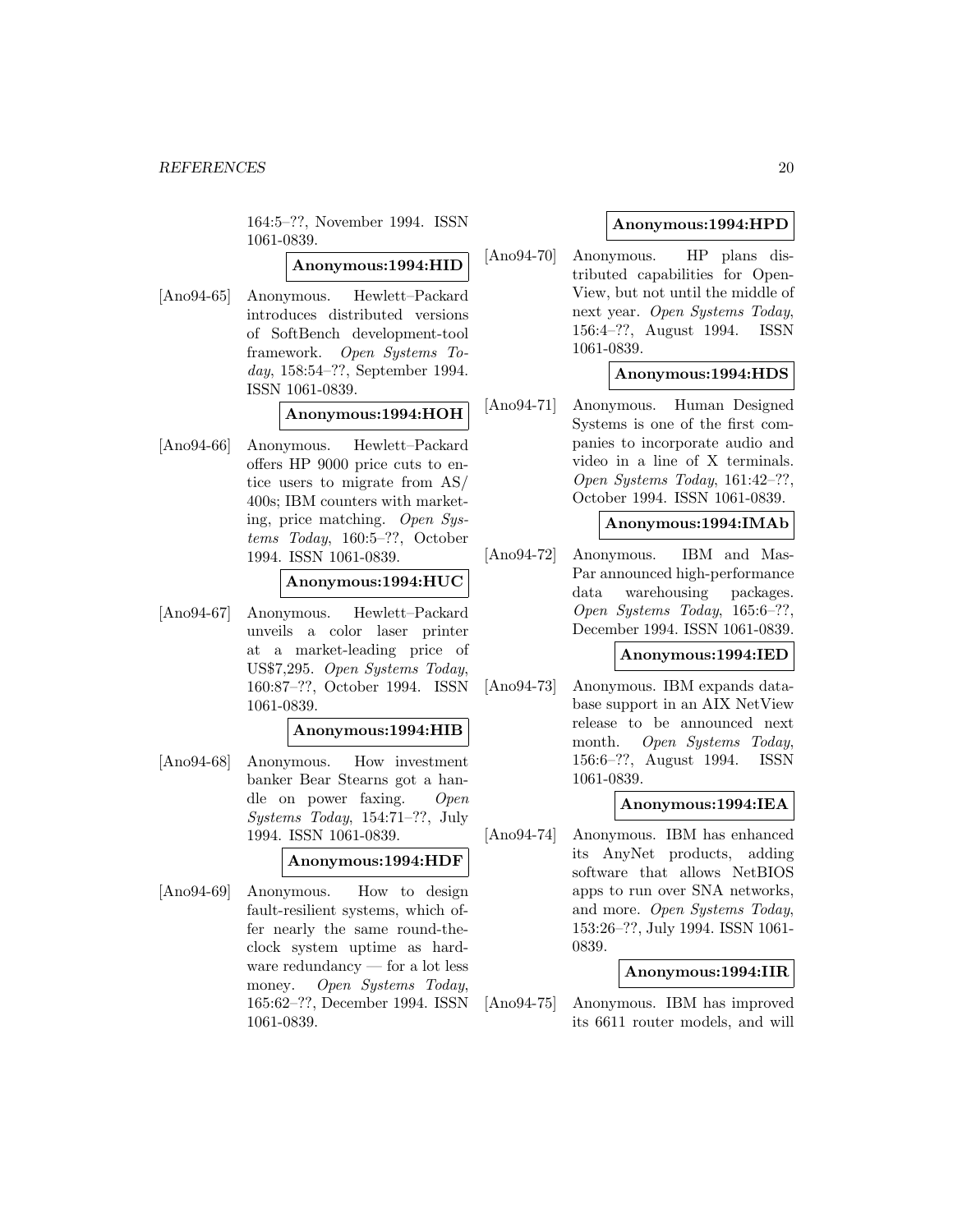be adding a new low-end router. Open Systems Today, 159:30–??, September 1994. ISSN 1061- 0839.

### **Anonymous:1994:IUN**

[Ano94-76] Anonymous. IBM has unveiled its new generation of redundant storage devices for mainframes. Open Systems Today, 153:48–??, July 1994. ISSN 1061-0839.

### **Anonymous:1994:IISa**

[Ano94-77] Anonymous. IBM is set to announce a tool for managing performance of Oracle, Sybase, and DB2 databases running on the same network. Open Systems Today, 160:4–??, October 1994. ISSN 1061-0839.

### **Anonymous:1994:IISb**

[Ano94-78] Anonymous. IBM is shipping OS/ 2 3.0, dubbed OS/ 2 Warp, billing it as a "here today" alternative to Microsoft's forthcoming Windows 95. Open Systems Today, 162:52–??, October 1994. ISSN 1061-0839.

### **Anonymous:1994:IPD**

[Ano94-79] Anonymous. IBM plans to deliver a distributed version of Smalltalk next year. Open Systems Today, 163:10–??, November 1994. ISSN 1061-0839.

#### **Anonymous:1994:IWU**

[Ano94-80] Anonymous. IBM will use its own APIs in the forthcoming "Lakes" collaborative environment. Open Systems Today, 161: 4–??, October 1994. ISSN 1061- 0839.

### **Anonymous:1994:IFS**

[Ano94-81] Anonymous. IBM's first symmetric multiprocessing systems for Unix are due out this month. Open Systems Today, 157:4–??, September 1994. ISSN 1061- 0839.

### **Anonymous:1994:INO**

[Ano94-82] Anonymous. IBM's new OS/ 400 release shows great progress toward openness. Open Systems Today, 154:62–??, July 1994. ISSN 1061-0839.

#### **Anonymous:1994:INPb**

[Ano94-83] Anonymous. IBM's new Pentium PCs and servers adhere more broadly to industry standards than its existing PC and ValuePoint models. Open Systems Today, 162:54–??, October 1994. ISSN 1061-0839.

#### **Anonymous:1994:INPa**

[Ano94-84] Anonymous. IBM's new PowerPC-based RS/ 6000s include a low-end workstation with PC features, and symmetrical multiprocessing servers. Open Systems Today, 161:5–??, October 1994. ISSN 1061-0839.

### **Anonymous:1994:ISC**

[Ano94-85] Anonymous. IBM's support for C++ and object technology on MVS mainframes leads Unix Expo news. Open Systems Today, 162:46–??, October 1994. ISSN 1061-0839.

#### **Anonymous:1994:IPT**

[Ano94-86] Anonymous. Icon-based programming tools make it easy for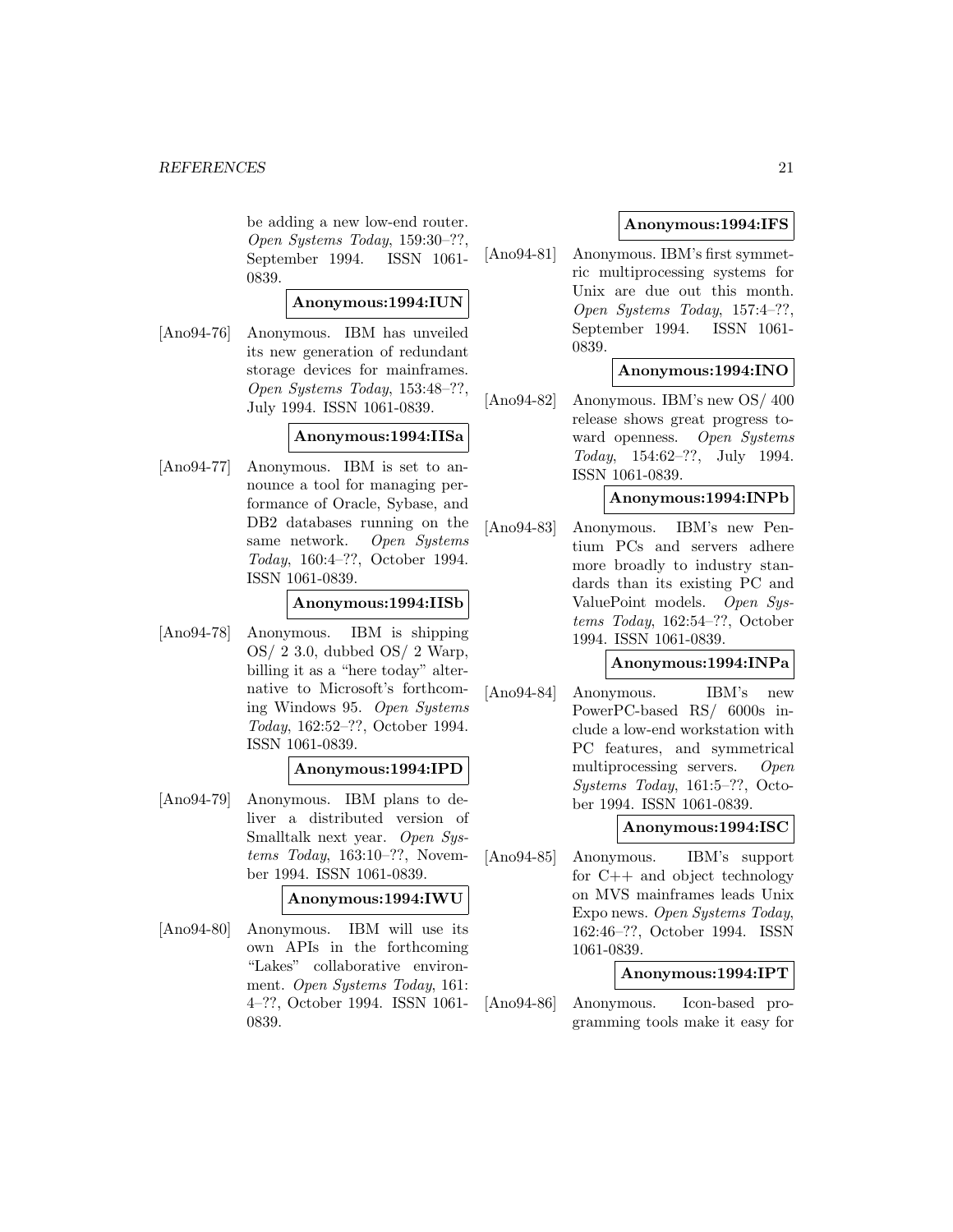both corporate developers and end users to customize PC databases. Open Systems Today, 160: 36–??, October 1994. ISSN 1061- 0839.

#### **Anonymous:1994:WPE**

[Ano94-87] Anonymous. In which Pooh encounters a computer's strange translations into French and, sort of, back. Open Systems Today, 161:66–??, October 1994. ISSN 1061-0839.

### **Anonymous:1994:IWa**

[Ano94-88] Anonymous. Industry Watch. Open Systems Today, 153:17–??, July 1994. ISSN 1061-0839.

#### **Anonymous:1994:IWb**

[Ano94-89] Anonymous. Industry Watch. Open Systems Today, 154:25–??, July 1994. ISSN 1061-0839.

#### **Anonymous:1994:IWc**

[Ano94-90] Anonymous. Industry Watch. Open Systems Today, 155:25–??, August 1994. ISSN 1061-0839.

#### **Anonymous:1994:IWd**

[Ano94-91] Anonymous. Industry Watch. Open Systems Today, 156:22–??, August 1994. ISSN 1061-0839.

### **Anonymous:1994:IWe**

[Ano94-92] Anonymous. Industry Watch. Open Systems Today, 157:24–??, September 1994. ISSN 1061- 0839.

#### **Anonymous:1994:IWf**

[Ano94-93] Anonymous. Industry Watch. Open Systems Today, 158:30–??, September 1994. ISSN 1061- 0839.

#### **Anonymous:1994:IWg**

[Ano94-94] Anonymous. Industry Watch. Open Systems Today, 159:16–??, September 1994. ISSN 1061- 0839.

#### **Anonymous:1994:IWh**

[Ano94-95] Anonymous. Industry Watch. Open Systems Today, 160:28–??, October 1994. ISSN 1061-0839.

#### **Anonymous:1994:IWi**

[Ano94-96] Anonymous. Industry Watch. Open Systems Today, 161:19–??, October 1994. ISSN 1061-0839.

### **Anonymous:1994:IWj**

[Ano94-97] Anonymous. Industry Watch. Open Systems Today, 162:24–??, October 1994. ISSN 1061-0839.

#### **Anonymous:1994:IWk**

[Ano94-98] Anonymous. Industry Watch. Open Systems Today, 163:24–??, November 1994. ISSN 1061-0839.

#### **Anonymous:1994:IWl**

[Ano94-99] Anonymous. Industry Watch. Open Systems Today, 164:14–??, November 1994. ISSN 1061-0839.

### **Anonymous:1994:IWm**

[Ano94-100] Anonymous. Industry Watch. Open Systems Today, 165:24–??, December 1994. ISSN 1061-0839.

#### **Anonymous:1994:IBE**

[Ano94-101] Anonymous. Information Builders' EDA/ SQL middleware product line has been enhanced and overhauled, providing more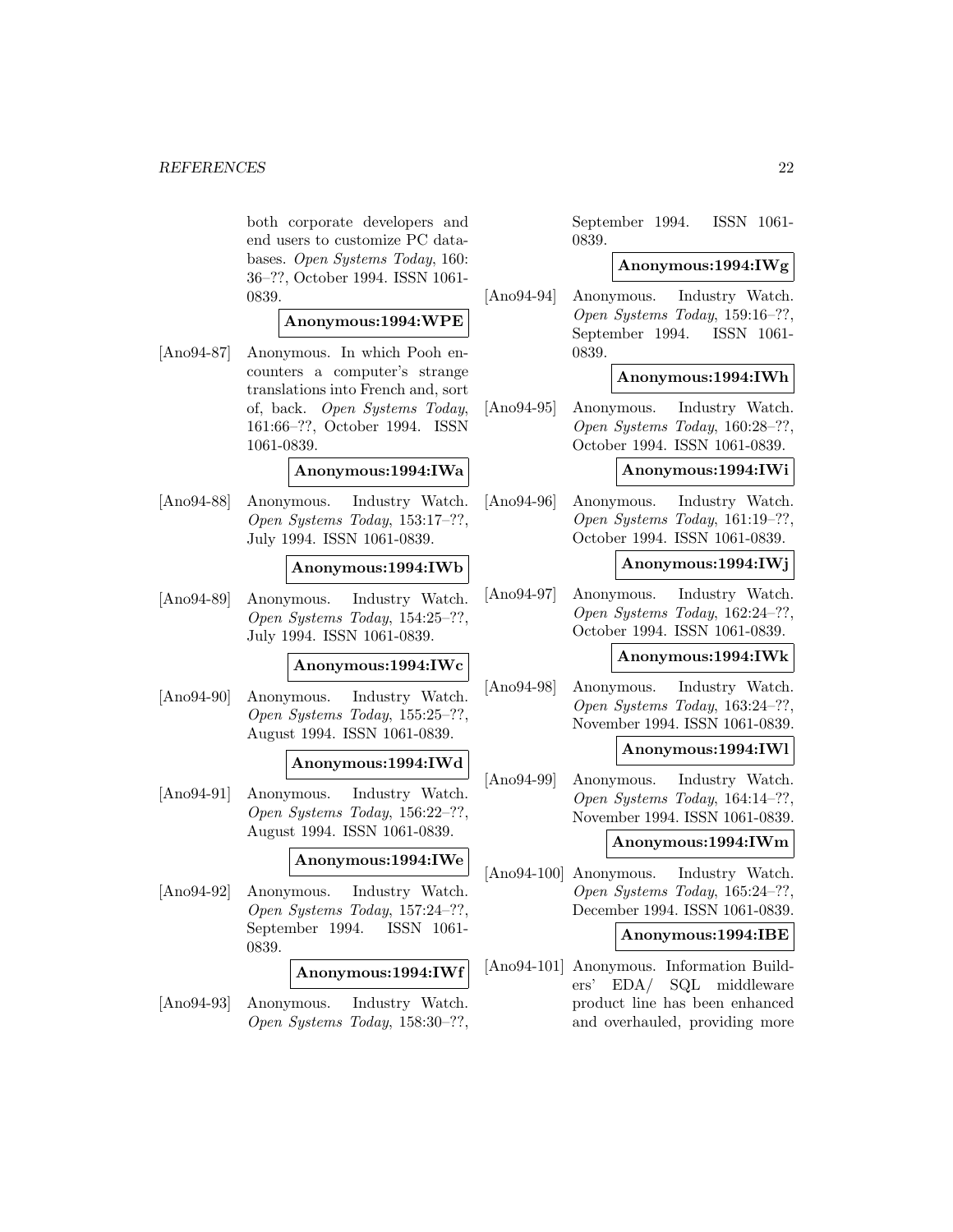connectivity options, support for standard client APIs and data manipulation features for warehousing. Open Systems Today, 153:8–??, July 1994. ISSN 1061- 0839.

### **Anonymous:1994:ISN**

[Ano94-102] Anonymous. Informix shows NewEra, its object-oriented point-and-click development tool. Open Systems Today, 154:5–??, July 1994. ISSN 1061-0839.

### **Anonymous:1994:IWS**

[Ano94-103] Anonymous. Informix will strengthen its platform independence this fall with DCE connectivity and more. Open Systems Today, 156:5–??, August 1994. ISSN 1061-0839.

### **Anonymous:1994:IAT**

[Ano94-104] Anonymous. Intel and AT and T team up to offer videoconferencing services over AT and T's telecommunications network. Open Systems Today, 157: 30–??, September 1994. ISSN 1061-0839.

### **Anonymous:1994:IMAa**

[Ano94-105] Anonymous. IS managers at a recent conference voiced concern over having to support two management standards: DMI and SNMP. Open Systems Today, 164:4–??, November 1994. ISSN 1061-0839.

#### **Anonymous:1994:IAM**

[Ano94-106] Anonymous. It appears that Microsoft wants to be top dog in enterprise computing, but it has quite a way to go to get there. Open Systems Today, 156:26–??, August 1994. ISSN 1061-0839.

### **Anonymous:1994:KGC**

[Ano94-107] Anonymous. Karl gets a call from a desperate deadbeat and leverages his accounts receivable. Open Systems Today, 159: 66–??, September 1994. ISSN 1061-0839.

### **Anonymous:1994:KMC**

[Ano94-108] Anonymous. Karl must choose between freedom and Santa's offer of a cozy staff position. Open Systems Today, 165:90–??, December 1994. ISSN 1061-0839.

### **Anonymous:1994:KNC**

[Ano94-109] Anonymous. Karl's neighbor crafts a network-in-a-box that's a real antique — inside and out. Open Systems Today, 156:82–??, August 1994. ISSN 1061-0839.

#### **Anonymous:1994:LSS**

[Ano94-110] Anonymous. LAN servers are stealing some of the AS/ 400's thunder in the midrange. Open Systems Today, 161:38–??, October 1994. ISSN 1061-0839.

### **Anonymous:1994:LIF**

[Ano94-111] Anonymous. Legent has introduced a four-module data mover that passes data efficiently between disparate databases and platforms. Open Systems Today, 153:39–??, July 1994. ISSN 1061- 0839.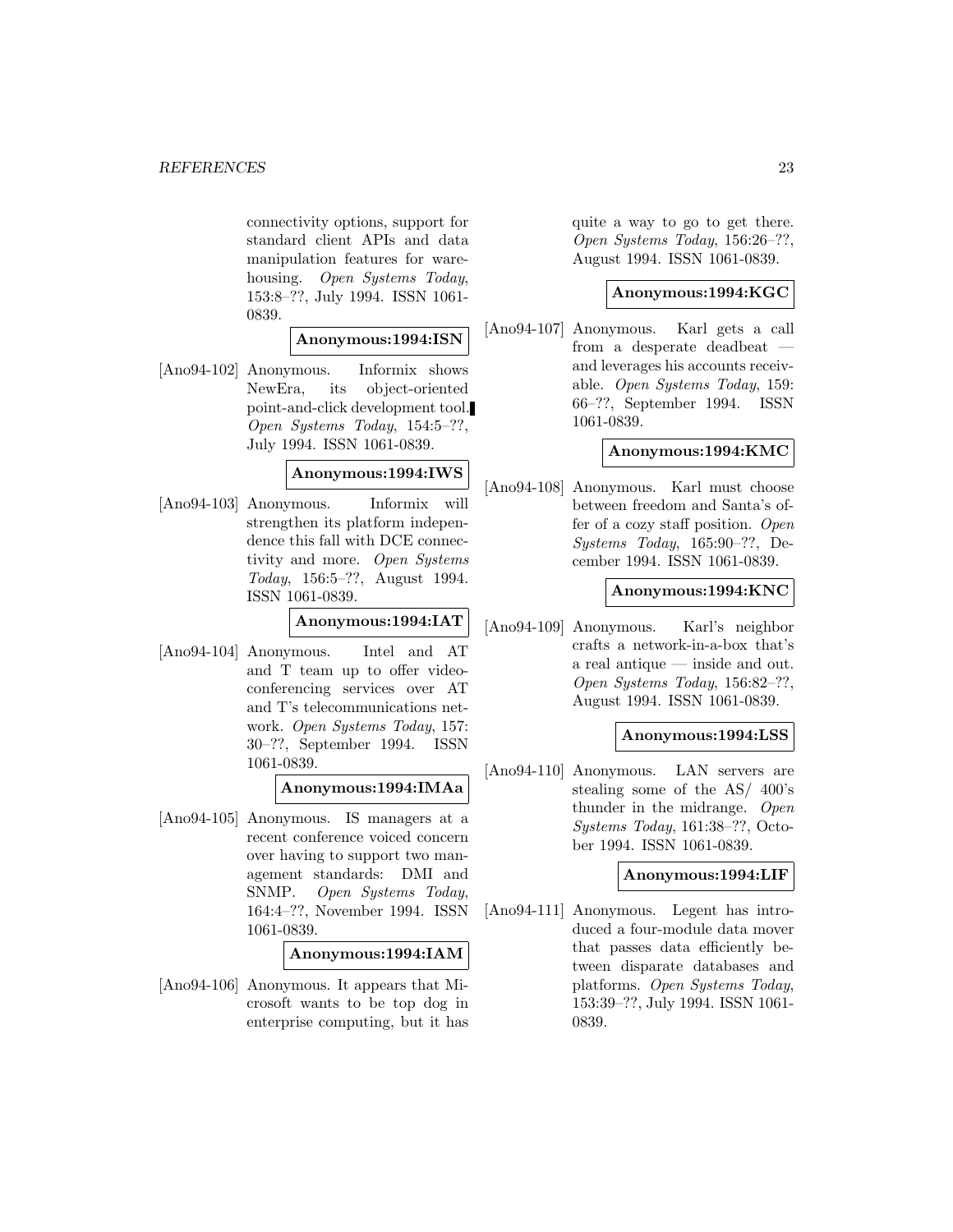#### **Anonymous:1994:LISa**

[Ano94-112] Anonymous. Legent has introduced a set of agent-based products that let users manage databases and Unix systems via SNMP consoles. Open Systems Today, 159:40–??, September 1994. ISSN 1061-0839.

#### **Anonymous:1994:LISb**

[Ano94-113] Anonymous. Liant is shipping a new release of PL/ 1 for Unix and Windows NT that will make it easier to port apps to smaller platforms. Open Systems Today, 165:5–??, December 1994. ISSN 1061-0839.

#### **Anonymous:1994:LIU**

[Ano94-114] Anonymous. Lockheed is using a process configuration management system that provides a dynamic view of the vast amount of software that's being developed for the F-22 Stealth fighter plane. Open Systems Today, 159: 54–??, September 1994. ISSN 1061-0839.

#### **Anonymous:1994:LOV**

[Ano94-115] Anonymous. Looking to offer vastly improved throughput, NetManaged adds native ISDN support to its client Internet software. Open Systems Today, 157: 38–??, September 1994. ISSN 1061-0839.

#### **Anonymous:1994:LAP**

[Ano94-116] Anonymous. Lotus adds a pager interface to cc:Mail, letting remote users send and receive messages up to 240 characters long.

Open Systems Today, 158:36–??, September 1994. ISSN 1061- 0839.

### **Anonymous:1994:LPR**

[Ano94-117] Anonymous. Lotus plans to retool its communications server mail engine and add MAPI support. Open Systems Today, 165: 4–??, December 1994. ISSN 1061-0839.

### **Anonymous:1994:LUC**

[Ano94-118] Anonymous. Lotus' upcoming cc:Mail View will give management capabilities to cc:Mail. Open Systems Today, 162:32–??, October 1994. ISSN 1061-0839.

#### **Anonymous:1994:LWI**

[Ano94-119] Anonymous. Lotus will integrate X.500 directory services into its EMX network backbone switch. Open Systems Today, 163:4–??, November 1994. ISSN 1061-0839.

#### **Anonymous:1994:Ma**

[Ano94-120] Anonymous. Mail. Open Systems Today, 153:20–??, July 1994. ISSN 1061-0839.

#### **Anonymous:1994:Mb**

[Ano94-121] Anonymous. Mail. Open Systems Today, 154:26–??, July 1994. ISSN 1061-0839.

### **Anonymous:1994:Mc**

[Ano94-122] Anonymous. Mail. Open Systems Today, 155:26–??, August 1994. ISSN 1061-0839.

#### **Anonymous:1994:Md**

[Ano94-123] Anonymous. Mail. Open Systems Today, 157:26–??, September 1994. ISSN 1061-0839.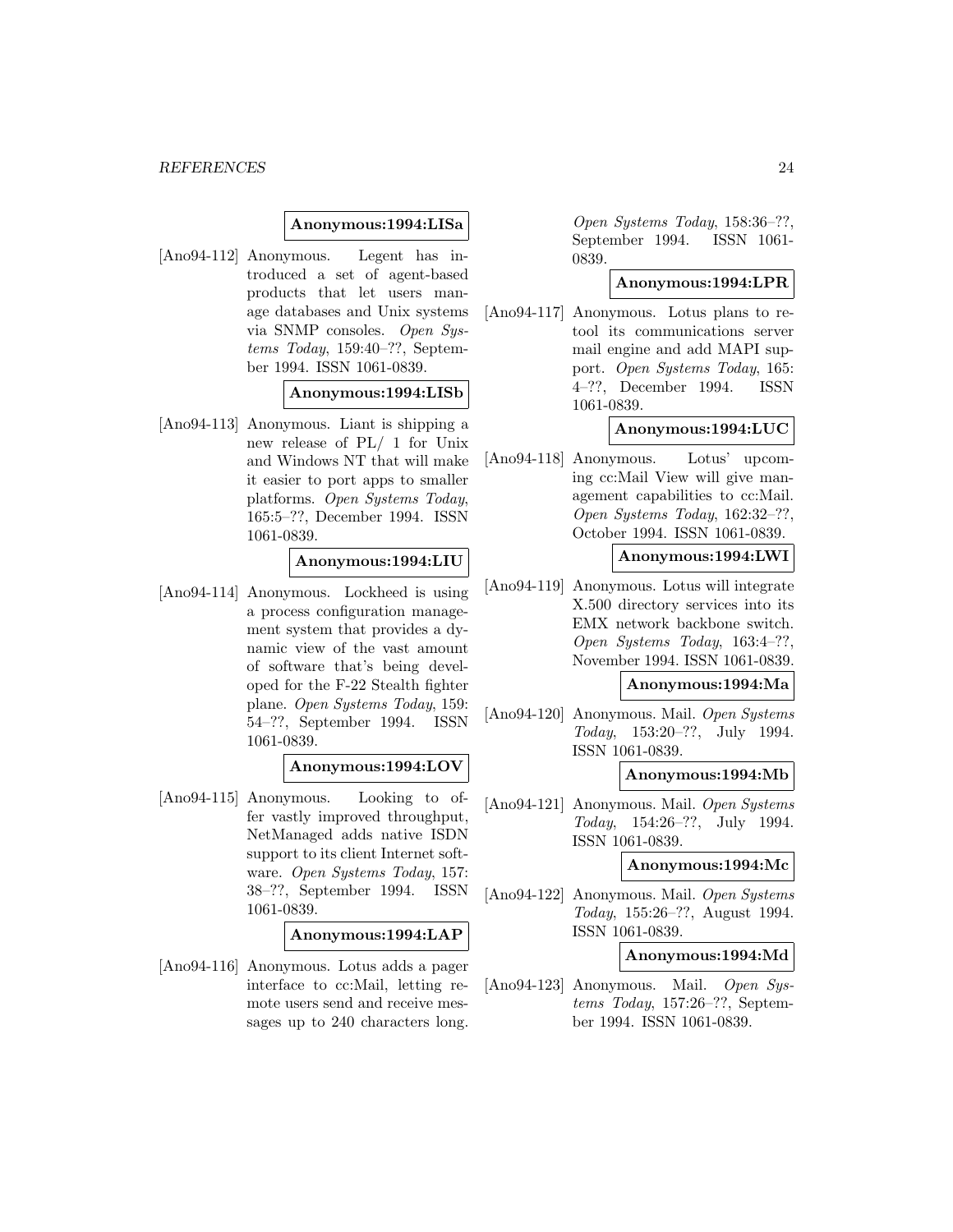### **Anonymous:1994:Me**

[Ano94-124] Anonymous. Mail. Open Systems Today, 158:32–??, September 1994. ISSN 1061-0839.

#### **Anonymous:1994:Mf**

[Ano94-125] Anonymous. Mail. Open Systems Today, 159:20–??, September 1994. ISSN 1061-0839.

#### **Anonymous:1994:Mg**

[Ano94-126] Anonymous. Mail. Open Systems Today, 161:21–??, October 1994. ISSN 1061-0839.

### **Anonymous:1994:Mh**

[Ano94-127] Anonymous. Mail. Open Systems Today, 162:26–??, October 1994. ISSN 1061-0839.

#### **Anonymous:1994:Mi**

[Ano94-128] Anonymous. Mail. Open Systems Today, 163:28–??, November 1994. ISSN 1061-0839.

#### **Anonymous:1994:Mj**

[Ano94-129] Anonymous. Mail. Open Systems Today, 164:16–??, November 1994. ISSN 1061-0839.

#### **Anonymous:1994:Mk**

[Ano94-130] Anonymous. Mail. Open Systems Today, 165:28–??, December 1994. ISSN 1061-0839.

#### **Anonymous:1994:MVE**

[Ano94-131] Anonymous. Major vendors of Email are jazzing up their products, trying to keep up with a market that's rocketing toward multimedia. Open Systems Today, 156:34–??, August 1994. ISSN 1061-0839.

#### **Anonymous:1994:MSD**

[Ano94-132] Anonymous. Making SCSI devices work in harmony often requires a bag of tricks. Open Systems Today, 157:60–??, September 1994. ISSN 1061-0839.

#### **Anonymous:1994:MPP**

[Ano94-133] Anonymous. Massively parallel processing is making inroads in commercial applications. Open Systems Today, 157:53–??, September 1994. ISSN 1061-0839.

### **Anonymous:1994:MID**

[Ano94-134] Anonymous. Microsoft is dropping support for VBXs, and the replacement lets developers build compound applications with OLE. Open Systems Today, 163:72–??, November 1994. ISSN 1061-0839.

#### **Anonymous:1994:MWI**

[Ano94-135] Anonymous. Microsoft will include native support for Internet multimedia and mail in its Exchange Server messaging engine. Open Systems Today, 154:4–??, July 1994. ISSN 1061-0839.

### **Anonymous:1994:MIS**

[Ano94-136] Anonymous. Middleware is solving the problems of many organizations that must provide users with access to diverse databases and apps. Open Systems Today, 157:64–??, September 1994. ISSN 1061-0839.

#### **Anonymous:1994:MMD**

[Ano94-137] Anonymous. More and more these days divining the ob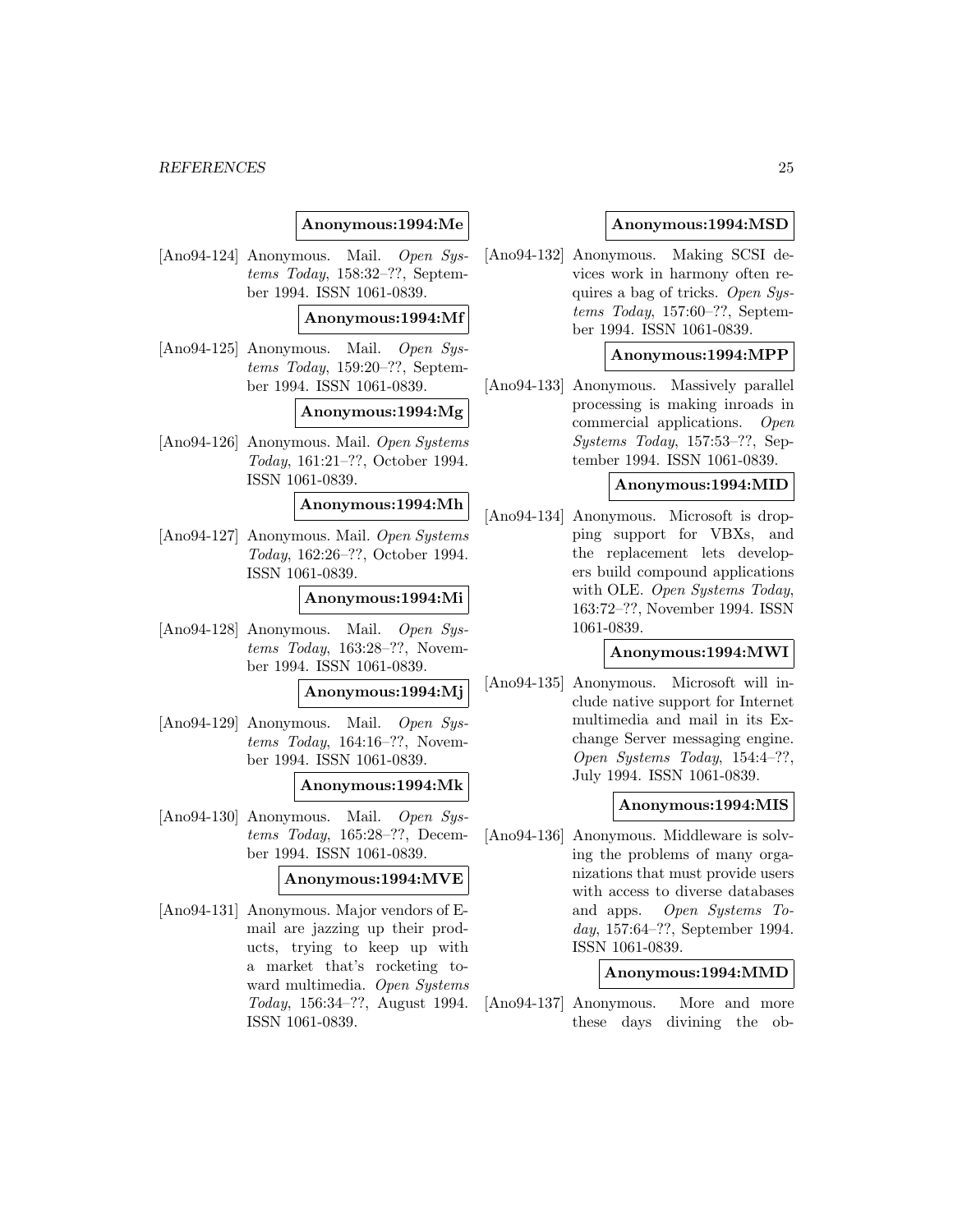ject strategies of major computer companies means understanding the companies' partnerships. Open Systems Today, 155: 1–??, August 1994. ISSN 1061- 0839.

### **Anonymous:1994:MVO**

[Ano94-138] Anonymous. More vendors are offering products that meet the Common Object Request Broker Architecture specification. Open Systems Today, 155:54–??, August 1994. ISSN 1061-0839.

### **Anonymous:1994:MCW**

[Ano94-139] Anonymous. Mosaic Communications' World Wide Web browser is now freeware for many users. Open Systems Today, 162: 43–??, October 1994. ISSN 1061- 0839.

#### **Anonymous:1994:MBC**

[Ano94-140] Anonymous. Moving beyond the consulting business, Teknekron is introducing a packaged version of its distributed architecture. Open Systems Today, 162:8–??, October 1994. ISSN 1061-0839.

#### **Anonymous:1994:MDP**

[Ano94-141] Anonymous. Multiprocessor desktops are proliferating, even though there remains a shortage of multithreaded applications for them. Open Systems Today, 165:60–??, December 1994. ISSN 1061-0839.

#### **Anonymous:1994:NV**

[Ano94-142] Anonymous. Net Views. Open Systems Today, 156:24–??, August 1994. ISSN 1061-0839.

### **Anonymous:1994:N**

[Ano94-143] Anonymous. NetViews. Open Systems Today, 160:32–??, October 1994. ISSN 1061-0839.

### **Anonymous:1994:NMN**

[Ano94-144] Anonymous. New machines from NEC, AST and Intergraph feature multiple processors and multitasking for the desktop. Open Systems Today, 154:50–??, July 1994. ISSN 1061-0839.

### **Anonymous:1994:NPD**

[Ano94-145] Anonymous. New printers from DEC and QMS are designed specifically for network duty. Open Systems Today, 154:52–??, July 1994. ISSN 1061-0839.

### **Anonymous:1994:NPA**

[Ano94-146] Anonymous. New products are aimed at increasing Internet security and encouraging commercial use. Open Systems Today, 156:8–??, August 1994. ISSN 1061-0839.

#### **Anonymous:1994:NPL**

[Ano94-147] Anonymous. New products linking object and relational data preserve investments in legacy databases while adding advantages of object technology. Open Systems Today, 164:38–??, November 1994. ISSN 1061-0839.

#### **Anonymous:1994:NSDb**

[Ano94-148] Anonymous. New servers from Dell, ALR, and Compaq feature Windows NT support. Open Systems Today, 163:8–??, November 1994. ISSN 1061-0839.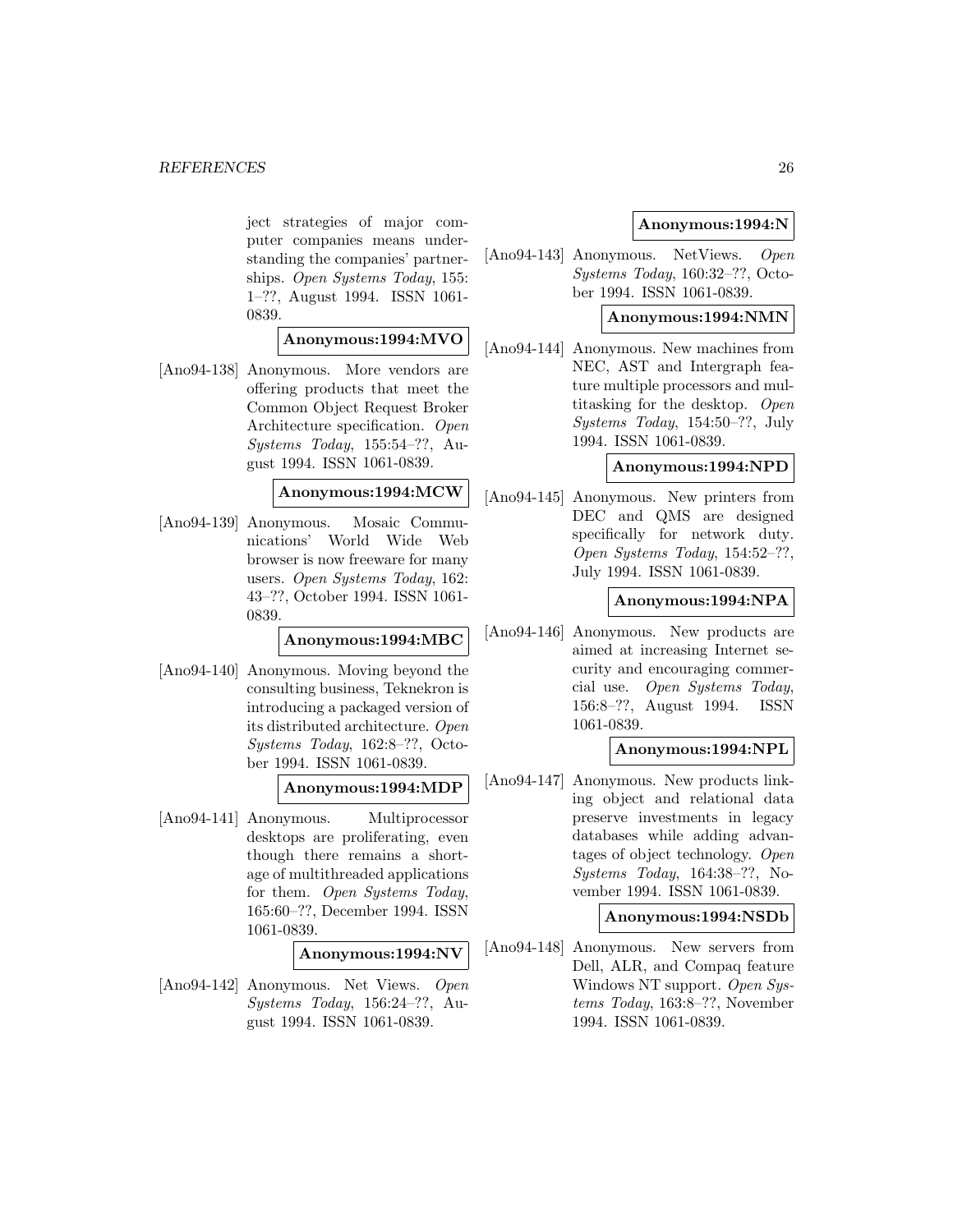#### **Anonymous:1994:NSDa**

[Ano94-149] Anonymous. New single- and dual-processor RISC desktops introduced by FirePower and NeTpower. Open Systems Today, 163: 68–??, November 1994. ISSN 1061-0839.

#### **Anonymous:1994:NSO**

[Ano94-150] Anonymous. New software opens OS/ 2 Notes access to data sources reached through Information Builders' EDA/ SQL. Open Systems Today, 154:45–??, July 1994. ISSN 1061-0839.

#### **Anonymous:1994:NTS**

[Ano94-151] Anonymous. Northern Telecom sees emulation as a low-cost route to desktop interoperability. Open Systems Today, 158:78–??, September 1994. ISSN 1061-0839.

### **Anonymous:1994:NCA**

[Ano94-152] Anonymous. Notes' crossplatform abilities win Texaco's management and users over to a single workgroup-computing platform. Open Systems Today, 163:84–??, November 1994. ISSN 1061-0839.

# **Anonymous:1994:NHB**

[Ano94-153] Anonymous. Novell held a briefing, God spoke, Mike came, and so did Mike, and Mike, and Mike, and. Open Systems Today, 163: 100–??, November 1994. ISSN 1061-0839.

#### **Anonymous:1994:NOP**

[Ano94-154] Anonymous. Novell outlines plans to merge messaging software in the forthcoming NetWare 4.1. Open Systems Today, 165: 34–??, December 1994. ISSN 1061-0839.

### **Anonymous:1994:OAD**

[Ano94-155] Anonymous. Object analysis and design capabilities take the spotlight at OOPSLA show. Open Systems Today, 163:58–??, November 1994. ISSN 1061-0839.

#### **Anonymous:1994:OOS**

[Ano94-156] Anonymous. Object-oriented operating system vendors are jousting for market primacy. For now, the lances consist mostly of words. Open Systems Today, 155: 42–??, August 1994. ISSN 1061- 0839.

### **Anonymous:1994:OTG**

[Ano94-157] Anonymous. Object-oriented tools: A guide to what's available to application builders today. Open Systems Today, 155: 40–??, August 1994. ISSN 1061- 0839.

### **Anonymous:1994:OMC**

[Ano94-158] Anonymous. Objects and microkernels are cornerstones of modularity for data sharing in 32 bit OSes. Open Systems Today, 163:64–??, November 1994. ISSN 1061-0839.

#### **Anonymous:1994:OMG**

[Ano94-159] Anonymous. Ontos middleware gives applications access to data via a  $C++$  model. Open Systems Today, 163:14–??, November 1994. ISSN 1061-0839.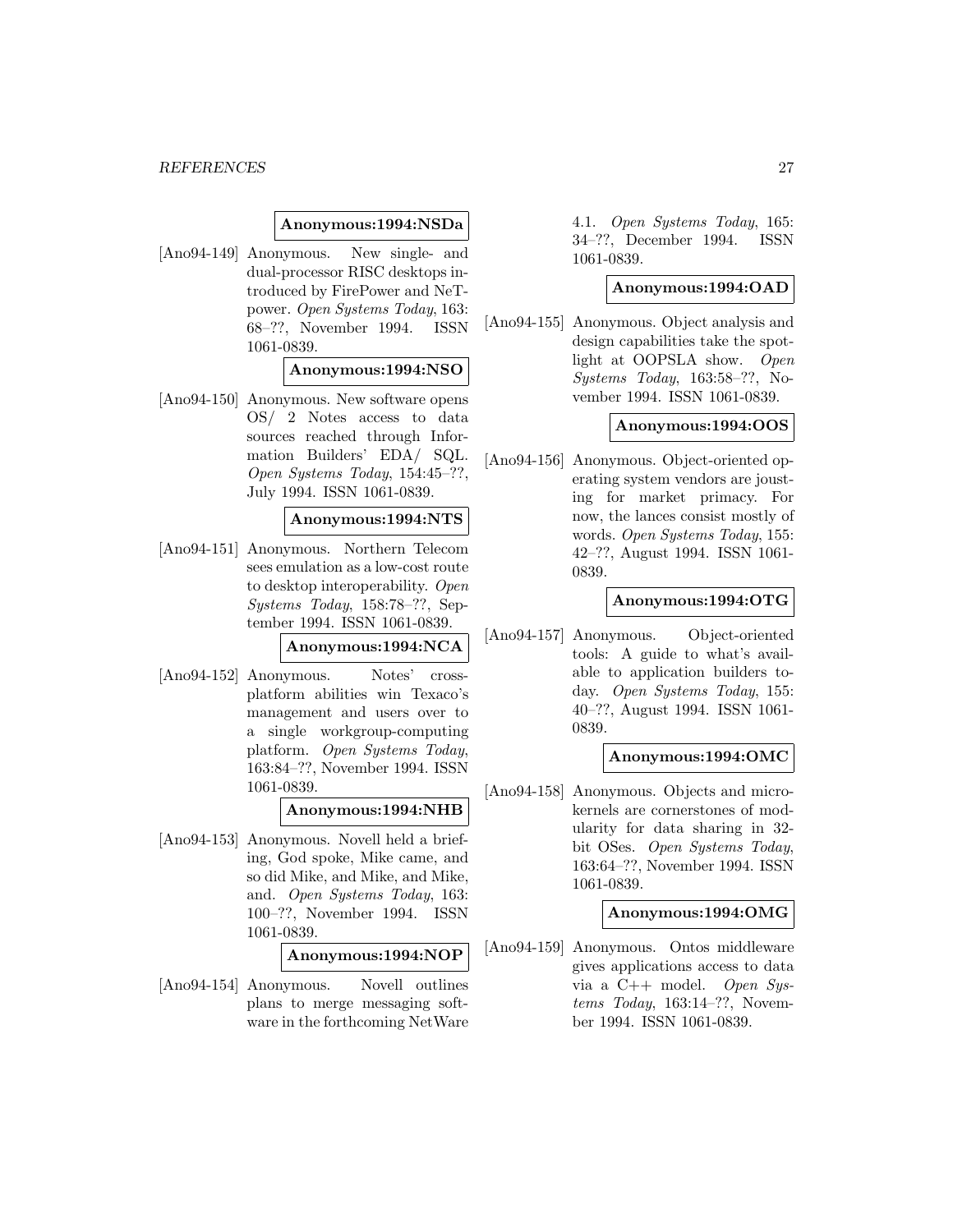#### **Anonymous:1994:OVW**

[Ano94-160] Anonymous. OpenDoc versions for Windows and OS/ 2 have been shipped in alpha form by WordPerfect and IBM, respectively. Open Systems Today, 153: 10–??, July 1994. ISSN 1061- 0839.

#### **Anonymous:1994:OSW**

[Ano94-161] Anonymous. OpenStep on Solaris will go into beta testing early next year. Open Systems Today, 165:5–??, December 1994. ISSN 1061-0839.

#### **Anonymous:1994:OAI**

[Ano94-162] Anonymous. Oracle and Avalon introduce integrated apps for financial and manufacturing use. Open Systems Today, 160:40–??, October 1994. ISSN 1061-0839.

#### **Anonymous:1994:OAR**

[Ano94-163] Anonymous. Oracle has announced remote management tools for databases and other products. Open Systems Today, 161:32–??, October 1994. ISSN 1061-0839.

#### **Anonymous:1994:OIA**

[Ano94-164] Anonymous. Oracle is announcing new wares this week at NetWorld-Interop, including a remote-access product and SQL middleware. Open Systems Today, 158:4–??, September 1994. ISSN 1061-0839.

**Anonymous:1994:OPN**

[Ano94-165] Anonymous. Ordering pizza over the net just had to happen. Open Systems Today, 157:78–??, September 1994. ISSN 1061-0839.

#### **Anonymous:1994:OCH**

[Ano94-166] Anonymous. OST compares how four database vendors would handle an application with complex data types. Among our questions: Which database would do the best job of voice recognition? Open Systems Today, 155:37–??, August 1994. ISSN 1061-0839.

#### **Anonymous:1994:PDV**

[Ano94-167] Anonymous. PC database vendors are bundling scripting languages and application development tools so users can customize local DBs easily. Open Systems Today, 159:22–??, September 1994. ISSN 1061-0839.

#### **Anonymous:1994:PAG**

[Ano94-168] Anonymous. PCExpo attendees groped for their checkbooks when Apple ran Windows-based applications on a Power Mac with a DOS- compatible card — but it was a demonstration only, and no product has been promised. Open Systems Today, 153:6–??, July 1994. ISSN 1061-0839.

### **Anonymous:1994:PDC**

[Ano94-169] Anonymous. PCMCIA diskdrive cards get a capacity boost in products from MiniStor and Calluna. Open Systems Today, 155:46–??, August 1994. ISSN 1061-0839.

### **Anonymous:1994:PCM**

[Ano94-170] Anonymous. Pharmaceutical company Marion Merrell Dow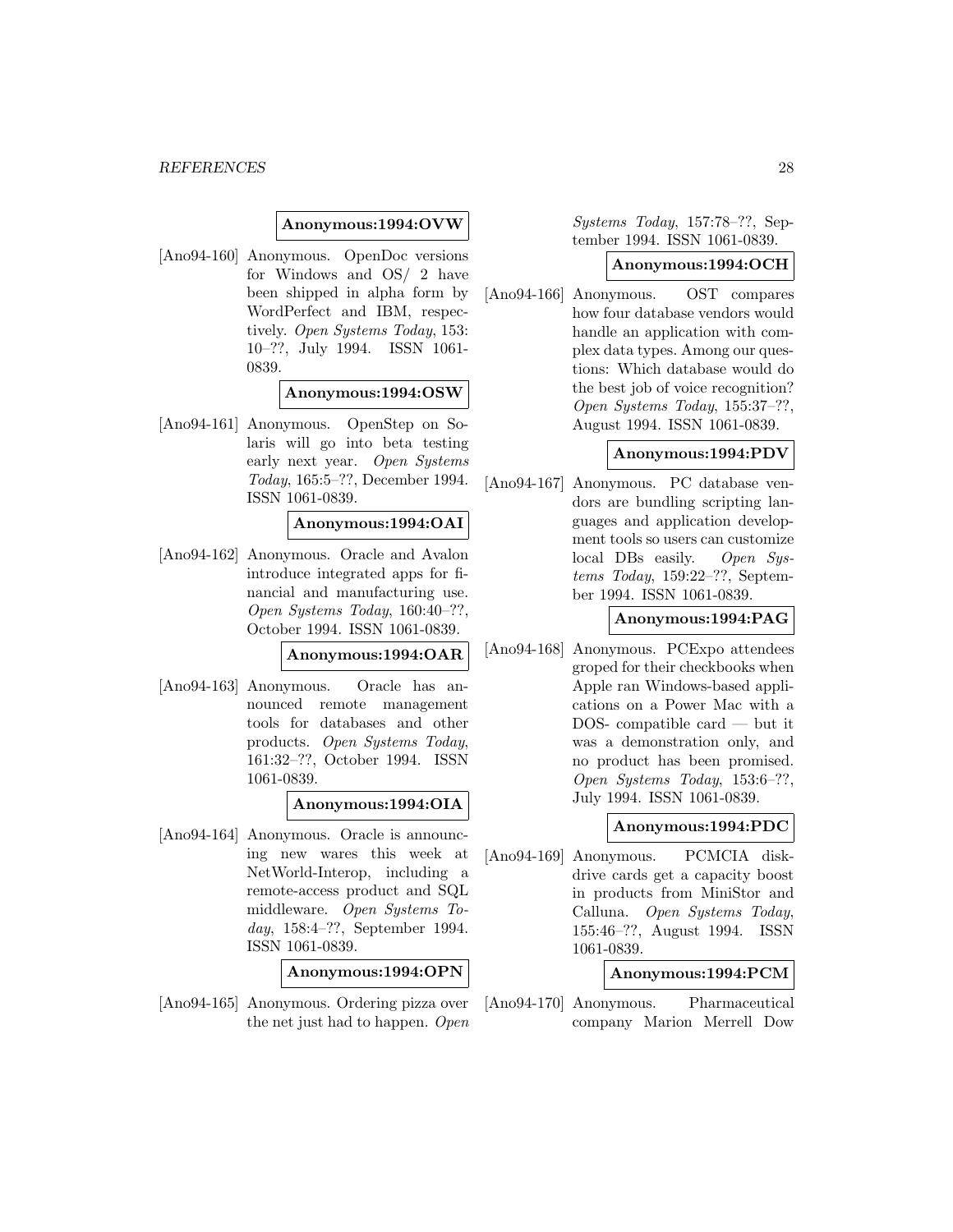builds a self-managing database. Open Systems Today, 153:63–??, July 1994. ISSN 1061-0839.

### **Anonymous:1994:PTD**

[Ano94-171] Anonymous. Platinum Technology's data-staging system updates relational servers from a mainframe. Open Systems Today, 165:10–??, December 1994. ISSN 1061-0839.

### **Anonymous:1994:PMF**

[Ano94-172] Anonymous. PowerPC-based machines flood the market, even though a hardware specification is not due until spring. Open Systems Today, 164:57–??, November 1994. ISSN 1061-0839.

### **Anonymous:1994:PRL**

[Ano94-173] Anonymous. Product Review: As a LAN OS, NetWare 4.1 will be hard to beat. Open Systems Today, 165:1–??, December 1994. ISSN 1061-0839.

### **Anonymous:1994:PRB**

[Ano94-174] Anonymous. Product review: Blyth Software's Omnis 7 V.3 is a comprehensive development environment for building complex client-server GUI applications. Open Systems Today, 158: 72–??, September 1994. ISSN 1061-0839.

### **Anonymous:1994:PRI**

[Ano94-175] Anonymous. Product review: integraph makes NT-NFS connections: PC users get access to NFS servers via PC-NFS for Windows NT, while DiskShare is an NFS server on the PC. Open Systems Today, 164:12–??, November 1994. ISSN 1061-0839.

### **Anonymous:1994:PRP**

[Ano94-176] Anonymous. Product review: Pretty Good Privacy is a privacy advocate's plan to head off the government's bid to snoop on data. Open Systems Today, 162: 56–??, October 1994. ISSN 1061- 0839.

### **Anonymous:1994:RRW**

[Ano94-177] Anonymous. Role reversal: What happens when Microsoft stiffens up and IBM lets its hair down. Open Systems Today, 162: 82–??, October 1994. ISSN 1061- 0839.

### **Anonymous:1994:SIBb**

[Ano94-178] Anonymous. SAS Institute's business analysis software now supports several Unix platforms. Open Systems Today, 161:8–??, October 1994. ISSN 1061-0839.

### **Anonymous:1994:SCS**

[Ano94-179] Anonymous. Seven cellular service providers have founded the CDPD Forum to promote interoperability among Cellular Digital Packet Data products and services. Open Systems Today, 153:4–??, July 1994. ISSN 1061- 0839.

### **Anonymous:1994:SEM**

[Ano94-180] Anonymous. Several electronic mail front ends let users read and send E-mail from multiple vendors' transports and servers. Open Systems Today, 154:28–??, July 1994. ISSN 1061-0839.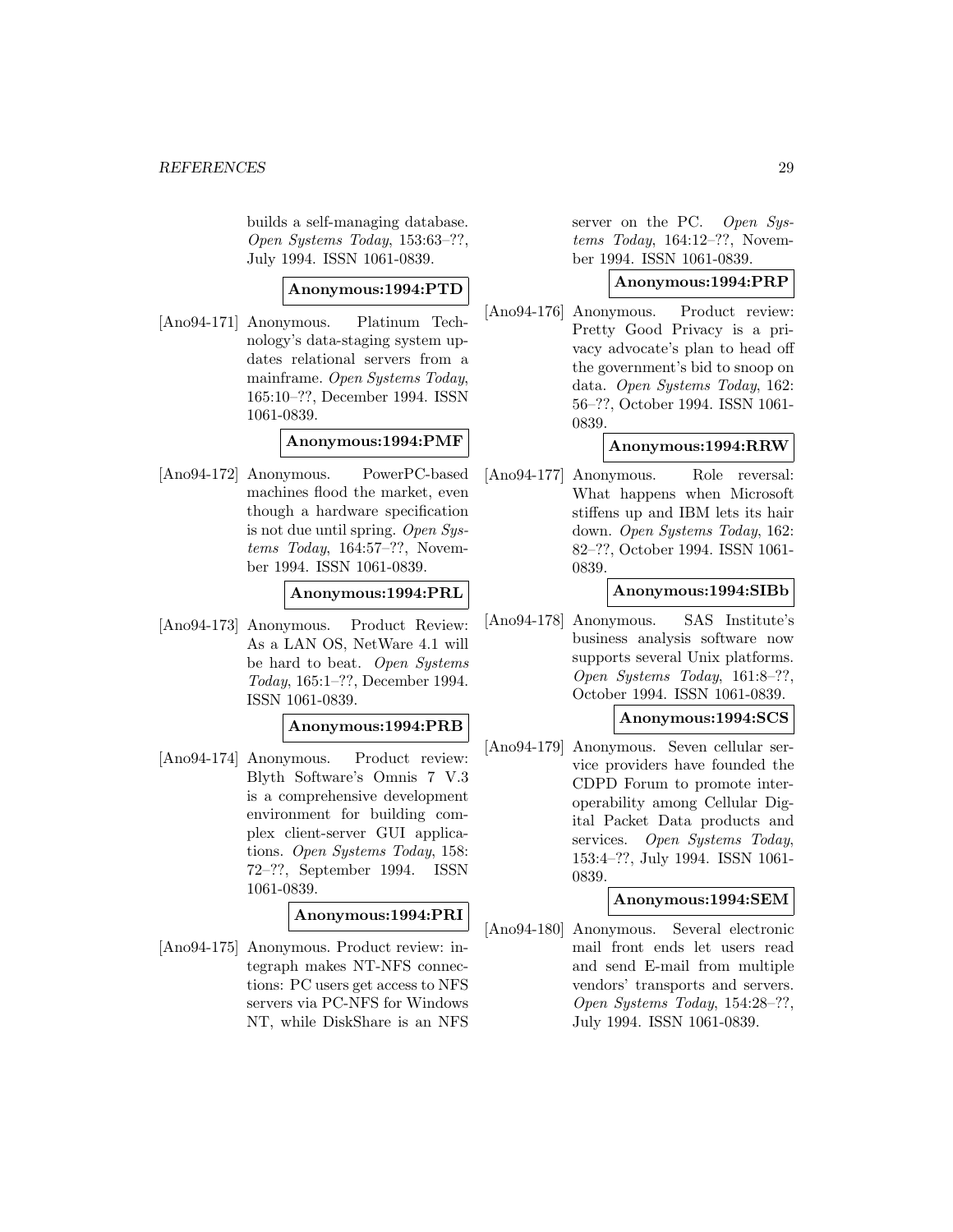#### **Anonymous:1994:SVW**

[Ano94-181] Anonymous. Several vendors will introduce storage systems at next month's Unix Expo. Open Systems Today, 157:54–??, September 1994. ISSN 1061-0839.

### **Anonymous:1994:SGR**

[Ano94-182] Anonymous. Silicon Graphics revs up the 3-D performance of its workstation and server lines. Open Systems Today, 155:5–??, August 1994. ISSN 1061-0839.

### **Anonymous:1994:SSI**

[Ano94-183] Anonymous. Slow sales of its Improv spreadsheet app have prompted Lotus Development to discontinue the product. Open Systems Today, 157:34–??, September 1994. ISSN 1061-0839.

**Anonymous:1994:SWR**

[Ano94-184] Anonymous. Speed's the word as RISC processor vendors roll out chips — most with 64-bit designs — that are at least twice as fast as the Pentium. Open Systems Today, 160:84–??, October 1994. ISSN 1061-0839.

### **Anonymous:1994:SIV**

[Ano94-185] Anonymous. Spry has incorporated a version of Mosaic into its latest piece of Internet software. Open Systems Today, 157: 40–??, September 1994. ISSN 1061-0839.

#### **Anonymous:1994:SIBa**

[Ano94-186] Anonymous. Spry's Internet In A Box, a dial-up package for Net connectivity, is on the right track but isn't as simple as it sounds. Open Systems Today, 161:41–??, October 1994. ISSN 1061-0839.

#### **Anonymous:1994:SUP**

[Ano94-187] Anonymous. SQLWindows, Uniface and PowerBuilder clientserver tools make the most of object-oriented programming. Open Systems Today, 155:50–??, August 1994. ISSN 1061-0839.

#### **Anonymous:1994:SPS**

[Ano94-188] Anonymous. Start-up plans to ship multimedia networking products that eliminate net bottlenecks. Open Systems Today, 163:32–??, November 1994. ISSN 1061-0839.

#### **Anonymous:1994:SOTe**

[Ano94-189] Anonymous. Stop #10 on OST's 11-part technical tour: Commerce on the Internet awaits the resolution of security and reliability issues. Open Systems Today, 162:38–??, October 1994. ISSN 1061-0839.

### **Anonymous:1994:SCOb**

[Ano94-190] Anonymous. Stop #11 concludes OST's technical tour: Industry experts offer their views on networks of the future. Open Systems Today, 164:28–??, November 1994. ISSN 1061-0839.

#### **Anonymous:1994:SOTa**

[Ano94-191] Anonymous. Stop 5 on OSTs 11-part technical tour considers network routers — what they do, and whether they will be replaced by LAN switches. Open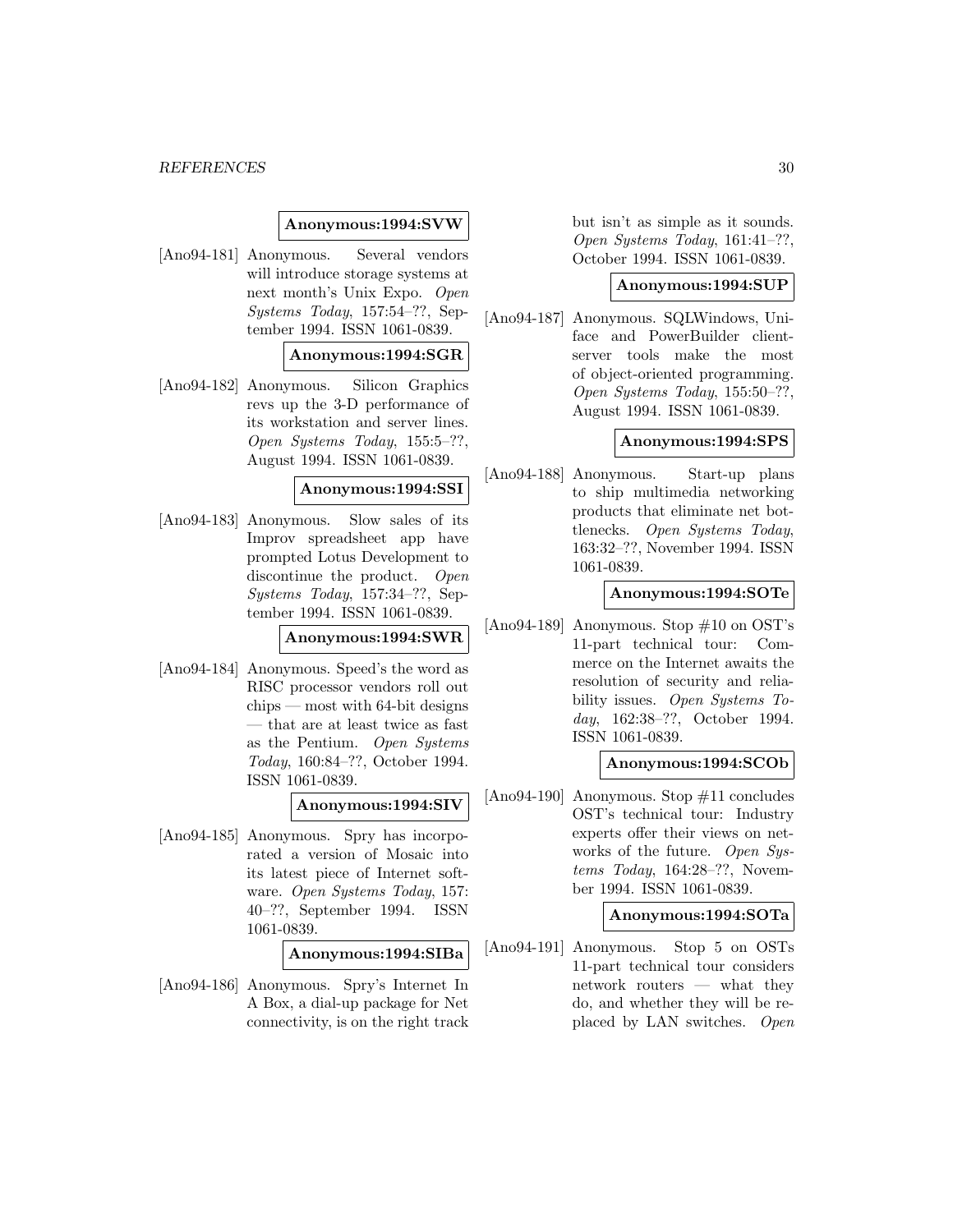Systems Today, 153:28–??, July 1994. ISSN 1061-0839.

### **Anonymous:1994:SOTb**

[Ano94-192] Anonymous. Stop 6 on OST's 11part technical tour is the widearea network, where we look at low-cost ways to multiply effective bandwidth. Open Systems Today, 154:36–??, July 1994. ISSN 1061-0839.

### **Anonymous:1994:SOTc**

[Ano94-193] Anonymous. Stop 7 on OST's 11-part technical tour: A look at what happens when the Email message reaches its destinations. Open Systems Today, 157: 44–??, September 1994. ISSN 1061-0839.

### **Anonymous:1994:SOTd**

[Ano94-194] Anonymous. Stop #9 on OST's 11-part technical tour: How network managers integrate SNA mainframes with distributed TCP/ IP nets. Open Systems Today, 160:52–??, October 1994. ISSN 1061-0839.

### **Anonymous:1994:SPT**

[Ano94-195] Anonymous. Sun plans today to unveil a turnkey server for quick and easy Internet access. Open Systems Today, 158:5–??, September 1994. ISSN 1061-0839.

### **Anonymous:1994:SWWb**

[Ano94-196] Anonymous. Sun's Wabi Windows translation software matures, giving Unix users more flexibility. Open Systems Today, 162:64–??, October 1994. ISSN 1061-0839.

### **Anonymous:1994:SUI**

[Ano94-197] Anonymous. SunSoft upgrades its Interactive Unix operating system with NetWare connectivity, support for PCMCIA Ethernet cards and more Internet utilities. Open Systems Today, 154: 48–??, July 1994. ISSN 1061- 0839.

### **Anonymous:1994:SSP**

[Ano94-198] Anonymous. SunSoft's Solar-Net PC-Admin software includes support for an emerging Internet standard, DHCP, which allows IP addresses to be dynamically allocated. Open Systems Today, 162:4–??, October 1994. ISSN 1061-0839.

#### **Anonymous:1994:SWWa**

[Ano94-199] Anonymous. SunSoft's Wabi 2.0 will support 24 applications, 10 more than before, but will need Microsoft Windows to do it. Open Systems Today, 161:35–??, October 1994. ISSN 1061-0839.

### **Anonymous:1994:SGS**

[Ano94-200] Anonymous. Support grows for SNA Server, as vendors introduce connectivity products for Microsoft's mainframe-to-LAN software. Open Systems Today, 164:24–??, November 1994. ISSN 1061-0839.

### **Anonymous:1994:SWS**

[Ano94-201] Anonymous. Sure, writing software is important, but writing code names can be just as vital. Open Systems Today, 153:74–??, July 1994. ISSN 1061-0839.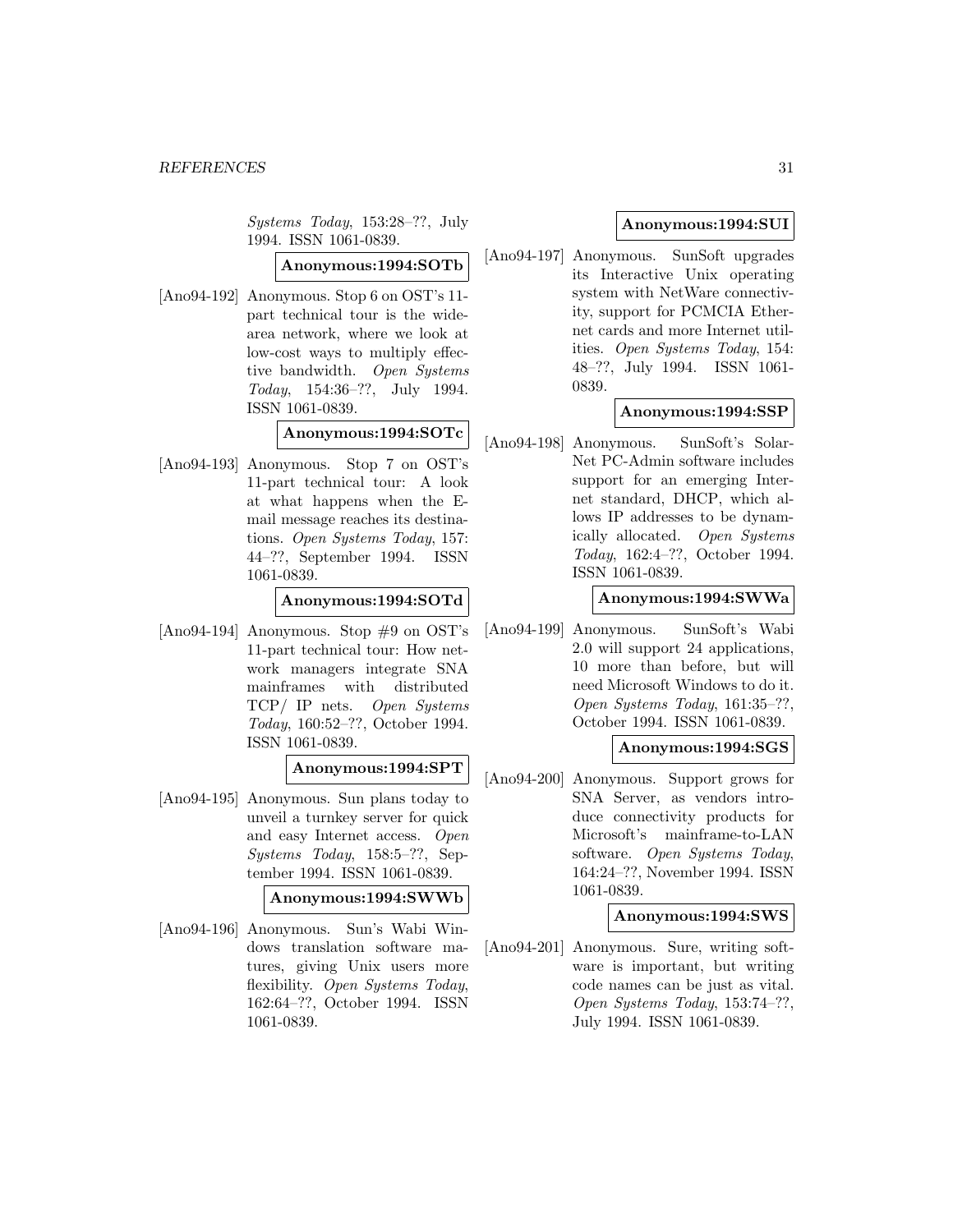#### **Anonymous:1994:SBM**

[Ano94-202] Anonymous. Swiss Bank has made it a point to embrace leading-edge technology. Open Systems Today, 158:76–??, September 1994. ISSN 1061-0839.

### **Anonymous:1994:SOE**

[Ano94-203] Anonymous. Sybase offers an early look at an indexing product, due next summer, that will speed up queries against data warehouses. Open Systems Today, 165:50–??, December 1994. ISSN 1061-0839.

### **Anonymous:1994:SAT**

[Ano94-204] Anonymous. Symantec adds TCP/ IP and Windows 95 support to remote-connectivity PC software. Open Systems Today, 163:42–??, November 1994. ISSN 1061-0839.

### **Anonymous:1994:TTW**

[Ano94-205] Anonymous. Technology transforms a Washington law firm, as desktop applications, on-line databases, and electronic mail empower the barristers. Open Systems Today, 161:52–??, October 1994. ISSN 1061-0839.

### **Anonymous:1994:TIF**

[Ano94-206] Anonymous. Tektronix introduces the first entry-level X terminals to have two PCMCIA slots. Open Systems Today, 158: 64–??, September 1994. ISSN 1061-0839.

### **Anonymous:1994:CIP**

[Ano94-207] Anonymous. The console from IBM that provides a single interface for system and network management will soon enter beta tests. Open Systems Today, 160: 62–??, October 1994. ISSN 1061- 0839.

#### **Anonymous:1994:DUP**

[Ano94-208] Anonymous. The DECpc Universal Platform now offers a choice among DEC's three strategic operating systems — on entry-level hardware. Open Systems Today, 156:56–??, August 1994. ISSN 1061-0839.

### **Anonymous:1994:FTP**

[Ano94-209] Anonymous. The first thirdparty product for IBM's 25-Mbps ATM implementation is expected to be introduced today. Open Systems Today, 158:6–??, September 1994. ISSN 1061-0839.

### **Anonymous:1994:LSO**

[Ano94-210] Anonymous. The Lisp and Smalltalk object-oriented languages are receiving integrated database support. Open Systems Today, 157:49–??, September 1994. ISSN 1061-0839.

#### **Anonymous:1994:MIR**

[Ano94-211] Anonymous. The market is rushing to switching technology, which threatens to eclipse hubs and routers. Open Systems Today, 160:44–??, October 1994. ISSN 1061-0839.

#### **Anonymous:1994:NBG**

[Ano94-212] Anonymous. The Netscape browser goes beyond standards, raising concerns over compatibility with future Web standards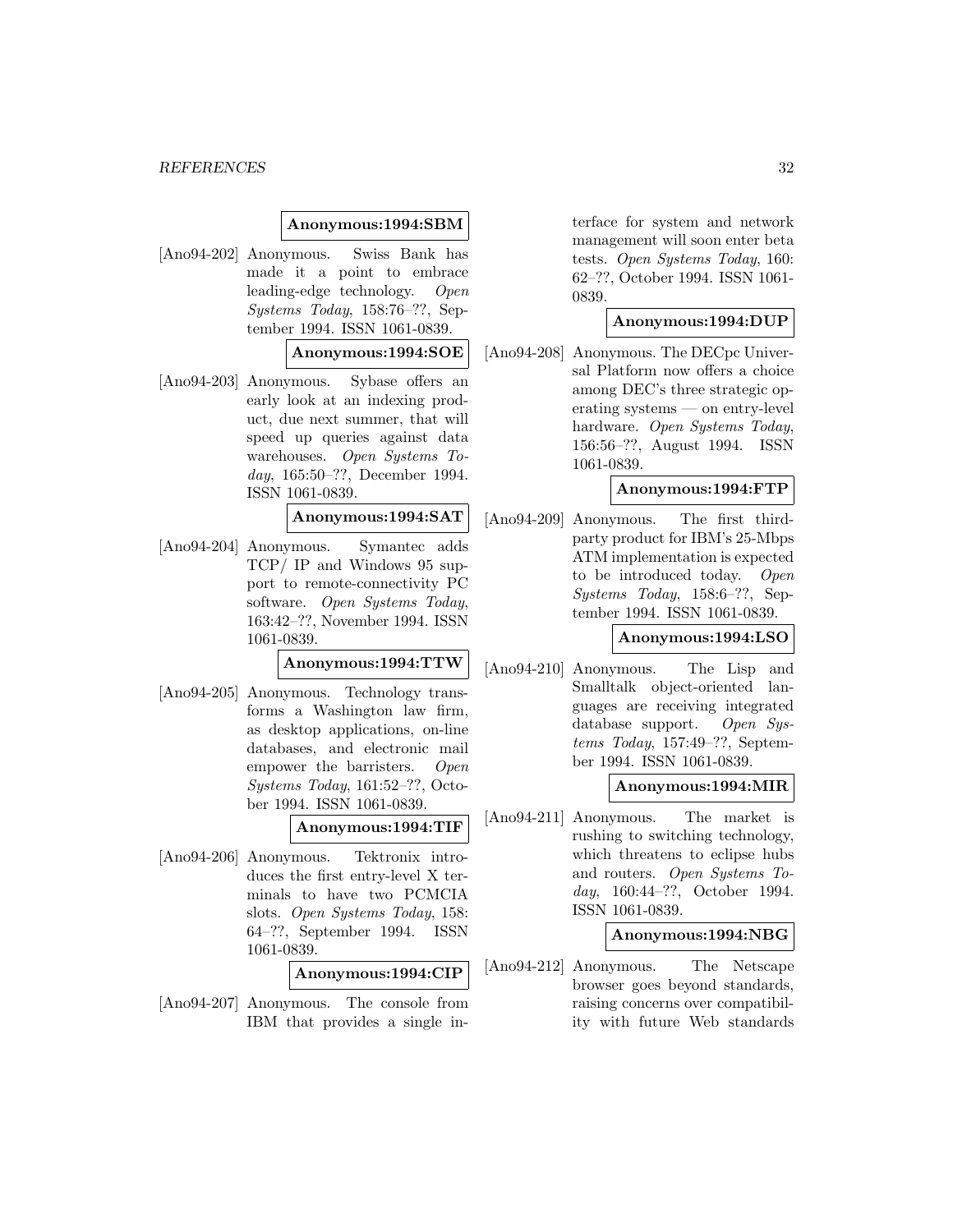and products. Open Systems Today, 164:26–??, November 1994. ISSN 1061-0839.

### **Anonymous:1994:NRO**

[Ano94-213] Anonymous. The new release of OS/ 2 is being positioned as a "here today" alternative to Windows 95. Open Systems Today, 161:5–??, October 1994. ISSN 1061-0839.

### **Anonymous:1994:OIG**

[Ano94-214] Anonymous. The OpenDoc initiative gets a boost as major vendors unveil plans for tools — and the Object Management Group comes aboard. Open Systems Today, 160:5–??, October 1994. ISSN 1061-0839.

#### **Anonymous:1994:SCOa**

[Ano94-215] Anonymous. The Santa Cruz Operation's next Unix version will bring a mother lode of enhancements. Open Systems Today, 157:5–??, September 1994. ISSN 1061-0839.

### **Anonymous:1994:SED**

[Ano94-216] Anonymous. The Software Edge's Defect Control System manages software bugs within a LAN environment or on a standalone PC. Open Systems Today, 157:58–??, September 1994. ISSN 1061-0839.

#### **Anonymous:1994:SCW**

[Ano94-217] Anonymous. The success of the chip will depend on a common hardware design, a freely licensed System 7, and native applications. Open Systems Today, 164: 41–??, November 1994. ISSN 1061-0839.

#### **Anonymous:1994:SRE**

[Ano94-218] Anonymous. To sell a refrigerator to an Eskimo, call it a wolfproof meat locker. Open Systems Today, 160:98–??, October 1994. ISSN 1061-0839.

#### **Anonymous:1994:TPP**

[Ano94-219] Anonymous. Two PPP packages for the Macintosh are now available: MacPPP and InterPPP. Open Systems Today, 159:46–??, September 1994. ISSN 1061- 0839.

### **Anonymous:1994:USL**

[Ano94-220] Anonymous. Unify says the latest release of its visual 4GL lets developers partition applications and distribute the parts across a network. Open Systems Today, 162:5–??, October 1994. ISSN 1061-0839.

### **Anonymous:1994:UBP**

[Ano94-221] Anonymous. UnixWare branding program debuts, allowing other vendors to use the name. Open Systems Today, 160:6–??, October 1994. ISSN 1061-0839.

#### **Anonymous:1994:ULT**

[Ano94-222] Anonymous. Users are looking for tools that combine network management and system management functions; so far, no one product is ideal. Open Systems Today, 153:40–??, July 1994. ISSN 1061-0839.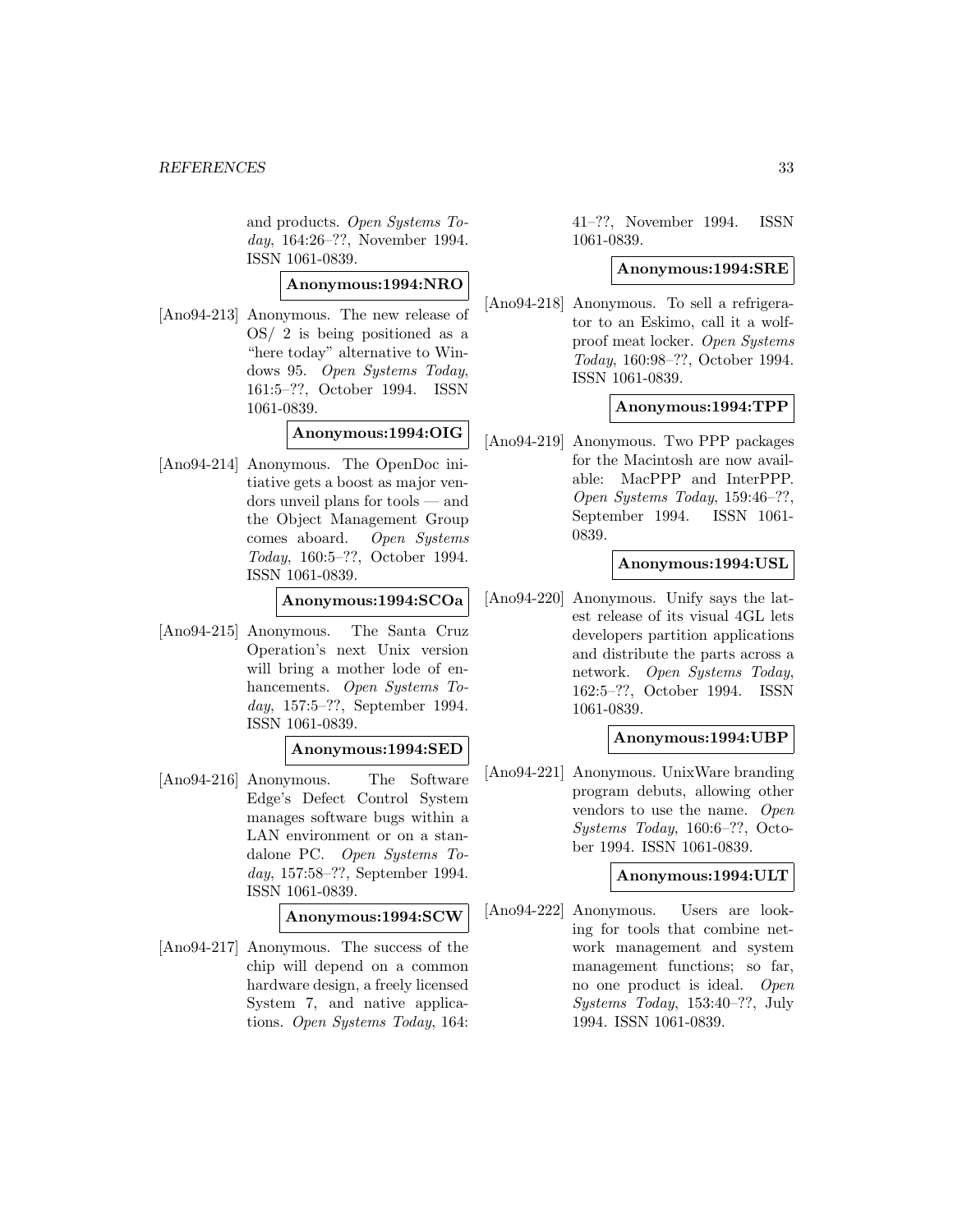### **Anonymous:1994:UTS**

[Ano94-223] Anonymous. Users are taking a shine to recordable CDs, which are especially well suited to archiving. Open Systems Today, 156:52–??, August 1994. ISSN 1061-0839.

#### **Anonymous:1994:UPB**

[Ano94-224] Anonymous. Users have put buying decisions for Apple's Power Macs on hold, because native software — especially office productivity apps — is not materializing as fast as promised. Open Systems Today, 154:8–??, July 1994. ISSN 1061-0839.

**Anonymous:1994:VAI**

[Ano94-225] Anonymous. Vendors aim to integrate network platforms, rolling out products that link systems managing different parts of a network. Open Systems Today, 164:56–??, November 1994. ISSN 1061-0839.

### **Anonymous:1994:VLC**

[Ano94-226] Anonymous. Version 3.2 of Locus Computing's Merge Windows-to-Unix software lets users cut and paste between the two environments. Open Systems Today, 156: 47–??, August 1994. ISSN 1061- 0839.

### **Anonymous:1994:VTT**

[Ano94-227] Anonymous. Version 5.0 of the Tuxedo transaction monitor supports more standards and platforms. Open Systems Today, 163:6–??, November 1994. ISSN 1061-0839.

### **Anonymous:1994:VGC**

[Ano94-228] Anonymous. Visix's Galaxy 2.0 cross-platform toolkit is sure to please developers of both multiple- and single-platform apps. Open Systems Today, 153: 50–??, July 1994. ISSN 1061- 0839.

### **Anonymous:1994:VEC**

[Ano94-229] Anonymous. Visual Edge's Cross-Platform Toolst 1.0 takes a new approach to GUI portability, examined in OST's in-depth review. Open Systems Today, 160: 70–??, October 1994. ISSN 1061- 0839.

#### **Anonymous:1994:WSW**

[Ano94-230] Anonymous. Way out in the sticks, we like to talk about the weather, hydroelectric dams, and, of course, the latest in computing technology. Open Systems Today, 164:78–??, November 1994. ISSN 1061-0839.

#### **Anonymous:1994:WSP**

[Ano94-231] Anonymous. What's in store for the paperless office: OST Labs looks at the impact of electronic forms packages. Open Systems Today, 154:58–??, July 1994. ISSN 1061-0839.

#### **Anonymous:1994:WRD**

[Ano94-232] Anonymous. While the RPCvs.-messaging debate rages, users should understand that it's possible to combine the advantages of both. Open Systems Today, 156: 58–??, August 1994. ISSN 1061- 0839.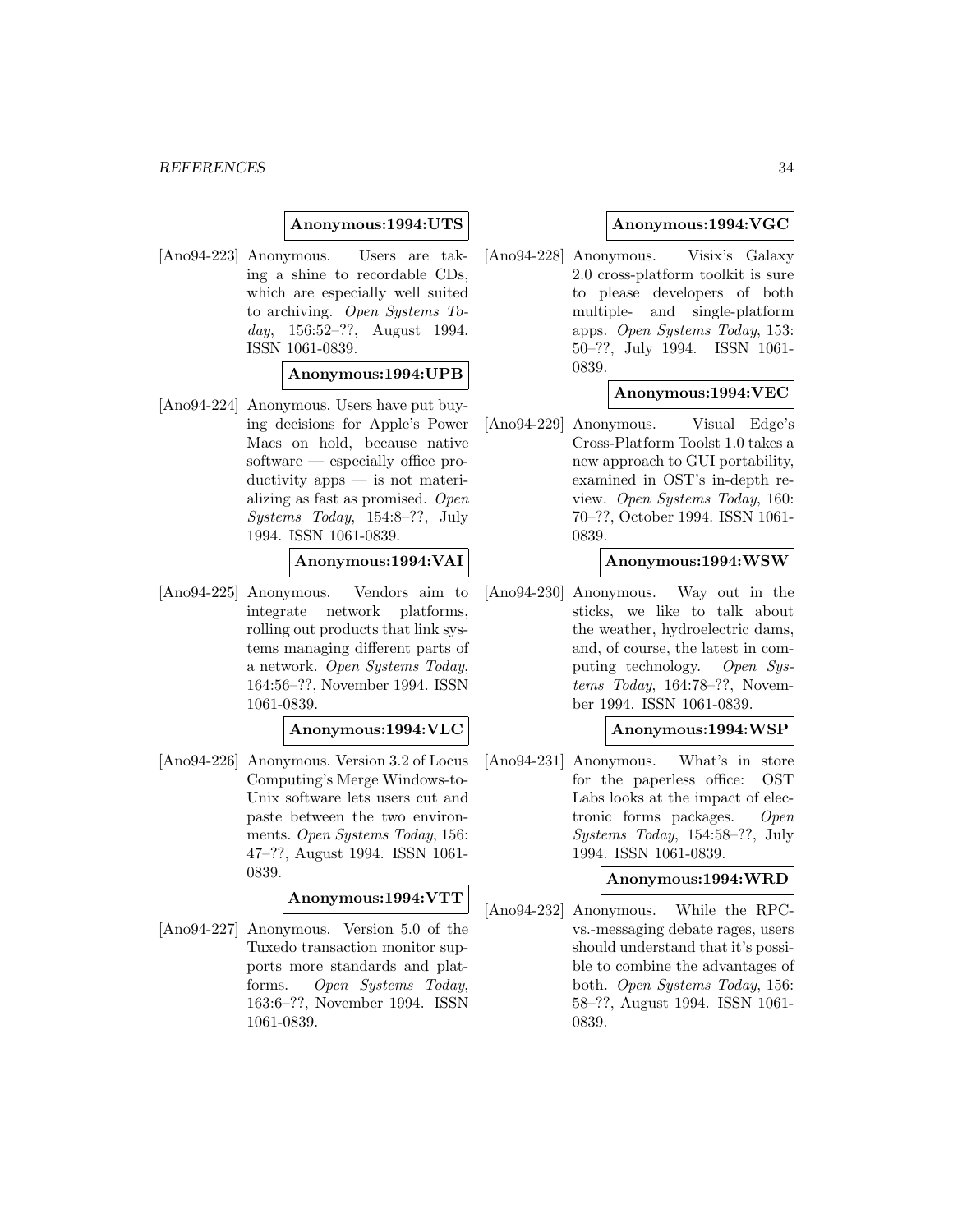#### **Anonymous:1994:WFP**

[Ano94-233] Anonymous. Why so few Pentium notebooks? Many vendors are waiting for a cooler version of the chip. Open Systems Today, 156:50–??, August 1994. ISSN 1061-0839.

#### **Anonymous:1994:WMA**

[Ano94-234] Anonymous. WordPerfect moved aggressively on the applicationsuite front with the announcement that users will be able to add third-party apps to the PerfectOffice 3.0 environment. Open Systems Today, 153:5–??, July 1994. ISSN 1061-0839.

### **Anonymous:1994:WHS**

[Ano94-235] Anonymous. Workflow, a hard sell by itself, is finding success through integration in vertical apps. Open Systems Today, 164: 22–??, November 1994. ISSN 1061-0839.

### **Anonymous:1995:AMA**

[Ano95a] Anonymous. 3Com has announced module additions to its LANPlex and SuperStack switching hubs, letting users have Token Ring switching for data center and workgroup environments. Open Systems Today, 168: 6–??, February 1995. ISSN 1061- 0839.

#### **Anonymous:1995:FSS**

[Ano95b] Anonymous. A fundamental shift to switching is under way, an ASIC-based hardware clearly begins to push routing out of the

LAN picture. Open Systems Today, 166:24–??, January 1995. ISSN 1061-0839.

### **Anonymous:1995:HPG**

[Ano95c] Anonymous. A hardware package from Global Village offers no-frills connections for linking LANs to the Internet via a 28.8- Kbps modem or an ISDN line. Open Systems Today, 167:26–??, January 1995. ISSN 1061-0839.

### **Anonymous:1995:NGF**

[Ano95d] Anonymous. A new group formed by four software vendors will push for standards and user education about on-line analytical processing. Open Systems Today, 167:29–??, January 1995. ISSN 1061-0839.

### **Anonymous:1995:NPW**

[Ano95e] Anonymous. A new portable workstation from RDI challenges Sun's Voyager with a lighter, more powerful notebook package. Open Systems Today, 168:36–??, February 1995. ISSN 1061-0839.

### **Anonymous:1995:NPL**

[Ano95f] Anonymous. A new product from Legent will automate administrative operations across mainframe, Unix, and NetWare environments. Open Systems Today, 169:5–??, February 1995. ISSN 1061-0839.

#### **Anonymous:1995:NRS**

[Ano95g] Anonymous. A new RAID storage array from Encore Computer will let users share data between Unix systems and mainframes.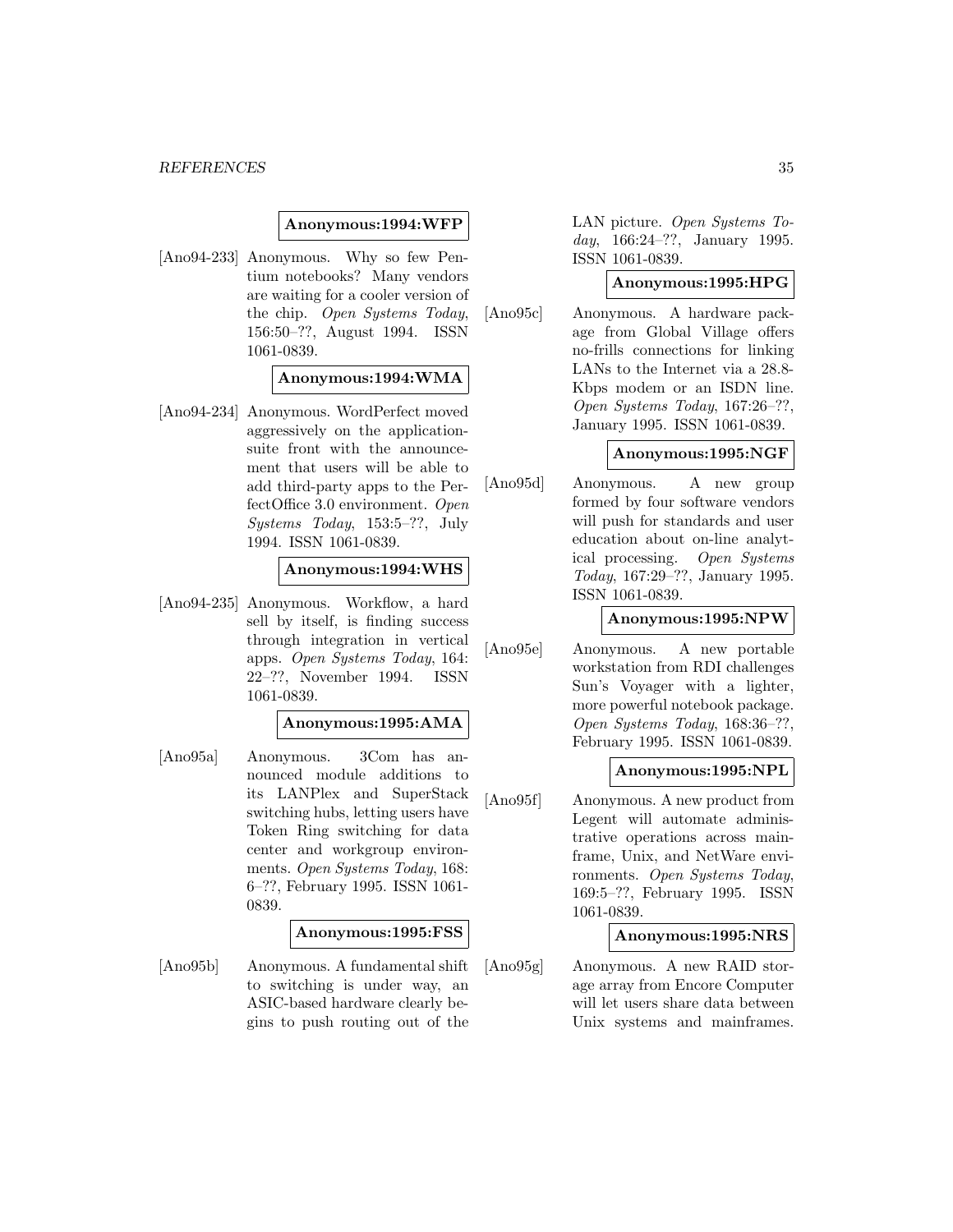Open Systems Today, 169:6–??, February 1995. ISSN 1061-0839.

### **Anonymous:1995:NSP**

[Ano95h] Anonymous. A new suite of programs from Oracle brings the Oracle7 database management system to PC and mobile laptop users. Open Systems Today, 167: 5–??, January 1995. ISSN 1061- 0839.

### **Anonymous:1995:NSW**

[Ano95i] Anonymous. A new switch from Whitetree Network Technologies runs ATM and Ethernet through the same port. Open Systems Today, 169:22–??, February 1995. ISSN 1061-0839.

### **Anonymous:1995:NVS**

[Ano95j] Anonymous. A new version of SunSoft's SunPC emulation software includes the latest release of DOS and — for the first time — Windows. Open Systems Today, 168:4–??, February 1995. ISSN 1061-0839.

### **Anonymous:1995:WVC**

[Ano95k] Anonymous. A Windows version of the Cornerstone visual dataanalysis tool was announced by BBN Software. Open Systems Today, 167:18–??, January 1995. ISSN 1061-0839.

### **Anonymous:1995:AFA**

[Ano95l] Anonymous. Among a flurry of announcements of commercial World Wide Web servers are two that allow users to run Web sites and Windows NT. Open Systems

Today, 168:5–??, February 1995. ISSN 1061-0839.

#### **Anonymous:1995:EES**

[Ano95m] Anonymous. An E-mail encryption standard should be in place by April, providing for the incorporation of Privacy Enhanced Mail into the MIME standard. Open Systems Today, 168:26–??, February 1995. ISSN 1061-0839.

### **Anonymous:1995:APP**

[Ano95n] Anonymous. Apple pits Power Macs against Pentiums, adding memory cache and shipping them with faster processors and larger disk drives than previous models. Open Systems Today, 166:6–??, January 1995. ISSN 1061-0839.

#### **Anonymous:1995:BPP**

[Ano95o] Anonymous. Banyan plans to provide protocol adapters that will link its Unix-based Enterprise Network Services products to Oracle databases. Open Systems Today, 169:22–??, February 1995. ISSN 1061-0839.

### **Anonymous:1995:BVG**

[Ano95p] Anonymous. Banyan Vines gets native TCP/ IP client support, plus an application package for ftp printer sharing and NFS support. Open Systems Today, 168: 22–??, February 1995. ISSN 1061-0839.

### **Anonymous:1995:BCB**

[Ano95q] Anonymous. Blue Cross and Blue Shield of Oregon has turned to a modular architecture to integrate several legacy customer-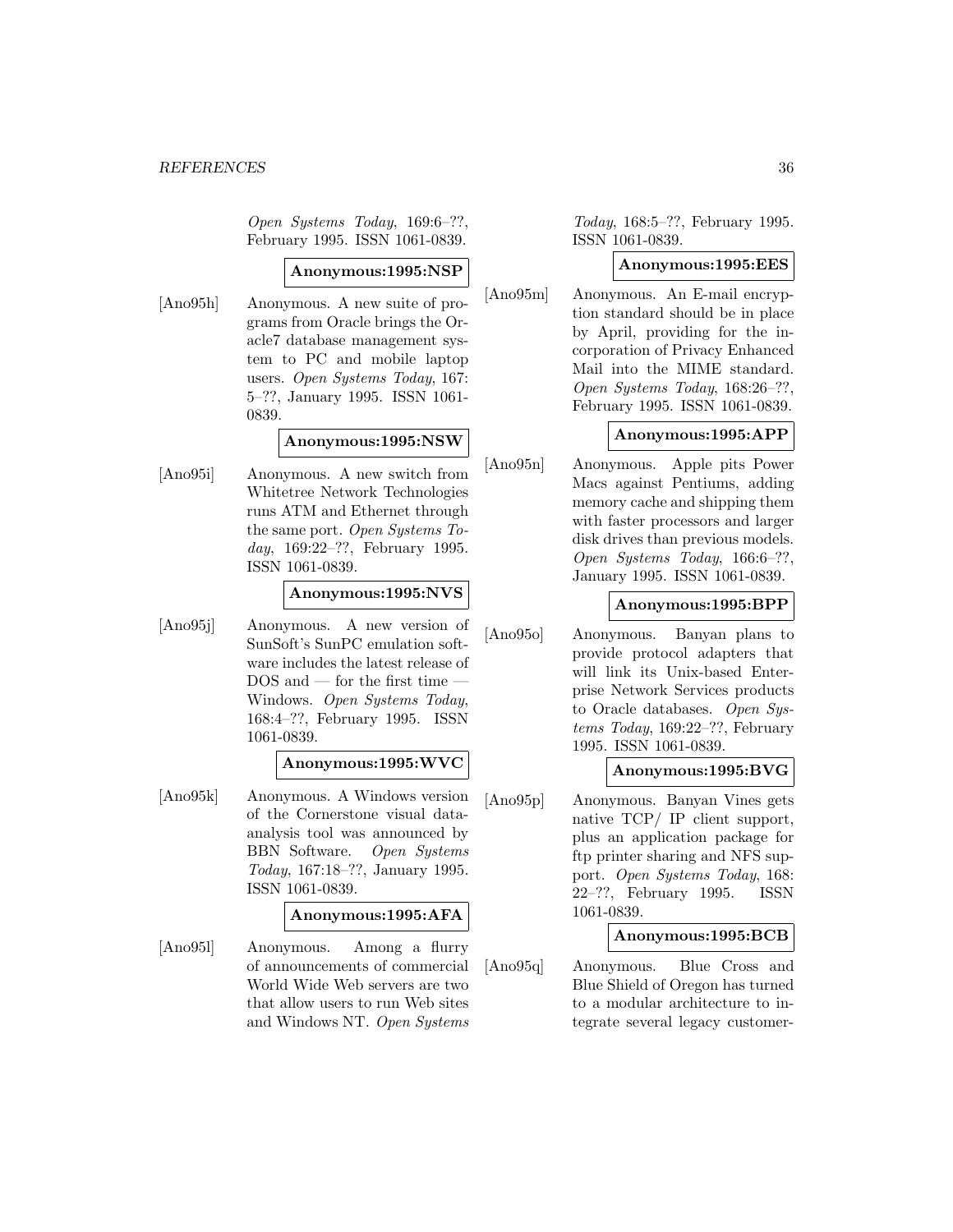service applications, while providing for easy addition of new modules as the system grows. Open Systems Today, 167:40–??, January 1995. ISSN 1061-0839.

### **Anonymous:1995:CIS**

[Ano95r] Anonymous. Cabletron is set to roll out ATM switches that are designed to migrate users to "virtual" ATM networks that can be configured by software commands. Open Systems Today, 169:4–??, February 1995. ISSN 1061-0839.

### **Anonymous:1995:CBI**

[Ano95s] Anonymous. Cadbury Beverages is building a system for project management based on Windows, with Unix servers, an Oracle database, and a Lotus Notes document management system melded into the solution. Open Systems Today, 166:44–??, January 1995. ISSN 1061-0839.

#### **Anonymous:1995:CBL**

[Ano95t] Anonymous. Canon brings out a lower-cost version of its Object.station Intel 486-based desktop for developing and running object-oriented applications under NextStep. Open Systems Today, 167:32–??, January 1995. ISSN 1061-0839.

### **Anonymous:1995:CSI**

[Ano95u] Anonymous. Collabra Software is adding management tools to its Share group-conferencing application. Open Systems Today, 169:20–??, February 1995. ISSN 1061-0839.

### **Anonymous:1995:CRW**

[Ano95v] Anonymous. Comparative review: Windows-based Smalltalks from Digitalk, IBM, and Parc-Place Systems go head-to-head. Open Systems Today, 169:34–??, February 1995. ISSN 1061-0839.

### **Anonymous:1995:EGT**

[Ano95w] Anonymous. Electronics giant Texas Instruments tackles desktop resource management, basing its strategy on Microsoft's SMS. Open Systems Today, 169:42–??, February 1995. ISSN 1061-0839.

### **Anonymous:1995:FCS**

[Ano95x] Anonymous. Fault-resilient computing has a software side, which we investigate in the second of a two-part series on strategies to keep applications up and running. Open Systems Today, 166: 40–??, January 1995. ISSN 1061- 0839.

### **Anonymous:1995:HWB**

[Ano95y] Anonymous. HP-UX 10.0 will be unveiled this week, with newly tuned kernel and I/O paths, plus a multithreaded NFS implementation. Open Systems Today, 168:34–??, February 1995. ISSN 1061-0839.

### **Anonymous:1995:IIN**

[Ano95z] Anonymous. IBM introduces new versions of its job scheduling and trouble ticketing distributed tools. Open Systems Today, 169: 31–??, February 1995. ISSN 1061-0839.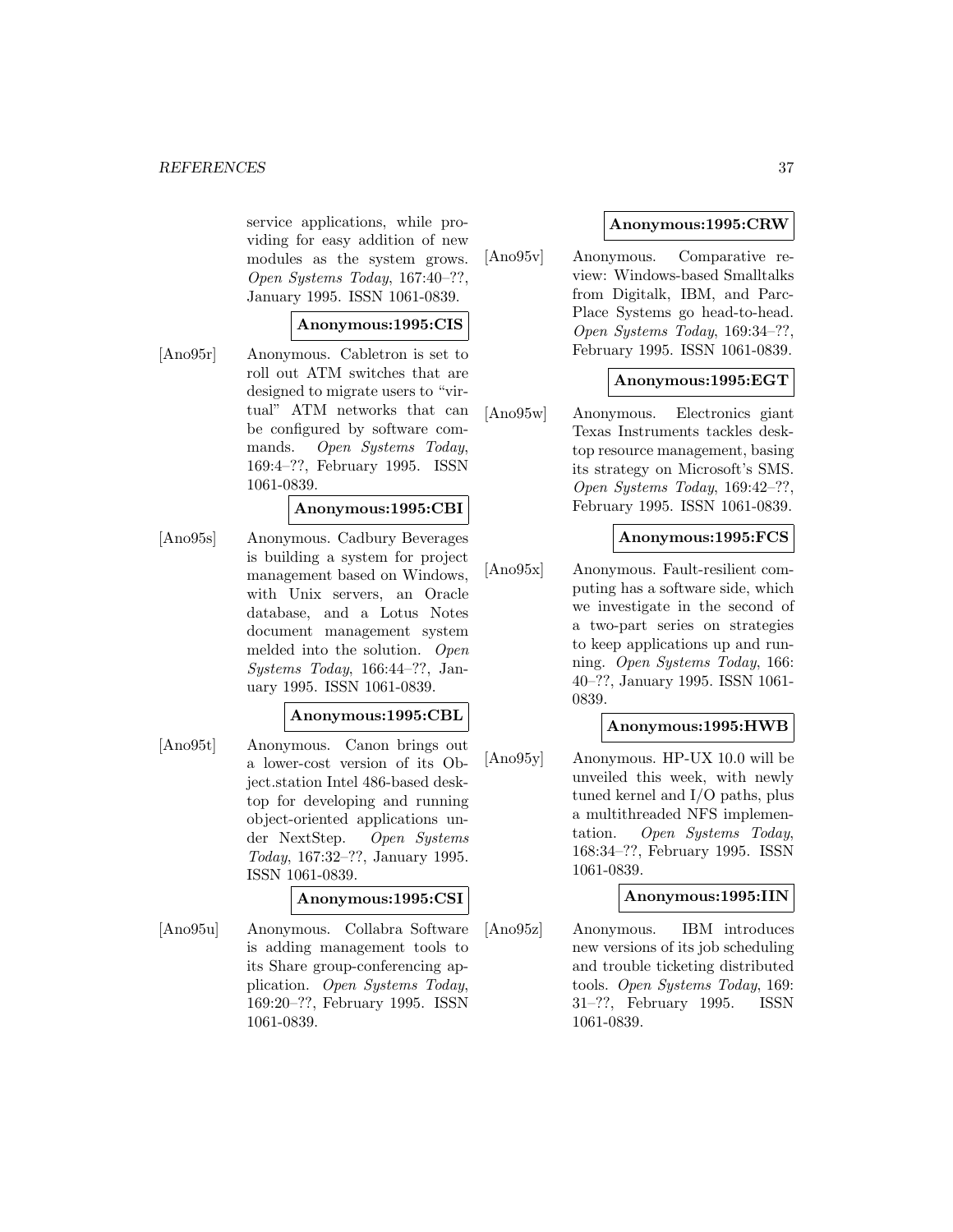### **Anonymous:1995:IIW**

[Ano95-27] Anonymous. IBM is working on a personal database that will run under OS/ 2 and Windows 95, and will let users access data on DB2 servers. Open Systems Today, 168:4–??, February 1995. ISSN 1061-0839.

#### **Anonymous:1995:IWB**

[Ano95-28] Anonymous. IBM will build support for PeerLogic's Pipes Platform communications middleware into IBM's System Object Model. Open Systems Today, 169:4–??, February 1995. ISSN 1061-0839.

### **Anonymous:1995:INM**

[Ano95-29] Anonymous. IBM's new Model 3CT RS/ 6000 workstation provides the industry's best floating-point price/performance numbers in the US\$35,000 to US\$50,000 price range. Open Systems Today, 169:32–??, February 1995. ISSN 1061-0839.

### **Anonymous:1995:IVS**

[Ano95-30] Anonymous. Ilog's Views 2.0 supports interactive 2-D graphics and includes standard widgets. Open Systems Today, 169:28–??, February 1995. ISSN 1061-0839.

### **Anonymous:1995:IRI**

[Ano95-31] Anonymous. In-depth review: Interleaf's Cyberleaf converts word- processing documents to Web pages, mapping document styles to their HTML equivalents. Open Systems Today, 168:

38–??, February 1995. ISSN 1061-0839.

#### **Anonymous:1995:IRS**

[Ano95-32] Anonymous. In-depth review: Sun's Workshop 1.1 leads the field in development systems, thanks to features that are as good or better than the competition's — and several that are unique. Open Systems Today, 167:34–??, January 1995. ISSN 1061-0839.

#### **Anonymous:1995:IWa**

[Ano95-33] Anonymous. Industry Watch. Open Systems Today, 166:11–??, January 1995. ISSN 1061-0839.

#### **Anonymous:1995:IWc**

[Ano95-34] Anonymous. Industry Watch. Open Systems Today, 167:12–??, January 1995. ISSN 1061-0839.

#### **Anonymous:1995:IWd**

[Ano95-35] Anonymous. Industry Watch. Open Systems Today, 168:12–??, February 1995. ISSN 1061-0839.

#### **Anonymous:1995:IWe**

[Ano95-36] Anonymous. Industry Watch. Open Systems Today, 169:13–??, February 1995. ISSN 1061-0839.

#### **Anonymous:1995:LIV**

[Ano95-37] Anonymous. Live Internet voice communications via PCs is offered by three new software products. Open Systems Today, 169: 8–??, February 1995. ISSN 1061- 0839.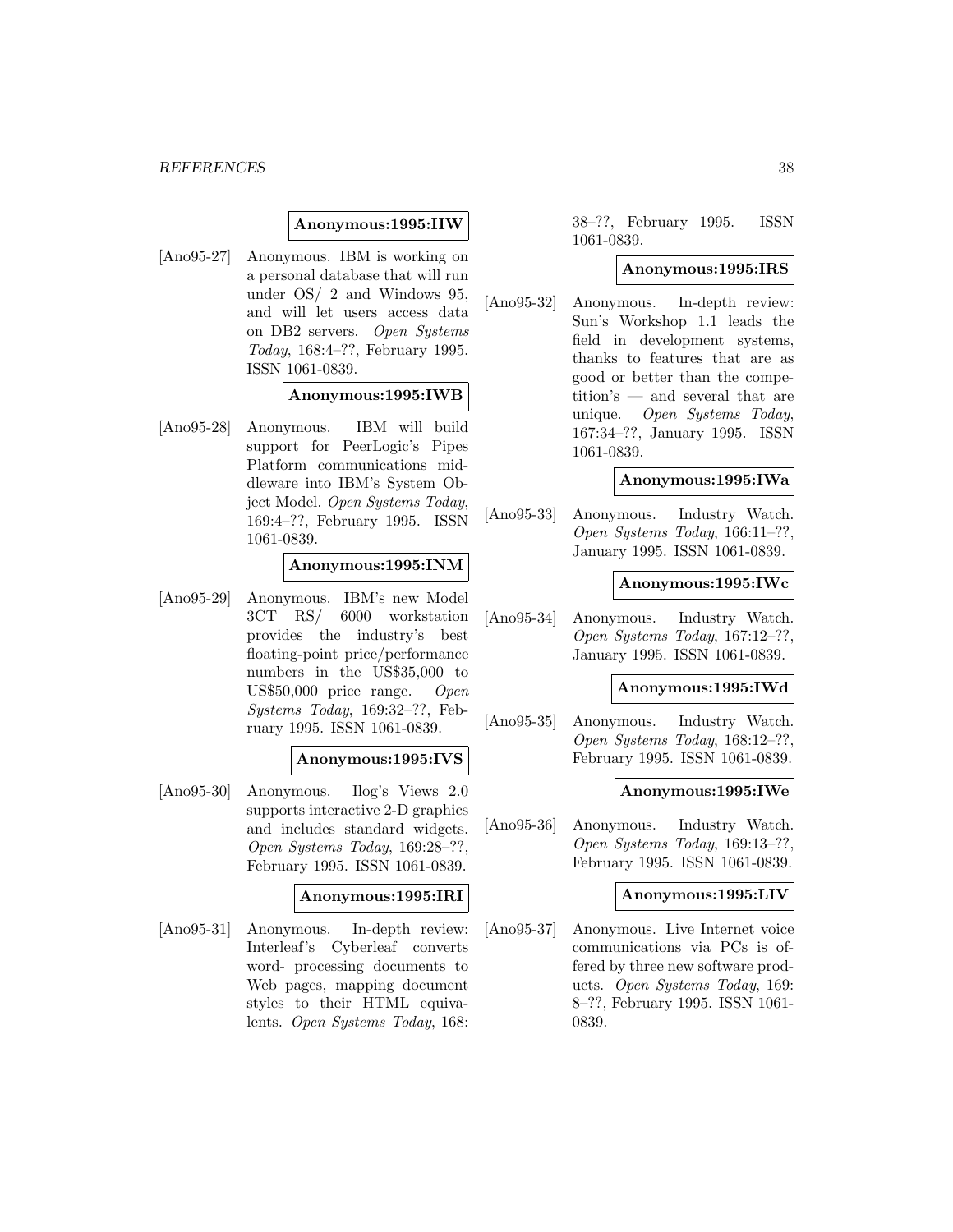### **Anonymous:1995:LBA**

[Ano95-38] Anonymous. Looking back at seven wild and wacky years of Open Systems Today and Unix Today! Open Systems Today, 169:58–??, February 1995. ISSN 1061-0839.

#### **Anonymous:1995:Ma**

[Ano95-39] Anonymous. Mail. Open Systems Today, 166:14–??, January 1995. ISSN 1061-0839.

#### **Anonymous:1995:Mb**

[Ano95-40] Anonymous. Mail. Open Systems Today, 167:14–??, January 1995. ISSN 1061-0839.

#### **Anonymous:1995:Mc**

[Ano95-41] Anonymous. Mail. Open Systems Today, 168:16–??, February 1995. ISSN 1061-0839.

### **Anonymous:1995:Md**

[Ano95-42] Anonymous. Mail. Open Systems Today, 169:16–??, February 1995. ISSN 1061-0839.

#### **Anonymous:1995:MPA**

[Ano95-43] Anonymous. Mercury and ParcPlace announced new versions of Mercury's automated testing tools optimized for ParcPlace's VisualWorks Smalltalk development environment. Open Systems Today, 168:32–??, February 1995. ISSN 1061-0839.

#### **Anonymous:1995:MIW**

[Ano95-44] Anonymous. Microsoft is working toward a plug-and-play object-based architecture that offers easy-to-build custom business solutions. Open Systems

Today, 166:17–??, January 1995. ISSN 1061-0839.

#### **Anonymous:1995:NBP**

[Ano95-45] Anonymous. New book provides advertising advice for doing business on the Internet. Open Sustems Today, 166:54–??, January 1995. ISSN 1061-0839.

### **Anonymous:1995:NVT**

[Ano95-46] Anonymous. New versions of two visual development systems let developers of PC-based GUIs use COBOL rather than 4GLs to define business logic. Open Systems Today, 167:4–??, January 1995. ISSN 1061-0839.

### **Anonymous:1995:NAP**

[Ano95-47] Anonymous. Novell has announced pricing for UnixWare 2.0, and the increases will now set the stage for a new round of competition in the Unix-on-Intel marketplace. Open Systems Today, 167:30–??, January 1995. ISSN 1061-0839.

#### **Anonymous:1995:NWS**

[Ano95-48] Anonymous. Novell will soon release a version of InForms that can be easily integrated with document management systems, databases, and E-mail. Open Systems Today, 166:20–??, January 1995. ISSN 1061-0839.

#### **Anonymous:1995:OAP**

[Ano95-49] Anonymous. On-line analytical processing toolsets provide new capabilities for analyzing complex data sets. Open Systems To-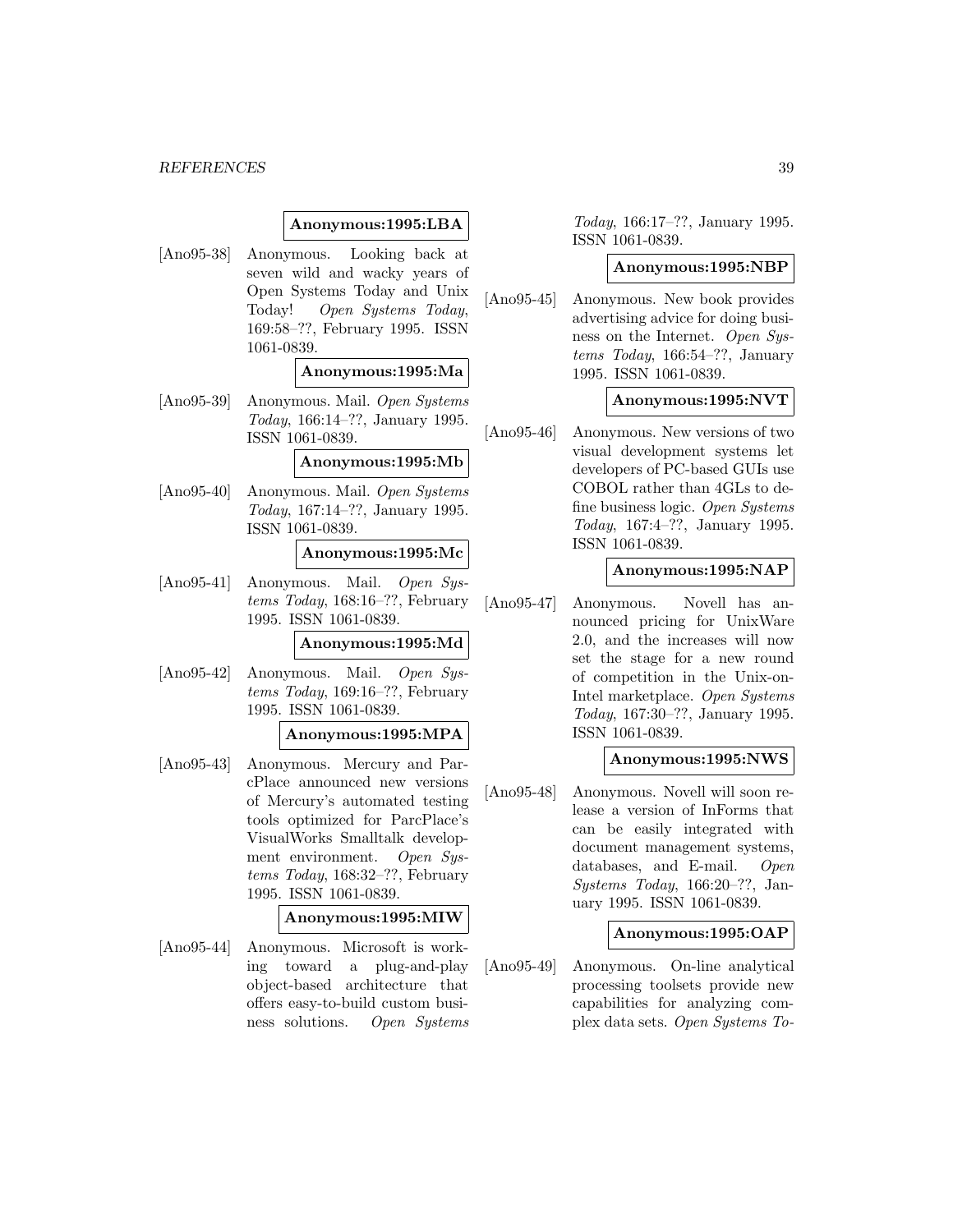day, 169:28–??, February 1995. ISSN 1061-0839.

#### **Anonymous:1995:TUM**

[Ano95-50] Anonymous. On Technology has upgraded its Meeting Maker XP scheduling app to run over the Internet with TCP/ IP and Winsock API support. Open Systems Today, 167:18–??, January 1995. ISSN 1061-0839.

### **Anonymous:1995:OSA**

[Ano95-51] Anonymous. OpenLink Software has announced a product that allows the interchangeable development and deployment of multidatabase applications under Windows, Unix, and other OSecs. Open Systems Today, 166: 34–??, January 1995. ISSN 1061- 0839.

#### **Anonymous:1995:ORF**

[Ano95-52] Anonymous. Oracle has released free tools for accessing its databases over the World Wide Web. Open Systems Today, 169:26–??, February 1995. ISSN 1061-0839.

### **Anonymous:1995:OIN**

[Ano95-53] Anonymous. Oracle is now shipping encryption software for securing data on SQL\*Net 2.1 networks — even data going to non-Oracle databases. Open Systems Today, 167:29–??, January 1995. ISSN 1061-0839.

### **Anonymous:1995:OSE**

[Ano95-54] Anonymous. Our senior editor takes a look back on the past five years of open systems. Open Sys-

tems Today, 168:54–??, February 1995. ISSN 1061-0839.

### **Anonymous:1995:PIS**

[Ano95-55] Anonymous. Pacer is set to announce server-based middleware that will let Windows and Mac apps access multiple vendors' databases. Open Systems Today, 168:8–??, February 1995. ISSN 1061-0839.

### **Anonymous:1995:PAB**

[Ano95-56] Anonymous. Porting apps between Windows and Unix is easier with packages that are specifically designed for that purpose. Open Systems Today, 166:32–??, January 1995. ISSN 1061-0839.

#### **Anonymous:1995:PRI**

[Ano95-57] Anonymous. Product review: IXI's Eye2eye links. Open Systems Today, 166:38–??, January 1995. ISSN 1061-0839.

### **Anonymous:1995:SIT**

[Ano95-58] Anonymous. Secure Internet transmissions are featured in Netscape Communications' new World Wide Web server software. Open Systems Today, 166:6–??, January 1995. ISSN 1061-0839.

### **Anonymous:1995:SVW**

[Ano95-59] Anonymous. Several vendors are working on software that will let users run World Wide Web pages on Windows servers. Open Systems Today, 166:30–??, January 1995. ISSN 1061-0839.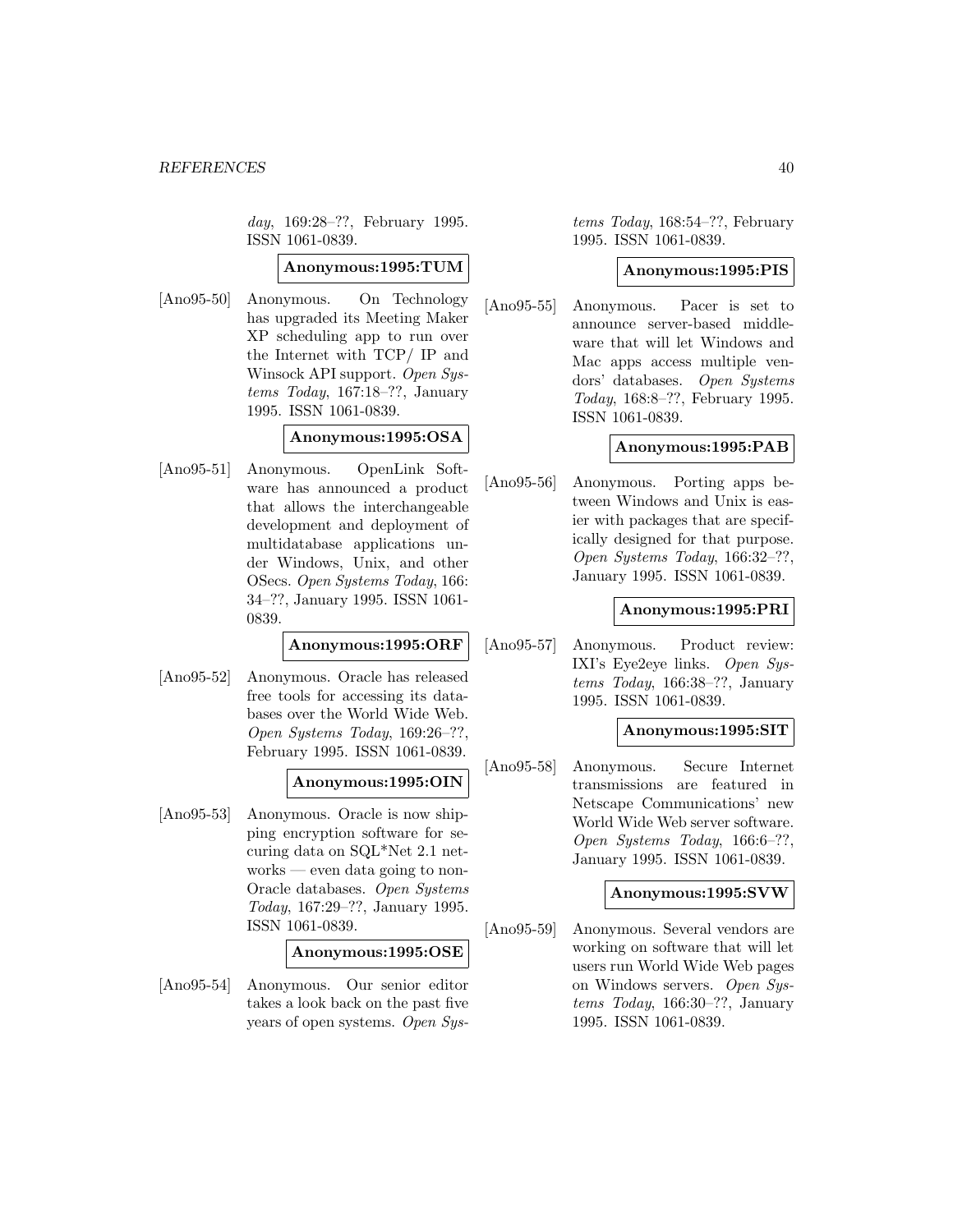#### **Anonymous:1995:SES**

[Ano95-60] Anonymous. Software from Enterprise Systems Management will let administrator groups collectively manage multiple name services. Open Systems Today, 169:31–??, February 1995. ISSN 1061-0839.

#### **Anonymous:1995:STF**

[Ano95-61] Anonymous. STL Toolkit, the first commercial implementation of ANSI- standard software that eases the writing of portable  $C++ \code, \text{ is now available.}$ Open Systems Today, 167:6–??, January 1995. ISSN 1061-0839.

### **Anonymous:1995:TII**

[Ano95-62] Anonymous. TCP/ IP is gaining a big following among PC LAN users, who are looking to more closely integrate all parts of the enterprise. Open Systems Today, 167:20–??, January 1995. ISSN 1061-0839.

### **Anonymous:1995:TSL**

[Ano95-63] Anonymous. Third-party support for Lotus Notes takes off as the user following grows; IBM, Apple, and AT and T all announce bundling or integration plans. Open Systems Today, 168: 20–??, February 1995. ISSN 1061-0839.

#### **Anonymous:1995:QTR**

[Ano95-64] Anonymous. This quarter's TPC results show little change, as vendors sit out a few rounds while benchmarks get an overhaul, and "benchmark special" disappear.

Open Systems Today, 166:37–??, January 1995. ISSN 1061-0839.

#### **Anonymous:1995:TPA**

[Ano95-65] Anonymous. Trinzic plans to announce a tool that lets Notes users access a wide variety of relational databases from within the Notes environment. Open Systems Today, 167:4–??, January 1995. ISSN 1061-0839.

### **Anonymous:1995:VOD**

[Ano95-66] Anonymous. Version 3.5 of Objectivity/DB lets objects created with SQL, C++, and ParcPlace Smalltalk interoperate within an application. Open Systems Today, 167:8–??, January 1995. ISSN 1061-0839.

### **Anonymous:1995:WPI**

[Ano95-67] Anonymous. Wacky playtime is the right kind of break for brainweary technical conference-goers. Open Systems Today, 167:54–??, January 1995. ISSN 1061-0839.

### **Anonymous:1995:WCS**

[Ano95-68] Anonymous. When a comet slammed into Jupiter last year, the Space Telescope Science Institute began receiving tons of data from the watching eye of the Hubble telescope. Open Systems Today, 168:42–??, February 1995. ISSN 1061-0839.

#### **Anonymous:1995:WIS**

[Ano95-69] Anonymous. Windows 95 and increased support for Windows clients will make it easier to manage PCs as network clients. Open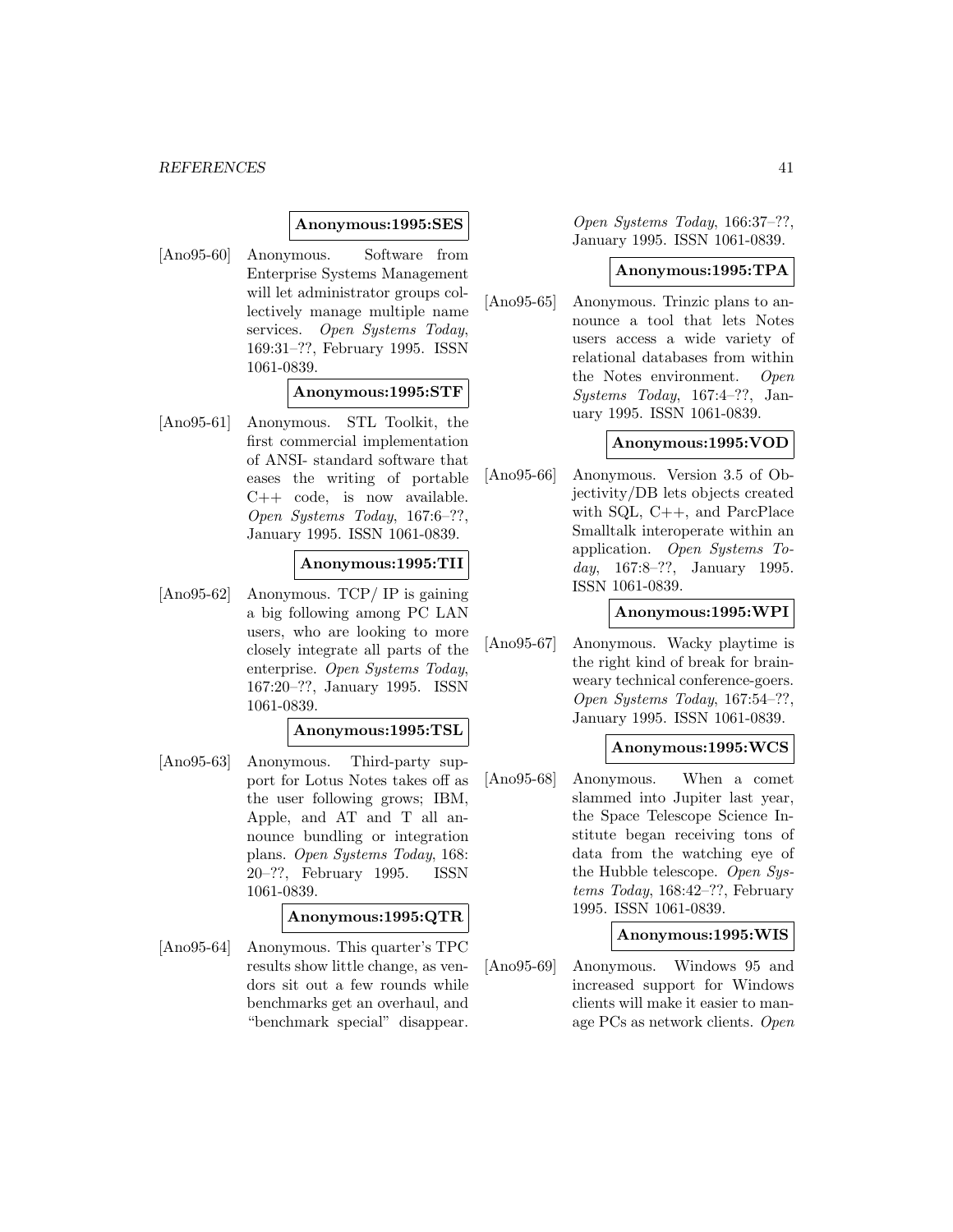Systems Today, 166:36–??, January 1995. ISSN 1061-0839.

# **Atkins:1994:UOb**

[Atk94a] Sally Atkins. THe User Odyssey. Open Systems Today, 155:14–??, August 1994. ISSN 1061-0839.

## **Atkins:1994:UOg**

[Atk94b] Sally Atkins. The User Odyssey. Open Systems Today, 160:84–??, October 1994. ISSN 1061-0839.

### **Atkins:1994:UOi**

[Atk94c] Sally Atkins. The User Odyssey. Open Systems Today, 162:68–??, October 1994. ISSN 1061-0839.

### **Atkins:1994:UOj**

[Atk94d] Sally Atkins. The User Odyssey. Open Systems Today, 163:86–??, November 1994. ISSN 1061-0839.

### **Atkins:1994:UOk**

[Atk94e] Sally Atkins. The User Odyssey. Open Systems Today, 164:65–??, November 1994. ISSN 1061-0839.

### **Atkins:1994:UOl**

[Atk94f] Sally Atkins. The User Odyssey. Open Systems Today, 165:74–??, December 1994. ISSN 1061-0839.

### **Atkins:1994:UOa**

[Atk94g] Sally Atkins. User Odyssey. Open Systems Today, 154:73–??, July 1994. ISSN 1061-0839.

### **Atkins:1994:UOc**

[Atk94h] Sally Atkins. User Odyssey. Open Systems Today, 156:68–??, August 1994. ISSN 1061-0839.

### **Atkins:1994:UOd**

[Atk94i] Sally Atkins. User Odyssey. Open Systems Today, 157:74–??, September 1994. ISSN 1061- 0839.

### **Atkins:1994:UOe**

[Atk94j] Sally Atkins. User Odyssey. Open Systems Today, 158:78–??, September 1994. ISSN 1061- 0839.

### **Atkins:1994:UOf**

[Atk94k] Sally Atkins. User Odyssey. Open Systems Today, 159:56–??, September 1994. ISSN 1061- 0839.

### **Atkins:1994:UOh**

[Atk94l] Sally Atkins. User Odyssey. Open Systems Today, 161:53–??, October 1994. ISSN 1061-0839.

### **Atkins:1995:UOa**

[Atk95a] Sally Atkins. The User Odyssey. Open Systems Today, 166:50–??, January 1995. ISSN 1061-0839.

### **Atkins:1995:UOb**

[Atk95b] Sally Atkins. The User Odyssey. Open Systems Today, 168:43–??, February 1995. ISSN 1061-0839.

### **Atkins:1995:UOc**

[Atk95c] Sally Atkins. The User Odyssey. Open Systems Today, 169:43–??, February 1995. ISSN 1061-0839.

### **Azzara:1994:MVj**

[Azz94a] Mike Azzara. Mike's View. Open Systems Today, 162:26–??, October 1994. ISSN 1061-0839.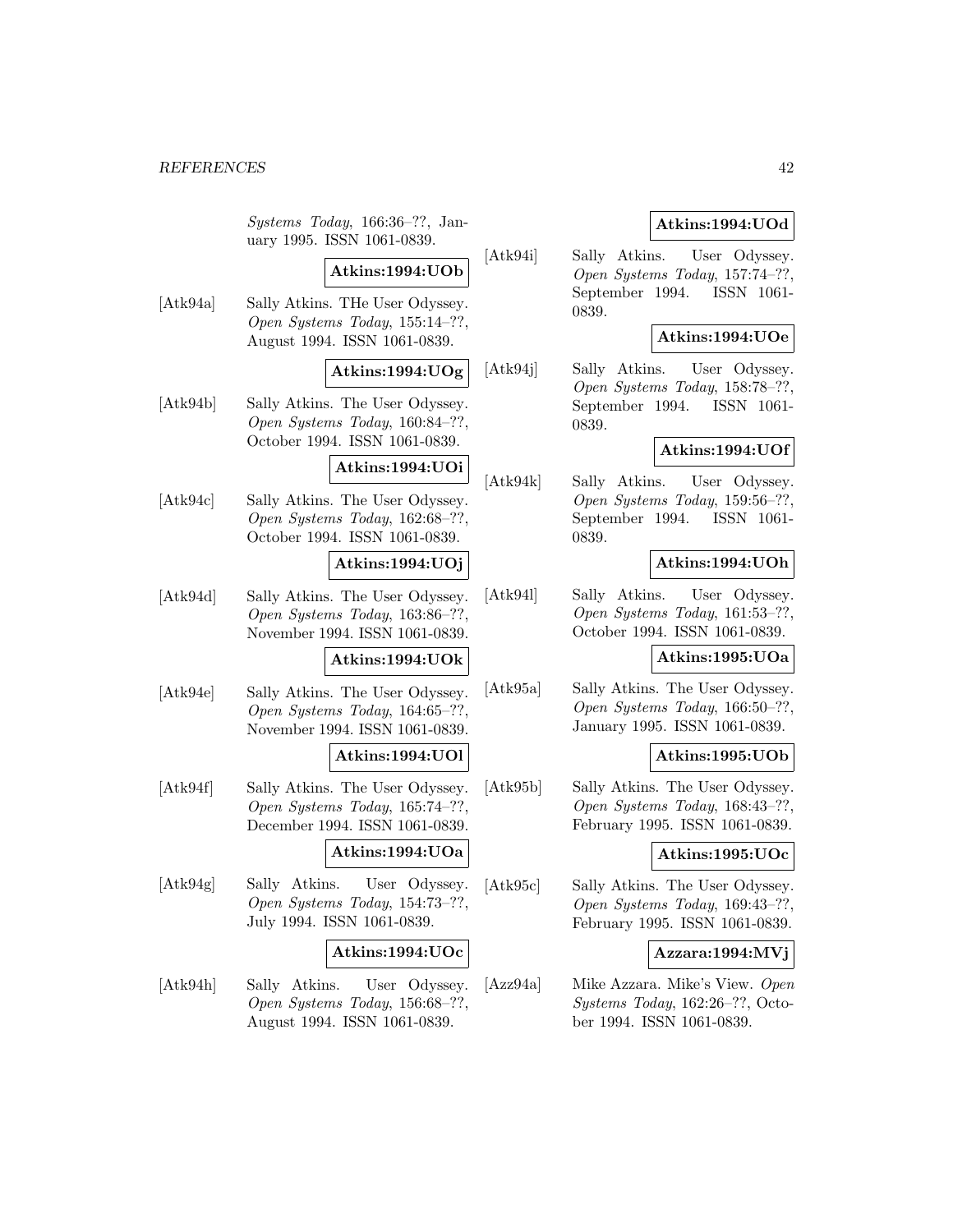# **Azzara:1994:MVk**

[Azz94b] Mike Azzara. Mike's View. Open Systems Today, 163:28–??, November 1994. ISSN 1061-0839.

### **Azzara:1994:MVl**

[Azz94c] Mike Azzara. Mike's View. Open Systems Today, 164:16–??, November 1994. ISSN 1061-0839.

#### **Azzara:1994:MVm**

[Azz94d] Mike Azzara. Mike's View. Open Systems Today, 165:28–??, December 1994. ISSN 1061-0839.

#### **Azzara:1994:MVa**

[Azz94e] Mike Azzara. My View. Open Systems Today, 153:20–??, July 1994. ISSN 1061-0839.

### **Azzara:1994:MVb**

[Azz94f] Mike Azzara. My View. Open Systems Today, 154:26–??, July 1994. ISSN 1061-0839.

#### **Azzara:1994:MVc**

[Azz94g] Mike Azzara. My View. Open Systems Today, 155:26–??, August 1994. ISSN 1061-0839.

### **Azzara:1994:MVd**

[Azz94h] Mike Azzara. My View. Open Systems Today, 156:24–??, August 1994. ISSN 1061-0839.

### **Azzara:1994:MVe**

[Azz94i] Mike Azzara. My View. Open Systems Today, 157:26–??, September 1994. ISSN 1061-0839.

#### **Azzara:1994:MVf**

[Azz94j] Mike Azzara. My View. Open Systems Today, 158:32–??, September 1994. ISSN 1061-0839.

### **Azzara:1994:MVg**

[Azz94k] Mike Azzara. My View. Open Systems Today, 159:20–??, September 1994. ISSN 1061-0839.

### **Azzara:1994:MVh**

[Azz94l] Mike Azzara. My View. Open Systems Today, 160:32–??, October 1994. ISSN 1061-0839.

#### **Azzara:1994:MVi**

[Azz94m] Mike Azzara. My View. Open Systems Today, 161:21–??, October 1994. ISSN 1061-0839.

### **Azzara:1995:MVa**

[Azz95a] Mike Azzara. Mike's View. Open Systems Today, 166:14–??, January 1995. ISSN 1061-0839.

#### **Azzara:1995:MVb**

[Azz95b] Mike Azzara. Mike's View. Open Systems Today, 167:14–??, January 1995. ISSN 1061-0839.

#### **Azzara:1995:MVc**

[Azz95c] Mike Azzara. Mike's View. Open Systems Today, 168:16–??, February 1995. ISSN 1061-0839.

#### **Azzara:1995:MVd**

[Azz95d] Mike Azzara. Mike's View. Open Systems Today, 169:16–??, February 1995. ISSN 1061-0839.

#### **Bean:1994:Ea**

[Bea94a] Gary Bean. Explorations. Open Systems Today, 154:70–??, July 1994. ISSN 1061-0839.

### **Bean:1994:Eb**

[Bea94b] Gary Bean. Explorations. Open Systems Today, 156:64–??, August 1994. ISSN 1061-0839.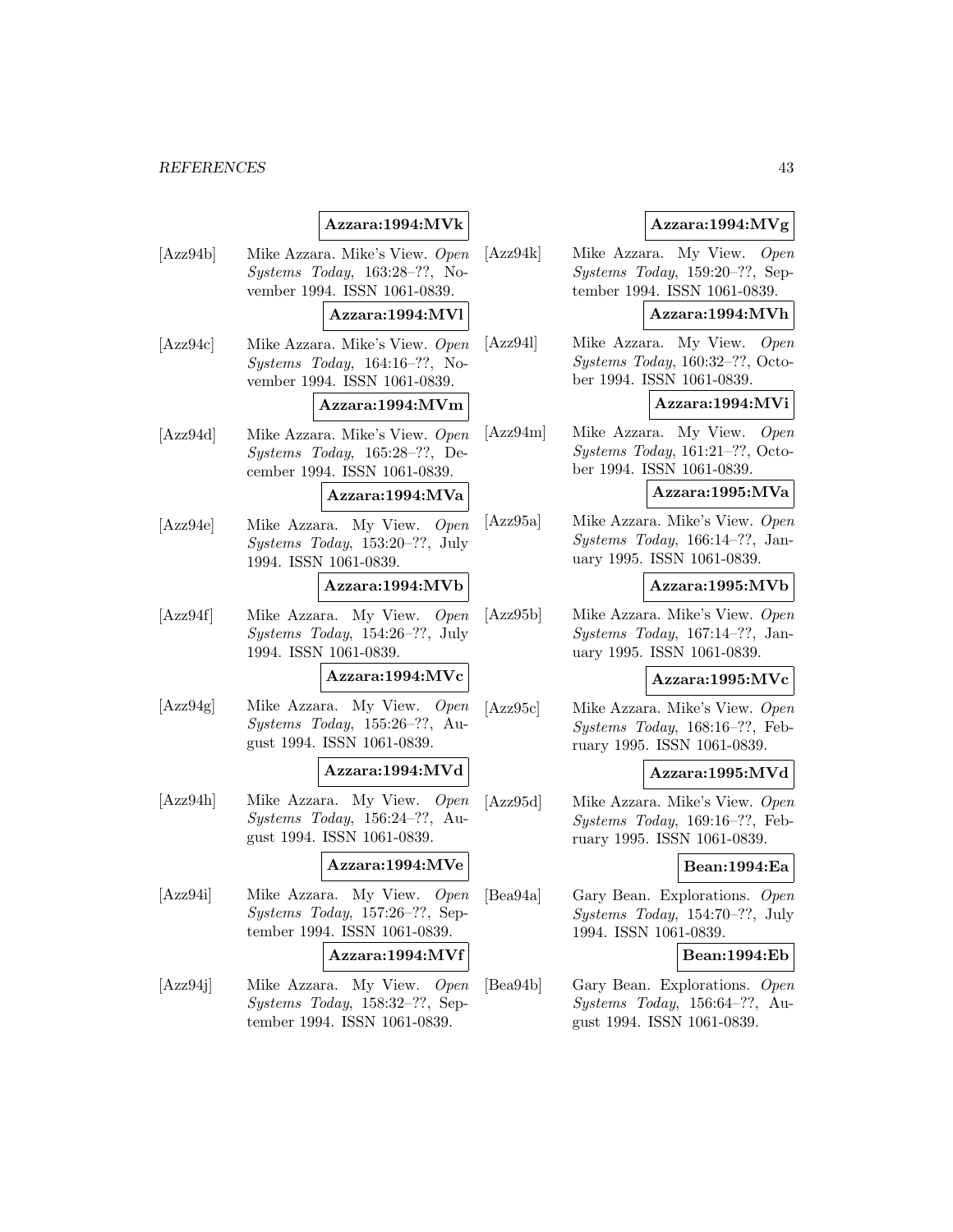### **Bean:1994:Ec**

[Bea94c] Gary Bean. Explorations. Open Systems Today, 157:63–??, September 1994. ISSN 1061-0839.

#### **Bean:1994:Ed**

[Bea94d] Gary Bean. Explorations. Open Systems Today, 158:74–??, September 1994. ISSN 1061-0839.

### **Bean:1994:Ee**

[Bea94e] Gary Bean. Explorations. Open Systems Today, 159:50–??, September 1994. ISSN 1061-0839.

### **Bean:1994:Ef**

[Bea94f] Gary Bean. Explorations. Open Systems Today, 160:79–??, October 1994. ISSN 1061-0839.

### **Bean:1994:Eg**

[Bea94g] Gary Bean. Explorations. Open Systems Today, 161:44–??, October 1994. ISSN 1061-0839.

#### **Bean:1994:Eh**

[Bea94h] Gary Bean. Explorations. Open Systems Today, 162:57–??, October 1994. ISSN 1061-0839.

### **Bean:1994:Ei**

[Bea94i] Gary Bean. Explorations. Open Systems Today, 163:82–??, November 1994. ISSN 1061-0839.

**Bean:1994:Ej**

[Bea94j] Gary Bean. Explorations. Open Systems Today, 164:62–??, November 1994. ISSN 1061-0839.

#### **Bean:1994:Ek**

[Bea94k] Gary Bean. Explorations. Open Systems Today, 165:66–??, December 1994. ISSN 1061-0839.

### **Bean:1995:Ea**

[Bea95a] Gary Bean. Explorations. Open Systems Today, 166:43–??, January 1995. ISSN 1061-0839.

### **Bean:1995:Eb**

[Bea95b] Gary Bean. Explorations. Open Systems Today, 168:41–??, February 1995. ISSN 1061-0839.

### **Bean:1995:Ec**

[Bea95c] Gary Bean. Explorations. Open Systems Today, 169:41–??, February 1995. ISSN 1061-0839.

#### **Feibus:1994:SPa**

[Fei94a] Andy Feibus. Standards in Progress. Open Systems Today, 153:16–??, July 1994. ISSN 1061- 0839.

### **Feibus:1994:SPb**

[Fei94b] Andy Feibus. Standards In Progress. Open Systems Today, 154:20–??, July 1994. ISSN 1061- 0839.

#### **Feibus:1994:SPc**

[Fei94c] Andy Feibus. Standards in Progress. Open Systems Today, 155:20–??, August 1994. ISSN 1061-0839.

#### **Feibus:1994:SPe**

[Fei94d] Andy Feibus. Standards In Progress. Open Systems Today, 157:20–??, September 1994. ISSN 1061-0839.

### **Feibus:1994:SPf**

[Fei94e] Andy Feibus. Standards in Progress. Open Systems Today, 158:26–??, September 1994. ISSN 1061-0839.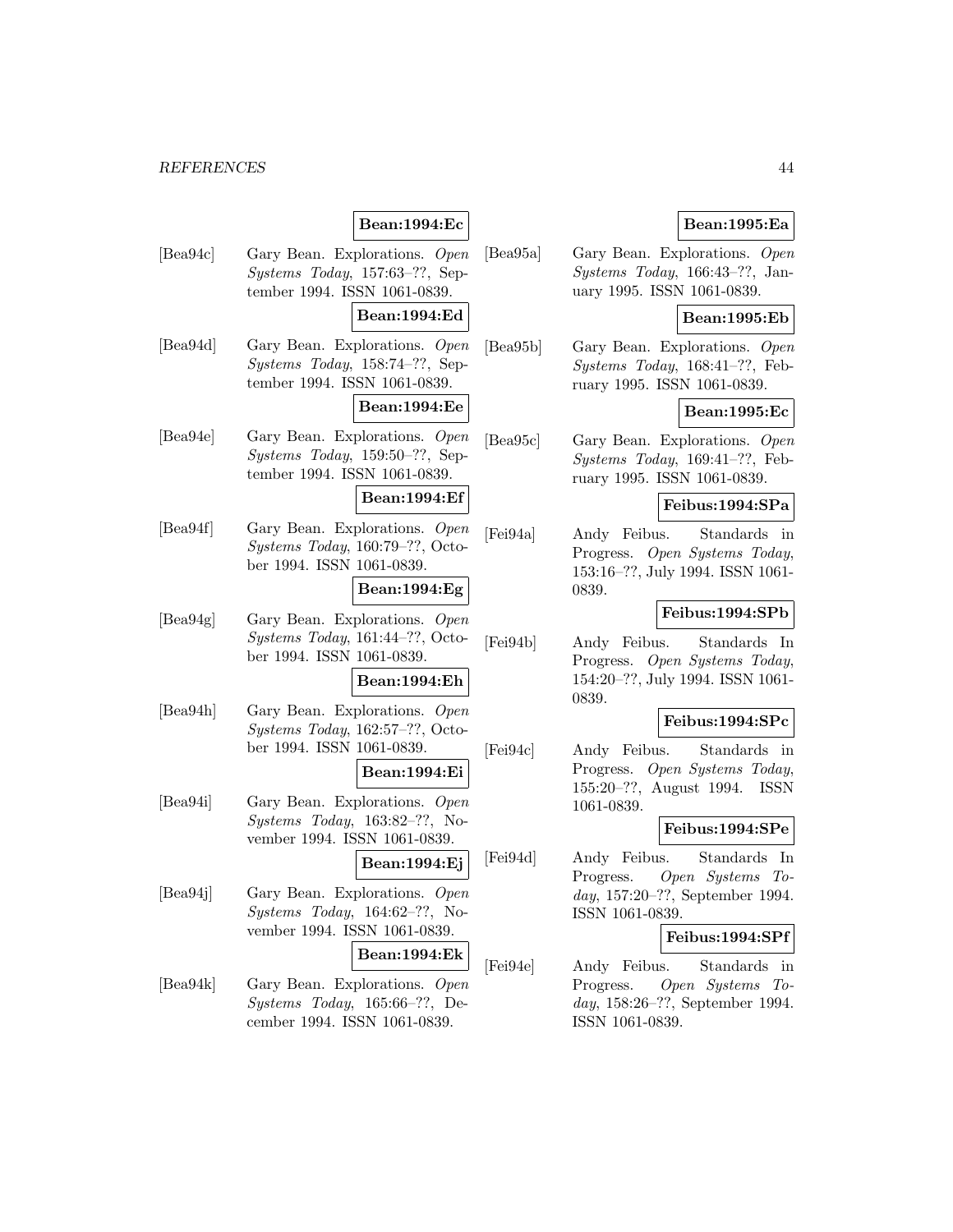### **Feibus:1994:SPg**

[Fei94f] Andy Feibus. Standards in Progress. Open Systems Today, 159:14–??, September 1994. ISSN 1061-0839.

### **Feibus:1994:SPh**

[Fei94g] Andy Feibus. Standards in Progress. Open Systems Today, 160:26–??, October 1994. ISSN 1061-0839.

## **Feibus:1994:SPi**

[Fei94h] Andy Feibus. Standards in Progress. Open Systems Today, 161:18–??, October 1994. ISSN 1061-0839.

### **Feibus:1994:SPj**

[Fei94i] Andy Feibus. Standards in Progress. Open Systems Today, 162:20–??, October 1994. ISSN 1061-0839.

**Feibus:1994:SPk**

[Fei94j] Andy Feibus. Standards In Progress. Open Systems Today, 163:20–??, November 1994. ISSN 1061-0839.

**Feibus:1994:SPl**

[Fei94k] Andy Feibus. Standards In Progress. Open Systems Today, 164:12–??, November 1994. ISSN 1061-0839.

#### **Feibus:1994:SPm**

[Fei94l] Andy Feibus. Standards in Progress. Open Systems Today, 165:20–??, December 1994. ISSN 1061-0839.

### **Feibus:1994:SPd**

[Fei94m] Andy Feibus. Stantards in Progress. Open Systems Today, 156:20–??, August 1994. ISSN 1061-0839.

### **Feibus:1995:SPa**

[Fei95a] Andy Feibus. Standards In Progress. Open Systems Today, 166:10–??, January 1995. ISSN 1061-0839.

### **Feibus:1995:SPb**

[Fei95b] Andy Feibus. Standards In Progress. Open Systems Today, 167:10–??, January 1995. ISSN 1061-0839.

### **Feibus:1995:SPc**

[Fei95c] Andy Feibus. Standards In Progress. Open Systems Today, 168:10–??, February 1995. ISSN 1061-0839.

#### **Feibus:1995:SPd**

[Fei95d] Andy Feibus. Standards In Progress. Open Systems Today, 169:14–??, February 1995. ISSN 1061-0839.

### **Gaskin:1994:Na**

[Gas94a] James Gaskin. Networking. Open Systems Today, 153:26–??, July 1994. ISSN 1061-0839.

### **Gaskin:1994:Nb**

[Gas94b] James Gaskin. Networking. Open Systems Today, 154:32–??, July 1994. ISSN 1061-0839.

#### **Gaskin:1994:Nc**

[Gas94c] James Gaskin. Networking. Open Systems Today, 155:32–??, August 1994. ISSN 1061-0839.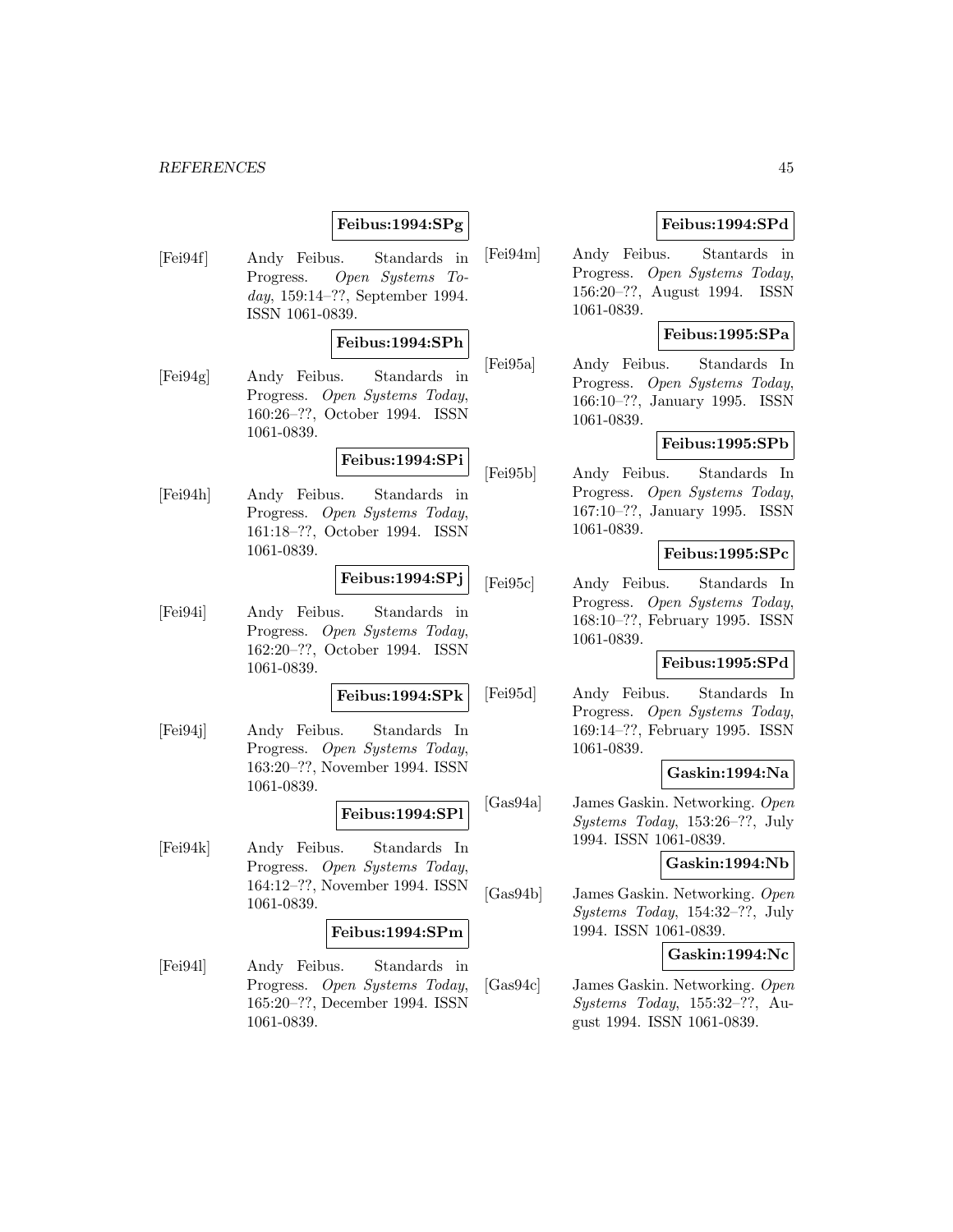### **Gaskin:1994:Nd**

[Gas94d] James Gaskin. Networking. Open Systems Today, 156:34–??, August 1994. ISSN 1061-0839.

#### **Gaskin:1994:Ne**

[Gas94e] James Gaskin. Networking. Open Systems Today, 157:38–??, September 1994. ISSN 1061-0839.

#### **Gaskin:1994:Nf**

[Gas94f] James Gaskin. Networking. Open Systems Today, 158:40–??, September 1994. ISSN 1061-0839.

### **Gaskin:1994:Ng**

[Gas94g] James Gaskin. Networking. Open Systems Today, 159:30–??, September 1994. ISSN 1061-0839.

### **Gaskin:1994:Nh**

[Gas94h] James Gaskin. Networking. Open Systems Today, 160:44–??, October 1994. ISSN 1061-0839.

#### **Gaskin:1994:Ni**

[Gas94i] James Gaskin. Networking. Open Systems Today, 161:30–??, October 1994. ISSN 1061-0839.

### **Gaskin:1994:Nj**

[Gas94j] James Gaskin. Networking. Open Systems Today, 162:37–??, October 1994. ISSN 1061-0839.

### **Gaskin:1994:Nk**

[Gas94k] James Gaskin. Networking. Open Systems Today, 163:46–??, November 1994. ISSN 1061-0839.

### **Gaskin:1994:Nl**

[Gas94l] James Gaskin. Networking. Open Systems Today, 164:26–??, November 1994. ISSN 1061-0839.

### **Gaskin:1994:Nm**

[Gas94m] James Gaskin. Networking. Open Systems Today, 165:42–??, December 1994. ISSN 1061-0839.

### **Gaskin:1995:Na**

[Gas95a] James Gaskin. Networking. Open Systems Today, 166:29–??, January 1995. ISSN 1061-0839.

### **Gaskin:1995:Nb**

[Gas95b] James Gaskin. Networking. Open Systems Today, 167:24–??, January 1995. ISSN 1061-0839.

### **Gaskin:1995:Nc**

[Gas95c] James Gaskin. Networking. Open Systems Today, 168:24–??, February 1995. ISSN 1061-0839.

### **Gaskin:1995:Nd**

[Gas95d] James Gaskin. Networking. Open Systems Today, 169:24–??, February 1995. ISSN 1061-0839.

### **Hunter:1994:SAa**

[Hun94a] Bruce Hunter. Systems Administration. Open Systems Today, 153:56–??, July 1994. ISSN 1061- 0839.

### **Hunter:1994:SAb**

[Hun94b] Bruce Hunter. Systems Administration. Open Systems Today, 154:64–??, July 1994. ISSN 1061- 0839.

#### **Hunter:1994:SAc**

[Hun94c] Bruce Hunter. Systems Administration. Open Systems Today, 156:62–??, August 1994. ISSN 1061-0839.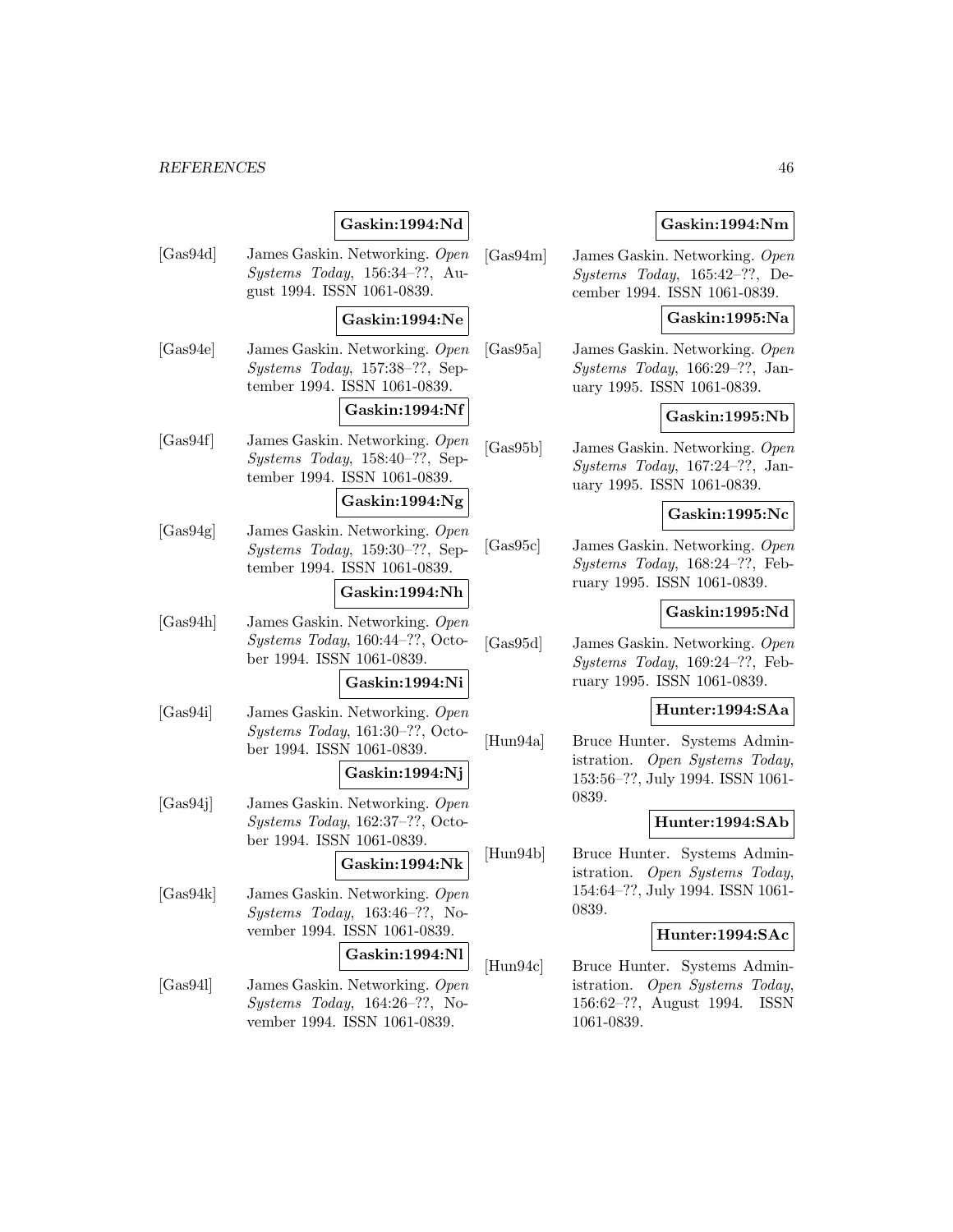### **Hunter:1994:SAd**

[Hun94d] Bruce Hunter. Systems Administration. Open Systems Today, 157:59–??, September 1994. ISSN 1061-0839.

### **Hunter:1994:SAe**

[Hun94e] Bruce Hunter. Systems Administration. Open Systems Today, 158:75–??, September 1994. ISSN 1061-0839.

### **Hunter:1994:SAf**

[Hun94f] Bruce Hunter. Systems Administration. Open Systems Today, 159:47–??, September 1994. ISSN 1061-0839.

### **Hunter:1994:SAg**

[Hun94g] Bruce Hunter. Systems Administration. Open Systems Today, 160:74–??, October 1994. ISSN 1061-0839.

### **Hunter:1994:SAh**

[Hun94h] Bruce Hunter. Systems Administration. Open Systems Today, 161:51–??, October 1994. ISSN 1061-0839.

### **Hunter:1994:SAi**

[Hun94i] Bruce Hunter. Systems Administration. Open Systems Today, 162:60–??, October 1994. ISSN 1061-0839.

#### **Hunter:1994:SAj**

[Hun94j] Bruce Hunter. Systems Administration. Open Systems Today, 163:74–??, November 1994. ISSN 1061-0839.

### **Hunter:1994:SAk**

[Hun94k] Bruce Hunter. Systems Administration. Open Systems Today, 164:60–??, November 1994. ISSN 1061-0839.

### **Hunter:1994:SAl**

[Hun94l] Bruce Hunter. Systems Administration. Open Systems Today, 165:63–??, December 1994. ISSN 1061-0839.

### **Hunter:1995:SAa**

[Hun95a] Bruce Hunter. Systems Administration. Open Systems Today, 166:42–??, January 1995. ISSN 1061-0839.

### **Hunter:1995:SAb**

[Hun95b] Bruce Hunter. Systems Administration. Open Systems Today, 167:36–??, January 1995. ISSN 1061-0839.

### **Hunter:1995:SAc**

[Hun95c] Bruce Hunter. Systems Administration. Open Systems Today, 168:40–??, February 1995. ISSN 1061-0839.

#### **Hunter:1995:SAd**

[Hun95d] Bruce Hunter. Systems Administration. Open Systems Today, 169:39–??, February 1995. ISSN 1061-0839.

### **Irsfeld:1994:MVa**

[Irs94a] Mitch Irsfeld. My View. Open Systems Today, 162:26–??, October 1994. ISSN 1061-0839.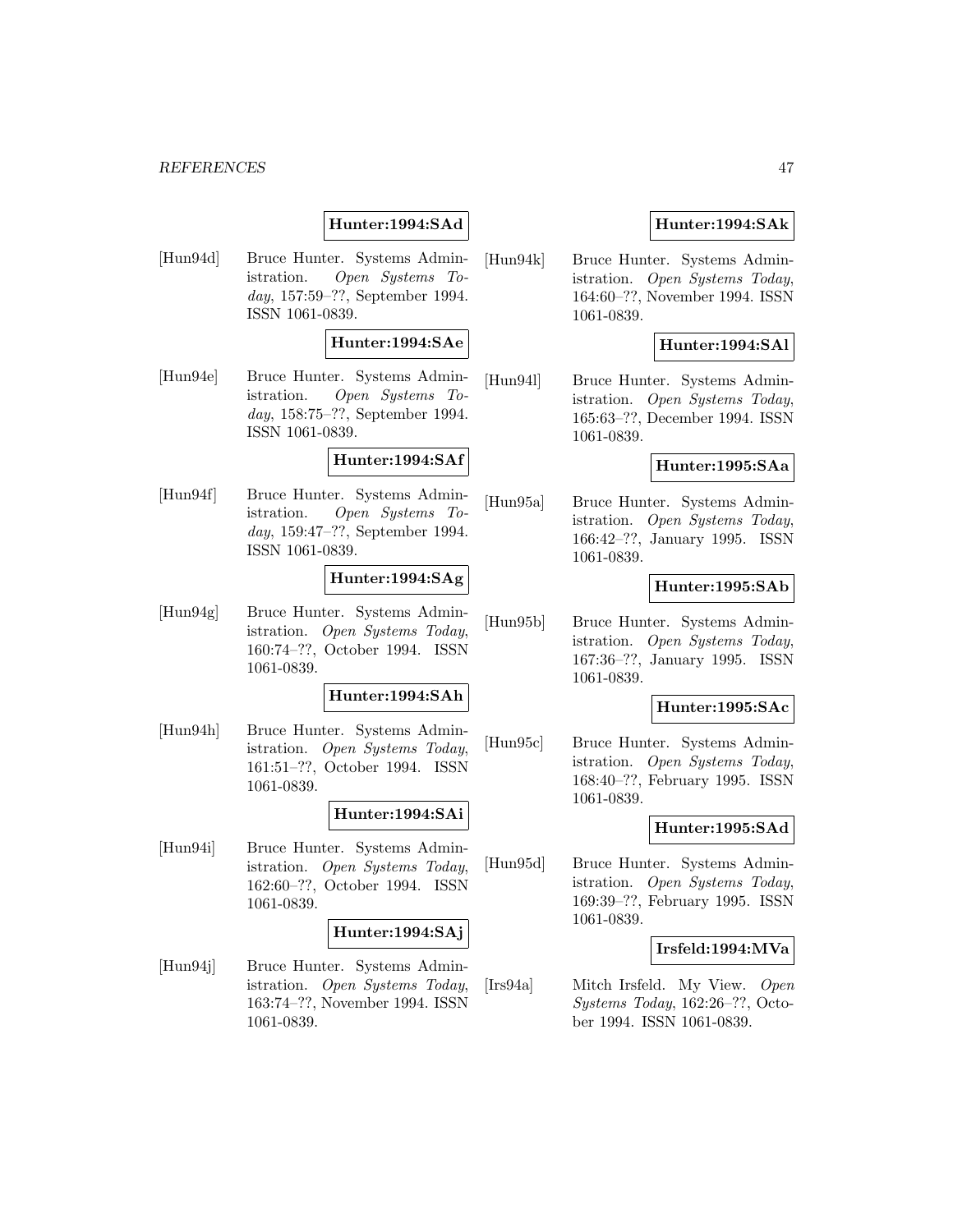# **Irsfeld:1994:MVb**

[Irs94b] Mitch Irsfeld. My View. Open Systems Today, 163:28–??, November 1994. ISSN 1061-0839.

#### **Irsfeld:1994:MVc**

[Irs94c] Mitch Irsfeld. My View. Open Systems Today, 164:16–??, November 1994. ISSN 1061-0839.

### **Irsfeld:1994:MVd**

[Irs94d] Mitch Irsfeld. My View. Open Systems Today, 165:28–??, December 1994. ISSN 1061-0839.

### **Irsfeld:1995:MVa**

[Irs95a] Mitch Irsfeld. My View. Open Systems Today, 166:14–??, January 1995. ISSN 1061-0839.

#### **Irsfeld:1995:MVb**

[Irs95b] Mitch Irsfeld. My View. Open Systems Today, 167:14–??, January 1995. ISSN 1061-0839.

#### **Irsfeld:1995:MVc**

[Irs95c] Mitch Irsfeld. My View. Open Systems Today, 168:16–??, February 1995. ISSN 1061-0839.

### **Irsfeld:1995:MVd**

[Irs95d] Mitch Irsfeld. My View. Open Systems Today, 169:16–??, February 1995. ISSN 1061-0839.

### **Levit:1994:SR**

[Lev94a] Jason Levit. Shrink Rap. Open Systems Today, 153:54–??, July 1994. ISSN 1061-0839.

#### **Levitt:1994:SRa**

[Lev94b] Jason Levitt. Shrink Rap. Open Systems Today, 154:68–??, July 1994. ISSN 1061-0839.

### **Levitt:1994:SRb**

[Lev94c] Jason Levitt. Shrink Rap. Open Systems Today, 156:60–??, August 1994. ISSN 1061-0839.

#### **Levitt:1994:SRc**

[Lev94d] Jason Levitt. Shrink Rap. Open Systems Today, 157:62–??, September 1994. ISSN 1061-0839.

### **Levitt:1994:SRd**

[Lev94e] Jason Levitt. Shrink Rap. Open Systems Today, 159:53–??, September 1994. ISSN 1061-0839.

#### **Levitt:1994:SRe**

[Lev94f] Jason Levitt. Shrink Rap. Open Systems Today, 160:78–??, October 1994. ISSN 1061-0839.

### **Levitt:1994:SRf**

[Lev94g] Jason Levitt. Shrink Rap. Open Systems Today, 161:48–??, October 1994. ISSN 1061-0839.

### **Levitt:1994:SRg**

[Lev94h] Jason Levitt. Shrink Rap. Open Systems Today, 162:62–??, October 1994. ISSN 1061-0839.

### **Levitt:1994:SRh**

[Lev94i] Jason Levitt. Shrink Rap. Open Systems Today, 163:81–??, November 1994. ISSN 1061-0839.

### **Levitt:1994:SRi**

[Lev94j] Jason Levitt. Shrink Rap. Open Systems Today, 164:63–??, November 1994. ISSN 1061-0839.

### **Levitt:1994:SRj**

[Lev94k] Jason Levitt. Shrink Rap. Open Systems Today, 165:70–??, December 1994. ISSN 1061-0839.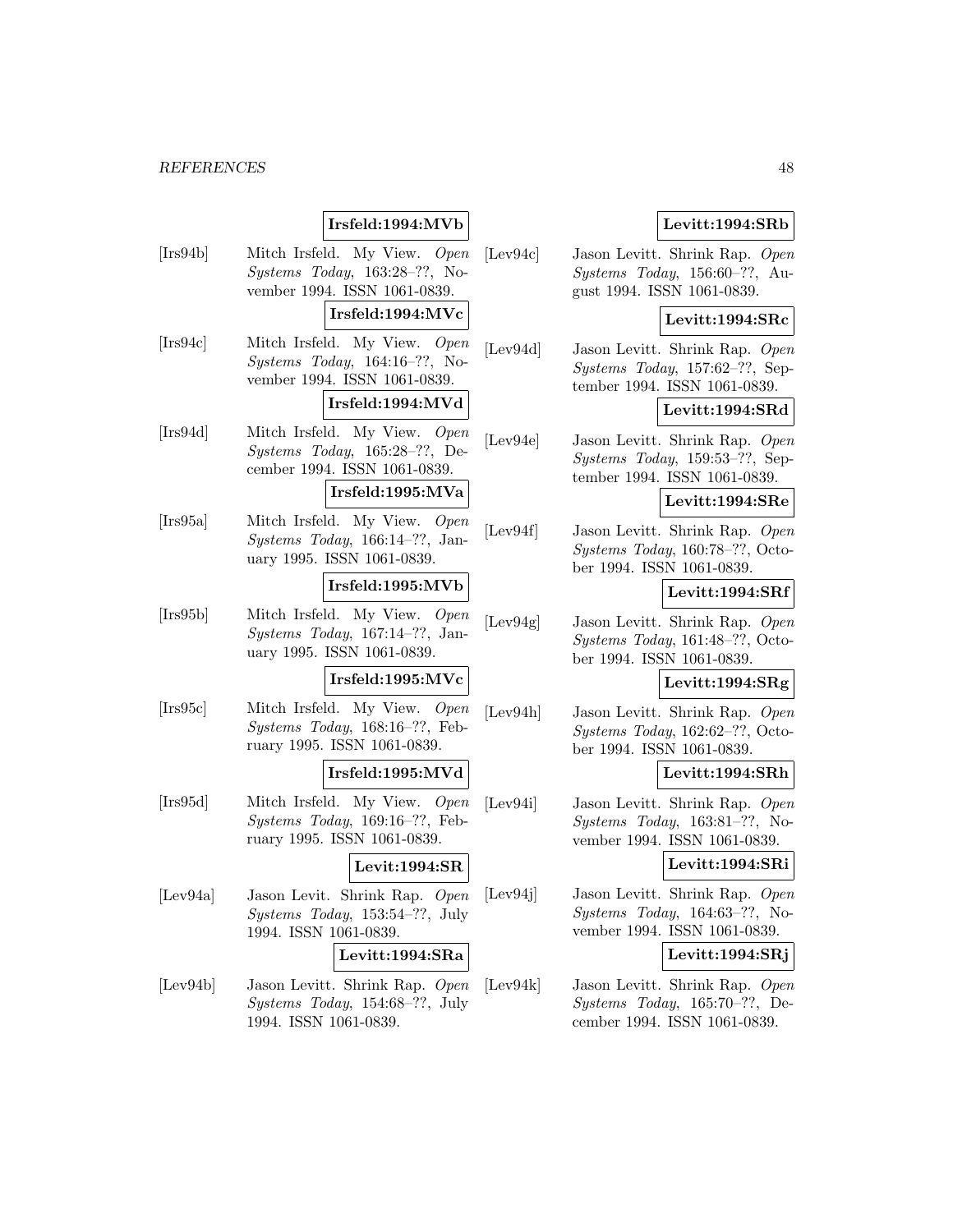### **Levitt:1995:SRa**

[Lev95a] Jason Levitt. Shrink Rap. Open Systems Today, 166:39–??, January 1995. ISSN 1061-0839.

#### **Levitt:1995:SRb**

[Lev95b] Jason Levitt. Shrink Rap. Open Systems Today, 167:38–??, January 1995. ISSN 1061-0839.

### **Levitt:1995:SRc**

[Lev95c] Jason Levitt. Shrink Rap. Open Systems Today, 168:39–??, February 1995. ISSN 1061-0839.

#### **Levitt:1995:SRd**

[Lev95d] Jason Levitt. Shrink Rap. Open Systems Today, 169:40–??, February 1995. ISSN 1061-0839.

### **Lytton:1994:OSAa**

[Lyt94a] Nina Lytton. Open Systems Advisor. Open Systems Today, 153: 14–??, July 1994. ISSN 1061- 0839.

#### **Lytton:1994:OSAb**

[Lyt94b] Nina Lytton. Open Systems Advisor. Open Systems Today, 154: 16–??, July 1994. ISSN 1061- 0839.

### **Lytton:1994:OSAc**

[Lyt94c] Nina Lytton. Open Systems Advisor. Open Systems Today, 155: 17–??, August 1994. ISSN 1061- 0839.

#### **Lytton:1994:OSAd**

[Lyt94d] Nina Lytton. Open Systems Advisor. Open Systems Today, 156: 16–??, August 1994. ISSN 1061- 0839.

### **Lytton:1994:OSAe**

[Lyt94e] Nina Lytton. Open Systems Advisor. Open Systems Today, 157: 16–??, September 1994. ISSN 1061-0839.

### **Lytton:1994:OSAf**

[Lyt94f] Nina Lytton. Open Systems Advisor. Open Systems Today, 158: 24–??, September 1994. ISSN 1061-0839.

### **Lytton:1994:OSAg**

[Lyt94g] Nina Lytton. Open Systems Advisor. Open Systems Today, 159: 12–??, September 1994. ISSN 1061-0839.

### **Lytton:1994:OSAh**

[Lyt94h] Nina Lytton. Open Systems Advisor. Open Systems Today, 160: 22–??, October 1994. ISSN 1061- 0839.

### **Lytton:1994:OSAi**

[Lyt94i] Nina Lytton. Open Systems Advisor. Open Systems Today, 161: 16–??, October 1994. ISSN 1061- 0839.

### **Lytton:1994:OSAj**

[Lyt94j] Nina Lytton. Open Systems Advisor. Open Systems Today, 162: 16–??, October 1994. ISSN 1061- 0839.

### **Lytton:1994:OSAk**

[Lyt94k] Nina Lytton. Open Systems Advisor. Open Systems Today, 163: 17–??, November 1994. ISSN 1061-0839.